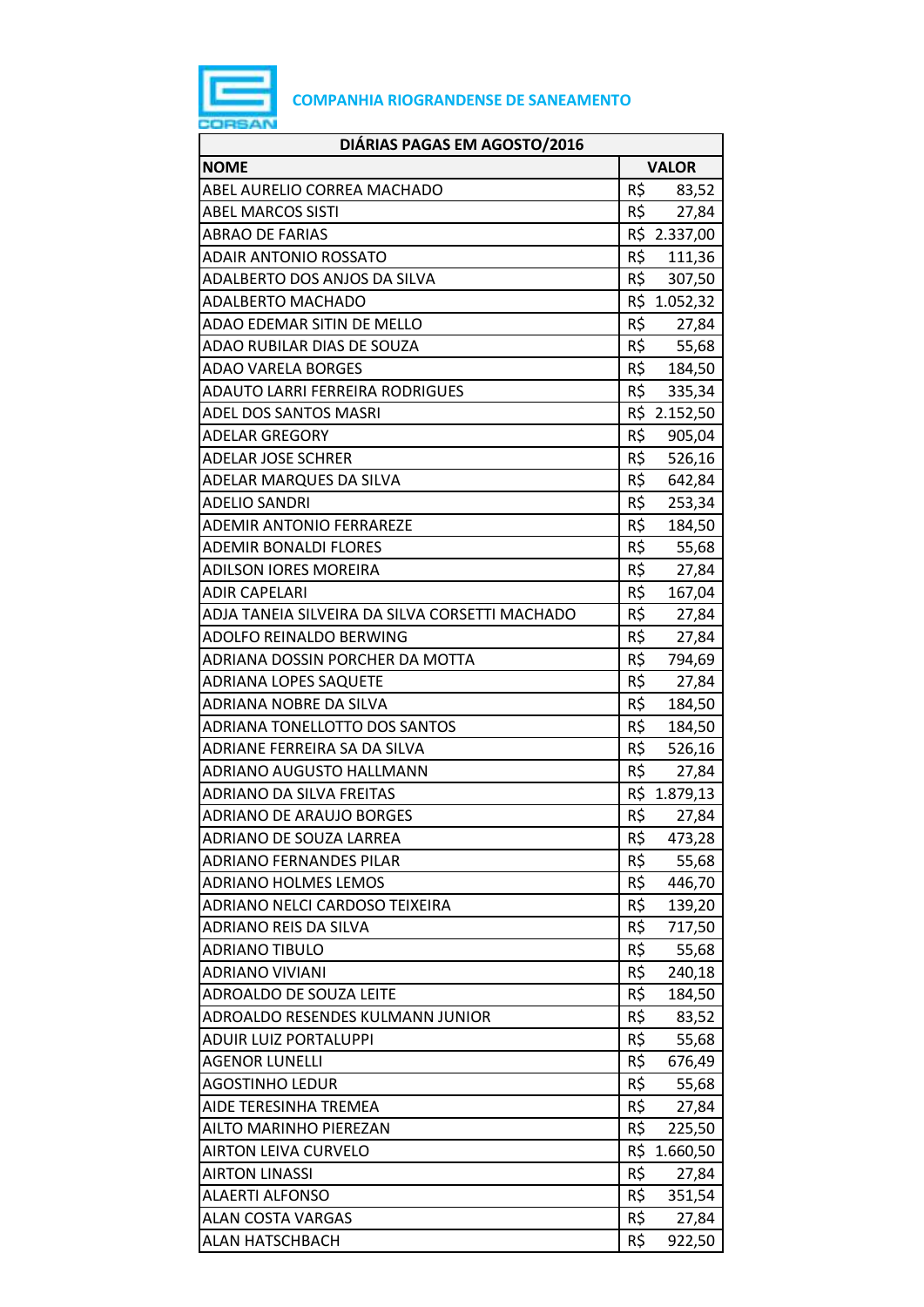

| DIÁRIAS PAGAS EM AGOSTO/2016      |                 |
|-----------------------------------|-----------------|
| <b>NOME</b>                       | <b>VALOR</b>    |
| <b>ALAN REGINATO PEREIRA</b>      | R\$<br>361,92   |
| <b>ALAOR CRESTANI</b>             | R\$<br>306,24   |
| <b>ALAOR RIBEIRO</b>              | R\$<br>278,40   |
| ALBERTO ANTONIO EVALDT BOCK       | R\$<br>212,34   |
| ALBERTO CARLOS PAGANELLA          | R\$<br>278,40   |
| ALBERTO FERNANDO FERREIRA AMARAL  | R\$<br>450,99   |
| <b>ALBERTO ONEIDE ZORZO</b>       | R\$<br>55,68    |
| ALCEU NATALICIO DA SILVA JUNIOR   | R\$<br>83,52    |
| <b>ALCIDIO DELTO DIAS</b>         | R\$<br>184,50   |
| <b>ALCIDIO LEANDRO MICHEL</b>     | R\$<br>111,36   |
| <b>ALCINDO ZARO</b>               | R\$<br>184,50   |
| <b>ALCIONE LOPES DOS SANTOS</b>   | R\$<br>751,66   |
| ALCIONE MACHADO AMORIM            | R\$ 1.107,00    |
| <b>ALDEMIR BISCHOFF</b>           | R\$<br>27,84    |
| ALDERICO JOAO JORJIO              | R\$<br>27,84    |
| ALDO DE FREITAS BESKOW            | R\$<br>184,50   |
| <b>ALDO MARTINS SANTOS</b>        | R\$<br>335,34   |
| ALDOIR ALMEIDA BARCELLOS          | R\$<br>1.052,32 |
| ALDOLIR ANGELO BENEDETTI          | R\$<br>643,85   |
| <b>ALDOMIR ANTONIO SANTI</b>      | R\$ 1.197,85    |
| <b>ALEINO JUSSIE GOI</b>          | R\$<br>375,83   |
| ALENCAR JOSE COLOMBELLI           | R\$<br>307,50   |
| <b>ALESANDRO SILVA TAVARES</b>    | R\$<br>253,34   |
| ALESSANDRA ZOTTIS                 | R\$<br>83,52    |
| <b>ALESSANDRO LOPES</b>           | R\$<br>139,20   |
| ALESSANDRO QUEIROZ LENCINA        | R\$<br>111,36   |
| <b>ALEX BENEVENUTO SILVEIRA</b>   | R\$<br>528,96   |
| <b>ALEX SANDRI DOS SANTOS</b>     | R\$<br>1.107,00 |
| <b>ALEX SANDRO DE MORAES</b>      | R\$ 2.214,00    |
| ALEX SANDRO DIAS CASTRO           | R\$ 1.107,00    |
| <b>ALEX SANDRO DOS SANTOS</b>     | R\$<br>139,20   |
| <b>ALEX SANDRO GOMES DORNELES</b> | R\$<br>492,00   |
| ALEXANDER RUAN BAIERLE            | R\$<br>55,68    |
| ALEXANDRA DA SILVA VIANNA         | R\$<br>281,18   |
| ALEXANDRE ABEL KUNZLER            | R\$<br>417,60   |
| ALEXANDRE ANTONIO THIEL WALL      | R\$<br>27,84    |
| ALEXANDRE BOURSCHEIDT GABRIEL     | R\$<br>556,80   |
| ALEXANDRE CAVALHEIRO MARCHESAN    | R\$<br>1.414,50 |
| ALEXANDRE DIAS BUSTAMANTE         | R\$<br>27,84    |
| <b>ALEXANDRE DOS REIS</b>         | R\$<br>27,84    |
| ALEXANDRE DOS SANTOS DE OLIVEIRA  | R\$<br>1.052,32 |
| ALEXANDRE EDUARDO KRAMER          | R\$<br>212,34   |
| <b>ALEXANDRE ESMERIZ</b>          | R\$<br>375,83   |
| ALEXANDRE FERNANDES DOS SANTOS    | R\$<br>139,20   |
| ALEXANDRE FERREIRA TOLFO          | R\$<br>473,28   |
| ALEXANDRE LUIS SCHEID             | R\$<br>364,70   |
| ALEXANDRE MADEIRA CALVETTI        | R\$<br>222,72   |
| ALEXANDRE MARQUES DA SILVA        | R\$<br>27,84    |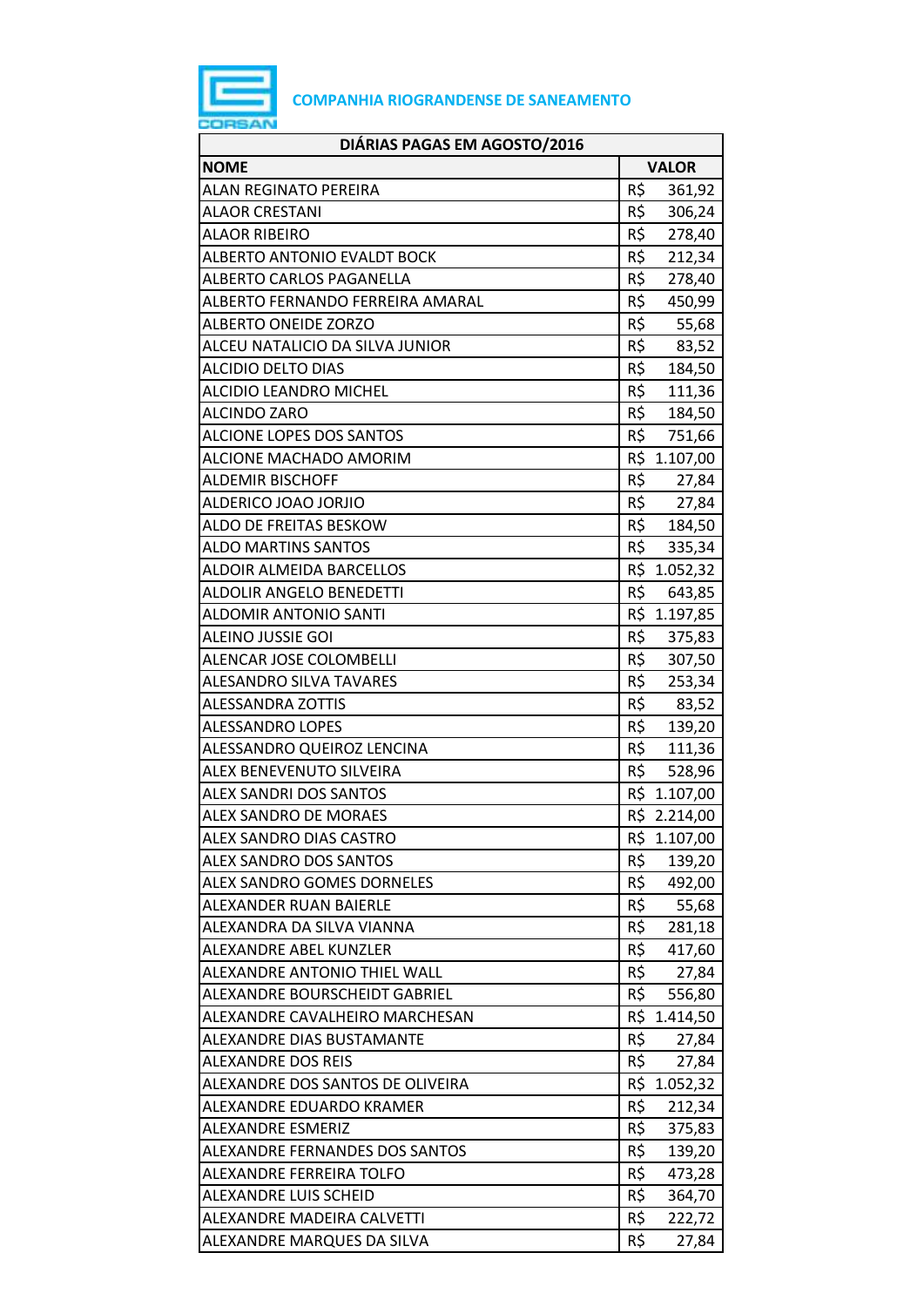

| <b>NOME</b><br><b>VALOR</b><br>R\$ 2.767,50<br><b>ALEXANDRE MIETH DOS SANTOS</b><br>R\$<br>ALEXANDRE SOKOLOV<br>334,08<br>R\$<br>ALEXANDRE SOUZA SCHNEID<br>111,36<br>R\$ 27,84<br><b>ALEXANDRE SUSIN</b><br>ALEXSANDER CERENTINI PACICO<br>R\$<br>375,83<br>R\$<br>ALEXSANDER MIRANDA<br>553,50<br>R\$<br><b>ALFREDO LEONARDO GUEDES FULBER</b><br>194,88<br>R\$<br>ALIDA LETICIA ROCHA VAN DER MAAT<br>615,00<br>R\$<br><b>ALINE DIETRICH</b><br>445,44<br>R\$<br>ALINE DUARTE DE BORBA<br>410,00<br>R\$<br>111,36<br>ALINE FATIMA ZDONEK DE MARCO<br>R\$<br><b>ALINE GARTNER</b><br>167,04<br>R\$<br><b>ALIONSO DE PAULA ALVES</b><br>334,08<br>R\$<br><b>ALISON FAO HOFART</b><br>375,83<br>R\$<br>ALISSON DALENOGARI CHUQUEL<br>826,82<br>R\$<br>ALLAN DROESCHER FERREIRA<br>334,08<br>R\$<br><b>ALMERIO ARIEL VARGAS MELLO</b><br>139,20<br>R\$<br><b>ALMIR CAVALINI DA SILVA</b><br>27,84<br>R\$ 556,80<br>ALMIR EDISON CORLETA DA SILVA<br>R\$<br><b>ALOISIO SCHNEIDER</b><br>250,56<br>R\$ 1.134,84<br><b>ALVARO AUGUSTO STEFFEN TORRES</b><br>R\$ 2.918,34<br><b>ALVARO LEITE FERNANDES</b><br>R\$<br>ALVARO MOISES SILVEIRA JACOBSEN<br>807,34<br>R\$ 307,50<br>AMANDA DA PAIXAO SCAPIN<br>R\$<br>526,16<br>AMANDA DA SILVA TROINA<br>R\$<br><b>AMARILDO DE VARGAS</b><br>27,84<br>R\$<br><b>AMAURI JOSE VICENTINI</b><br>55,68<br>R\$<br>ANA CAROLINA ABI RODRIGUES<br>768,37<br>R\$<br>ANA CRISTINA BIELOHOUBEK CARNIEL<br>55,68<br>ANA LUCIA CANTARELLI<br>R\$ 1.762,97<br>R\$<br>ANA LUCIA DUTRA DE OLIVEIRA<br>457,83<br>ANA LUSIA LEAL CORTE<br>R\$<br>83,52<br>R\$<br>ANA MARIA PRESTES BRUM DA SILVEIRA<br>506,68<br>R\$<br>ANA MARILIGE CORNELI<br>139,20<br>ANA PAULA BENETTI PACHECO<br>R\$ 2.706,00<br>R\$<br>ANA PAULA DA SILVA DEODORO DA SILVA<br>83,52<br>ANA PAULA DALMOLIN BAGIOTTO<br>R\$<br>676,49<br>R\$<br><b>ANA ROSELI GATTO</b><br>835,17<br>R\$<br><b>ANACLETO SOLETTI</b><br>222,72<br><b>ANDERSON HERMES</b><br>R\$<br>676,50<br>R\$<br>ANDERSON MEDINA FONSECA<br>459,35<br>R\$<br>ANDERSON ROHERS MACHADO<br>225,50<br>R\$<br>ANDERSON SILVA DE SOUZA<br>55,68<br>R\$<br>ANDERSON UBIRATA AMARAL DOS SANTOS<br>375,83<br><b>ANDRE ALVES MACHADO</b><br>R\$<br>528,96<br>R\$<br>ANDRE ANTONIO BRANDELLI<br>389,76<br>ANDRE BASSUALDO SOARES<br>R\$<br>55,68<br>R\$<br>ANDRE COSTA DA SILVA<br>528,96 | DIÁRIAS PAGAS EM AGOSTO/2016 |  |
|----------------------------------------------------------------------------------------------------------------------------------------------------------------------------------------------------------------------------------------------------------------------------------------------------------------------------------------------------------------------------------------------------------------------------------------------------------------------------------------------------------------------------------------------------------------------------------------------------------------------------------------------------------------------------------------------------------------------------------------------------------------------------------------------------------------------------------------------------------------------------------------------------------------------------------------------------------------------------------------------------------------------------------------------------------------------------------------------------------------------------------------------------------------------------------------------------------------------------------------------------------------------------------------------------------------------------------------------------------------------------------------------------------------------------------------------------------------------------------------------------------------------------------------------------------------------------------------------------------------------------------------------------------------------------------------------------------------------------------------------------------------------------------------------------------------------------------------------------------------------------------------------------------------------------------------------------------------------------------------------------------------------------------------------------------------------------------------------------------------------------------------------------------------------------------------------------------------------------------------------------------------------------------------------------------------------------------------------|------------------------------|--|
|                                                                                                                                                                                                                                                                                                                                                                                                                                                                                                                                                                                                                                                                                                                                                                                                                                                                                                                                                                                                                                                                                                                                                                                                                                                                                                                                                                                                                                                                                                                                                                                                                                                                                                                                                                                                                                                                                                                                                                                                                                                                                                                                                                                                                                                                                                                                              |                              |  |
|                                                                                                                                                                                                                                                                                                                                                                                                                                                                                                                                                                                                                                                                                                                                                                                                                                                                                                                                                                                                                                                                                                                                                                                                                                                                                                                                                                                                                                                                                                                                                                                                                                                                                                                                                                                                                                                                                                                                                                                                                                                                                                                                                                                                                                                                                                                                              |                              |  |
|                                                                                                                                                                                                                                                                                                                                                                                                                                                                                                                                                                                                                                                                                                                                                                                                                                                                                                                                                                                                                                                                                                                                                                                                                                                                                                                                                                                                                                                                                                                                                                                                                                                                                                                                                                                                                                                                                                                                                                                                                                                                                                                                                                                                                                                                                                                                              |                              |  |
|                                                                                                                                                                                                                                                                                                                                                                                                                                                                                                                                                                                                                                                                                                                                                                                                                                                                                                                                                                                                                                                                                                                                                                                                                                                                                                                                                                                                                                                                                                                                                                                                                                                                                                                                                                                                                                                                                                                                                                                                                                                                                                                                                                                                                                                                                                                                              |                              |  |
|                                                                                                                                                                                                                                                                                                                                                                                                                                                                                                                                                                                                                                                                                                                                                                                                                                                                                                                                                                                                                                                                                                                                                                                                                                                                                                                                                                                                                                                                                                                                                                                                                                                                                                                                                                                                                                                                                                                                                                                                                                                                                                                                                                                                                                                                                                                                              |                              |  |
|                                                                                                                                                                                                                                                                                                                                                                                                                                                                                                                                                                                                                                                                                                                                                                                                                                                                                                                                                                                                                                                                                                                                                                                                                                                                                                                                                                                                                                                                                                                                                                                                                                                                                                                                                                                                                                                                                                                                                                                                                                                                                                                                                                                                                                                                                                                                              |                              |  |
|                                                                                                                                                                                                                                                                                                                                                                                                                                                                                                                                                                                                                                                                                                                                                                                                                                                                                                                                                                                                                                                                                                                                                                                                                                                                                                                                                                                                                                                                                                                                                                                                                                                                                                                                                                                                                                                                                                                                                                                                                                                                                                                                                                                                                                                                                                                                              |                              |  |
|                                                                                                                                                                                                                                                                                                                                                                                                                                                                                                                                                                                                                                                                                                                                                                                                                                                                                                                                                                                                                                                                                                                                                                                                                                                                                                                                                                                                                                                                                                                                                                                                                                                                                                                                                                                                                                                                                                                                                                                                                                                                                                                                                                                                                                                                                                                                              |                              |  |
|                                                                                                                                                                                                                                                                                                                                                                                                                                                                                                                                                                                                                                                                                                                                                                                                                                                                                                                                                                                                                                                                                                                                                                                                                                                                                                                                                                                                                                                                                                                                                                                                                                                                                                                                                                                                                                                                                                                                                                                                                                                                                                                                                                                                                                                                                                                                              |                              |  |
|                                                                                                                                                                                                                                                                                                                                                                                                                                                                                                                                                                                                                                                                                                                                                                                                                                                                                                                                                                                                                                                                                                                                                                                                                                                                                                                                                                                                                                                                                                                                                                                                                                                                                                                                                                                                                                                                                                                                                                                                                                                                                                                                                                                                                                                                                                                                              |                              |  |
|                                                                                                                                                                                                                                                                                                                                                                                                                                                                                                                                                                                                                                                                                                                                                                                                                                                                                                                                                                                                                                                                                                                                                                                                                                                                                                                                                                                                                                                                                                                                                                                                                                                                                                                                                                                                                                                                                                                                                                                                                                                                                                                                                                                                                                                                                                                                              |                              |  |
|                                                                                                                                                                                                                                                                                                                                                                                                                                                                                                                                                                                                                                                                                                                                                                                                                                                                                                                                                                                                                                                                                                                                                                                                                                                                                                                                                                                                                                                                                                                                                                                                                                                                                                                                                                                                                                                                                                                                                                                                                                                                                                                                                                                                                                                                                                                                              |                              |  |
|                                                                                                                                                                                                                                                                                                                                                                                                                                                                                                                                                                                                                                                                                                                                                                                                                                                                                                                                                                                                                                                                                                                                                                                                                                                                                                                                                                                                                                                                                                                                                                                                                                                                                                                                                                                                                                                                                                                                                                                                                                                                                                                                                                                                                                                                                                                                              |                              |  |
|                                                                                                                                                                                                                                                                                                                                                                                                                                                                                                                                                                                                                                                                                                                                                                                                                                                                                                                                                                                                                                                                                                                                                                                                                                                                                                                                                                                                                                                                                                                                                                                                                                                                                                                                                                                                                                                                                                                                                                                                                                                                                                                                                                                                                                                                                                                                              |                              |  |
|                                                                                                                                                                                                                                                                                                                                                                                                                                                                                                                                                                                                                                                                                                                                                                                                                                                                                                                                                                                                                                                                                                                                                                                                                                                                                                                                                                                                                                                                                                                                                                                                                                                                                                                                                                                                                                                                                                                                                                                                                                                                                                                                                                                                                                                                                                                                              |                              |  |
|                                                                                                                                                                                                                                                                                                                                                                                                                                                                                                                                                                                                                                                                                                                                                                                                                                                                                                                                                                                                                                                                                                                                                                                                                                                                                                                                                                                                                                                                                                                                                                                                                                                                                                                                                                                                                                                                                                                                                                                                                                                                                                                                                                                                                                                                                                                                              |                              |  |
|                                                                                                                                                                                                                                                                                                                                                                                                                                                                                                                                                                                                                                                                                                                                                                                                                                                                                                                                                                                                                                                                                                                                                                                                                                                                                                                                                                                                                                                                                                                                                                                                                                                                                                                                                                                                                                                                                                                                                                                                                                                                                                                                                                                                                                                                                                                                              |                              |  |
|                                                                                                                                                                                                                                                                                                                                                                                                                                                                                                                                                                                                                                                                                                                                                                                                                                                                                                                                                                                                                                                                                                                                                                                                                                                                                                                                                                                                                                                                                                                                                                                                                                                                                                                                                                                                                                                                                                                                                                                                                                                                                                                                                                                                                                                                                                                                              |                              |  |
|                                                                                                                                                                                                                                                                                                                                                                                                                                                                                                                                                                                                                                                                                                                                                                                                                                                                                                                                                                                                                                                                                                                                                                                                                                                                                                                                                                                                                                                                                                                                                                                                                                                                                                                                                                                                                                                                                                                                                                                                                                                                                                                                                                                                                                                                                                                                              |                              |  |
|                                                                                                                                                                                                                                                                                                                                                                                                                                                                                                                                                                                                                                                                                                                                                                                                                                                                                                                                                                                                                                                                                                                                                                                                                                                                                                                                                                                                                                                                                                                                                                                                                                                                                                                                                                                                                                                                                                                                                                                                                                                                                                                                                                                                                                                                                                                                              |                              |  |
|                                                                                                                                                                                                                                                                                                                                                                                                                                                                                                                                                                                                                                                                                                                                                                                                                                                                                                                                                                                                                                                                                                                                                                                                                                                                                                                                                                                                                                                                                                                                                                                                                                                                                                                                                                                                                                                                                                                                                                                                                                                                                                                                                                                                                                                                                                                                              |                              |  |
|                                                                                                                                                                                                                                                                                                                                                                                                                                                                                                                                                                                                                                                                                                                                                                                                                                                                                                                                                                                                                                                                                                                                                                                                                                                                                                                                                                                                                                                                                                                                                                                                                                                                                                                                                                                                                                                                                                                                                                                                                                                                                                                                                                                                                                                                                                                                              |                              |  |
|                                                                                                                                                                                                                                                                                                                                                                                                                                                                                                                                                                                                                                                                                                                                                                                                                                                                                                                                                                                                                                                                                                                                                                                                                                                                                                                                                                                                                                                                                                                                                                                                                                                                                                                                                                                                                                                                                                                                                                                                                                                                                                                                                                                                                                                                                                                                              |                              |  |
|                                                                                                                                                                                                                                                                                                                                                                                                                                                                                                                                                                                                                                                                                                                                                                                                                                                                                                                                                                                                                                                                                                                                                                                                                                                                                                                                                                                                                                                                                                                                                                                                                                                                                                                                                                                                                                                                                                                                                                                                                                                                                                                                                                                                                                                                                                                                              |                              |  |
|                                                                                                                                                                                                                                                                                                                                                                                                                                                                                                                                                                                                                                                                                                                                                                                                                                                                                                                                                                                                                                                                                                                                                                                                                                                                                                                                                                                                                                                                                                                                                                                                                                                                                                                                                                                                                                                                                                                                                                                                                                                                                                                                                                                                                                                                                                                                              |                              |  |
|                                                                                                                                                                                                                                                                                                                                                                                                                                                                                                                                                                                                                                                                                                                                                                                                                                                                                                                                                                                                                                                                                                                                                                                                                                                                                                                                                                                                                                                                                                                                                                                                                                                                                                                                                                                                                                                                                                                                                                                                                                                                                                                                                                                                                                                                                                                                              |                              |  |
|                                                                                                                                                                                                                                                                                                                                                                                                                                                                                                                                                                                                                                                                                                                                                                                                                                                                                                                                                                                                                                                                                                                                                                                                                                                                                                                                                                                                                                                                                                                                                                                                                                                                                                                                                                                                                                                                                                                                                                                                                                                                                                                                                                                                                                                                                                                                              |                              |  |
|                                                                                                                                                                                                                                                                                                                                                                                                                                                                                                                                                                                                                                                                                                                                                                                                                                                                                                                                                                                                                                                                                                                                                                                                                                                                                                                                                                                                                                                                                                                                                                                                                                                                                                                                                                                                                                                                                                                                                                                                                                                                                                                                                                                                                                                                                                                                              |                              |  |
|                                                                                                                                                                                                                                                                                                                                                                                                                                                                                                                                                                                                                                                                                                                                                                                                                                                                                                                                                                                                                                                                                                                                                                                                                                                                                                                                                                                                                                                                                                                                                                                                                                                                                                                                                                                                                                                                                                                                                                                                                                                                                                                                                                                                                                                                                                                                              |                              |  |
|                                                                                                                                                                                                                                                                                                                                                                                                                                                                                                                                                                                                                                                                                                                                                                                                                                                                                                                                                                                                                                                                                                                                                                                                                                                                                                                                                                                                                                                                                                                                                                                                                                                                                                                                                                                                                                                                                                                                                                                                                                                                                                                                                                                                                                                                                                                                              |                              |  |
|                                                                                                                                                                                                                                                                                                                                                                                                                                                                                                                                                                                                                                                                                                                                                                                                                                                                                                                                                                                                                                                                                                                                                                                                                                                                                                                                                                                                                                                                                                                                                                                                                                                                                                                                                                                                                                                                                                                                                                                                                                                                                                                                                                                                                                                                                                                                              |                              |  |
|                                                                                                                                                                                                                                                                                                                                                                                                                                                                                                                                                                                                                                                                                                                                                                                                                                                                                                                                                                                                                                                                                                                                                                                                                                                                                                                                                                                                                                                                                                                                                                                                                                                                                                                                                                                                                                                                                                                                                                                                                                                                                                                                                                                                                                                                                                                                              |                              |  |
|                                                                                                                                                                                                                                                                                                                                                                                                                                                                                                                                                                                                                                                                                                                                                                                                                                                                                                                                                                                                                                                                                                                                                                                                                                                                                                                                                                                                                                                                                                                                                                                                                                                                                                                                                                                                                                                                                                                                                                                                                                                                                                                                                                                                                                                                                                                                              |                              |  |
|                                                                                                                                                                                                                                                                                                                                                                                                                                                                                                                                                                                                                                                                                                                                                                                                                                                                                                                                                                                                                                                                                                                                                                                                                                                                                                                                                                                                                                                                                                                                                                                                                                                                                                                                                                                                                                                                                                                                                                                                                                                                                                                                                                                                                                                                                                                                              |                              |  |
|                                                                                                                                                                                                                                                                                                                                                                                                                                                                                                                                                                                                                                                                                                                                                                                                                                                                                                                                                                                                                                                                                                                                                                                                                                                                                                                                                                                                                                                                                                                                                                                                                                                                                                                                                                                                                                                                                                                                                                                                                                                                                                                                                                                                                                                                                                                                              |                              |  |
|                                                                                                                                                                                                                                                                                                                                                                                                                                                                                                                                                                                                                                                                                                                                                                                                                                                                                                                                                                                                                                                                                                                                                                                                                                                                                                                                                                                                                                                                                                                                                                                                                                                                                                                                                                                                                                                                                                                                                                                                                                                                                                                                                                                                                                                                                                                                              |                              |  |
|                                                                                                                                                                                                                                                                                                                                                                                                                                                                                                                                                                                                                                                                                                                                                                                                                                                                                                                                                                                                                                                                                                                                                                                                                                                                                                                                                                                                                                                                                                                                                                                                                                                                                                                                                                                                                                                                                                                                                                                                                                                                                                                                                                                                                                                                                                                                              |                              |  |
|                                                                                                                                                                                                                                                                                                                                                                                                                                                                                                                                                                                                                                                                                                                                                                                                                                                                                                                                                                                                                                                                                                                                                                                                                                                                                                                                                                                                                                                                                                                                                                                                                                                                                                                                                                                                                                                                                                                                                                                                                                                                                                                                                                                                                                                                                                                                              |                              |  |
|                                                                                                                                                                                                                                                                                                                                                                                                                                                                                                                                                                                                                                                                                                                                                                                                                                                                                                                                                                                                                                                                                                                                                                                                                                                                                                                                                                                                                                                                                                                                                                                                                                                                                                                                                                                                                                                                                                                                                                                                                                                                                                                                                                                                                                                                                                                                              |                              |  |
|                                                                                                                                                                                                                                                                                                                                                                                                                                                                                                                                                                                                                                                                                                                                                                                                                                                                                                                                                                                                                                                                                                                                                                                                                                                                                                                                                                                                                                                                                                                                                                                                                                                                                                                                                                                                                                                                                                                                                                                                                                                                                                                                                                                                                                                                                                                                              |                              |  |
|                                                                                                                                                                                                                                                                                                                                                                                                                                                                                                                                                                                                                                                                                                                                                                                                                                                                                                                                                                                                                                                                                                                                                                                                                                                                                                                                                                                                                                                                                                                                                                                                                                                                                                                                                                                                                                                                                                                                                                                                                                                                                                                                                                                                                                                                                                                                              |                              |  |
|                                                                                                                                                                                                                                                                                                                                                                                                                                                                                                                                                                                                                                                                                                                                                                                                                                                                                                                                                                                                                                                                                                                                                                                                                                                                                                                                                                                                                                                                                                                                                                                                                                                                                                                                                                                                                                                                                                                                                                                                                                                                                                                                                                                                                                                                                                                                              |                              |  |
|                                                                                                                                                                                                                                                                                                                                                                                                                                                                                                                                                                                                                                                                                                                                                                                                                                                                                                                                                                                                                                                                                                                                                                                                                                                                                                                                                                                                                                                                                                                                                                                                                                                                                                                                                                                                                                                                                                                                                                                                                                                                                                                                                                                                                                                                                                                                              |                              |  |
|                                                                                                                                                                                                                                                                                                                                                                                                                                                                                                                                                                                                                                                                                                                                                                                                                                                                                                                                                                                                                                                                                                                                                                                                                                                                                                                                                                                                                                                                                                                                                                                                                                                                                                                                                                                                                                                                                                                                                                                                                                                                                                                                                                                                                                                                                                                                              |                              |  |
|                                                                                                                                                                                                                                                                                                                                                                                                                                                                                                                                                                                                                                                                                                                                                                                                                                                                                                                                                                                                                                                                                                                                                                                                                                                                                                                                                                                                                                                                                                                                                                                                                                                                                                                                                                                                                                                                                                                                                                                                                                                                                                                                                                                                                                                                                                                                              |                              |  |
|                                                                                                                                                                                                                                                                                                                                                                                                                                                                                                                                                                                                                                                                                                                                                                                                                                                                                                                                                                                                                                                                                                                                                                                                                                                                                                                                                                                                                                                                                                                                                                                                                                                                                                                                                                                                                                                                                                                                                                                                                                                                                                                                                                                                                                                                                                                                              |                              |  |
|                                                                                                                                                                                                                                                                                                                                                                                                                                                                                                                                                                                                                                                                                                                                                                                                                                                                                                                                                                                                                                                                                                                                                                                                                                                                                                                                                                                                                                                                                                                                                                                                                                                                                                                                                                                                                                                                                                                                                                                                                                                                                                                                                                                                                                                                                                                                              |                              |  |
|                                                                                                                                                                                                                                                                                                                                                                                                                                                                                                                                                                                                                                                                                                                                                                                                                                                                                                                                                                                                                                                                                                                                                                                                                                                                                                                                                                                                                                                                                                                                                                                                                                                                                                                                                                                                                                                                                                                                                                                                                                                                                                                                                                                                                                                                                                                                              |                              |  |
|                                                                                                                                                                                                                                                                                                                                                                                                                                                                                                                                                                                                                                                                                                                                                                                                                                                                                                                                                                                                                                                                                                                                                                                                                                                                                                                                                                                                                                                                                                                                                                                                                                                                                                                                                                                                                                                                                                                                                                                                                                                                                                                                                                                                                                                                                                                                              |                              |  |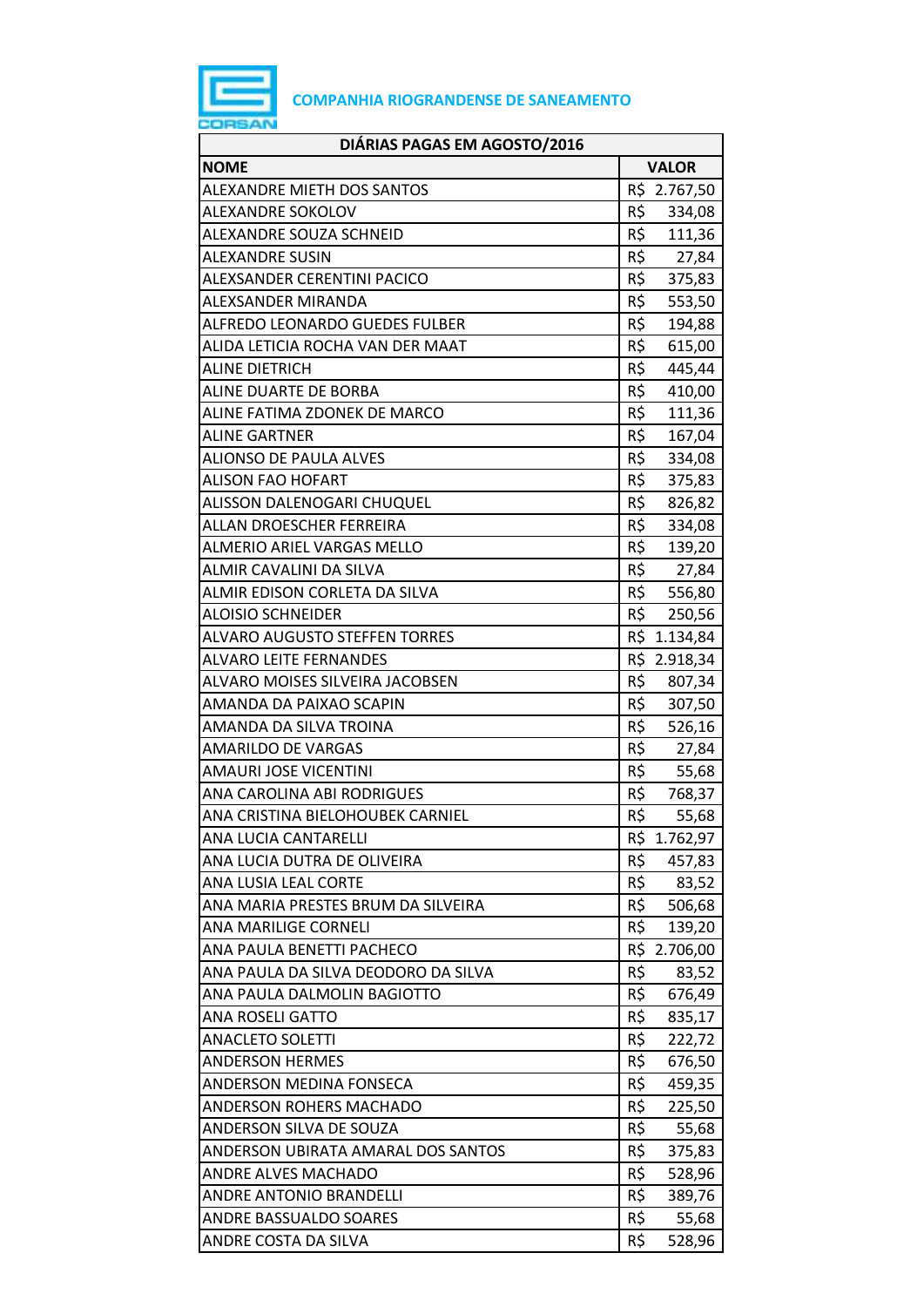

| DIÁRIAS PAGAS EM AGOSTO/2016               |     |              |
|--------------------------------------------|-----|--------------|
| <b>NOME</b>                                |     | <b>VALOR</b> |
| ANDRE DA MOTTA MONTAGNER                   | R\$ | 111,36       |
| ANDRE DA SILVA MACEDO                      | R\$ | 581,34       |
| ANDRE DE MATOS BRANCO                      | R\$ | 83,52        |
| ANDRE FABIANO DA SILVA CHAVES              | R\$ | 225,50       |
| ANDRE FELIPE LEITE OLIVEIRA                | R\$ | 334,08       |
| ANDRE LIMA DE LIMA                         | R\$ | 55,68        |
| ANDRE LUIS DA SILVA OLIVEIRA               | R\$ | 225,50       |
| <b>ANDRE LUIS DE CAMPOS</b>                | R\$ | 640,32       |
| ANDRE LUIS DE LIMA ORGUISSA                |     | R\$ 55,68    |
| <b>ANDRE LUIS GUERRA</b>                   |     | R\$ 375,83   |
| ANDRE LUIS HECK                            |     | R\$ 3.321,00 |
| ANDRE LUIS MACHADO MOREIRA                 |     | R\$ 1.251,01 |
| <b>ANDRE RICARDO BERNARDI</b>              | R\$ | 139,20       |
| ANDRE ZARPELON DA SILVA                    |     | R\$ 1.968,00 |
| ANDREA DE ARAUJO BORGES                    |     | R\$ 640,32   |
| ANDREA VIDAL DOS ANJOS                     | R\$ | 335,33       |
| ANDREIA DE MORAES ZANINI                   | R\$ | 901,99       |
| ANDREIA MEDIANEIRA MARIN LORO              | R\$ | 335,34       |
| ANDREIA VARGAS DOS SANTOS                  | R\$ | 194,88       |
| ANDREY REICHELT AZAMBUJA                   | R\$ | 918,72       |
| ANDRIGO JAMUR DA SILVA                     | R\$ | 556,80       |
| ANDRISA LIDIANE DA SILVA PANTALEAO PEREIRA | R\$ | 55,68        |
| <b>ANELISE KLEIN</b>                       | R\$ | 184,50       |
| ANETE CRISTINE KLOPPENBURG PINA            | R\$ | 27,84        |
| ANGELA BEATRIZ DE SOUZA STORCH             |     | R\$ 2.459,99 |
| ANGELA KERN FRIZON                         | R\$ | 27,84        |
| ANGELICA SIMONI SCHONARDIE                 | R\$ | 55,68        |
| ANGELICA SOUZA DA SILVEIRA RITTER          | R\$ | 27,84        |
| ANGELITA PINHEIRO ROSA                     | R\$ | 194,88       |
| <b>ANGELO ALVES WILLRICH</b>               | R\$ | 27,84        |
| <b>ANGELO FANTONI</b>                      | R\$ | 530,22       |
| ANGELO JOSE DALLAGNOL                      | R\$ | 445,44       |
| <b>ANGELO SCHWARZ</b>                      | R\$ | 1.107,00     |
| ANNA LUCIA CASSALES MARQUEZAN              | R\$ | 268,02       |
| ANTONIO ADOLFO HINTZ DE LIMA               | R\$ | 225,50       |
| ANTONIO AGUINALDO DA SILVA BORGES          | R\$ | 278,40       |
| <b>ANTONIO AUGUSTO DOS SANTOS</b>          | R\$ | 27,84        |
| <b>ANTONIO AUGUSTO RIBAS DE FREITAS</b>    | R\$ | 27,84        |
| ANTONIO CARLOS DE BORBA                    | R\$ | 640,32       |
| <b>ANTONIO CARLOS DE MORAIS</b>            | R\$ | 212,34       |
| ANTONIO CARLOS PINTO DA SILVA              | R\$ | 27,84        |
| <b>ANTONIO CARLOS TIBOLLA</b>              | R\$ | 184,50       |
| ANTONIO CARLOS TORRES FERREIRA             | R\$ | 553,50       |
| <b>ANTONIO CARLOS VEIGA</b>                | R\$ | 250,56       |
| <b>ANTONIO GIBRAIL DE CARNEIRO</b>         | R\$ | 184,50       |
| ANTONIO GILBERTO NUNES DE OLIVEIRA         | R\$ | 27,84        |
| <b>ANTONIO GOMES</b>                       | R\$ | 702,20       |
| <b>ANTONIO HENRIQUE SCHOMMER</b>           | R\$ | 184,50       |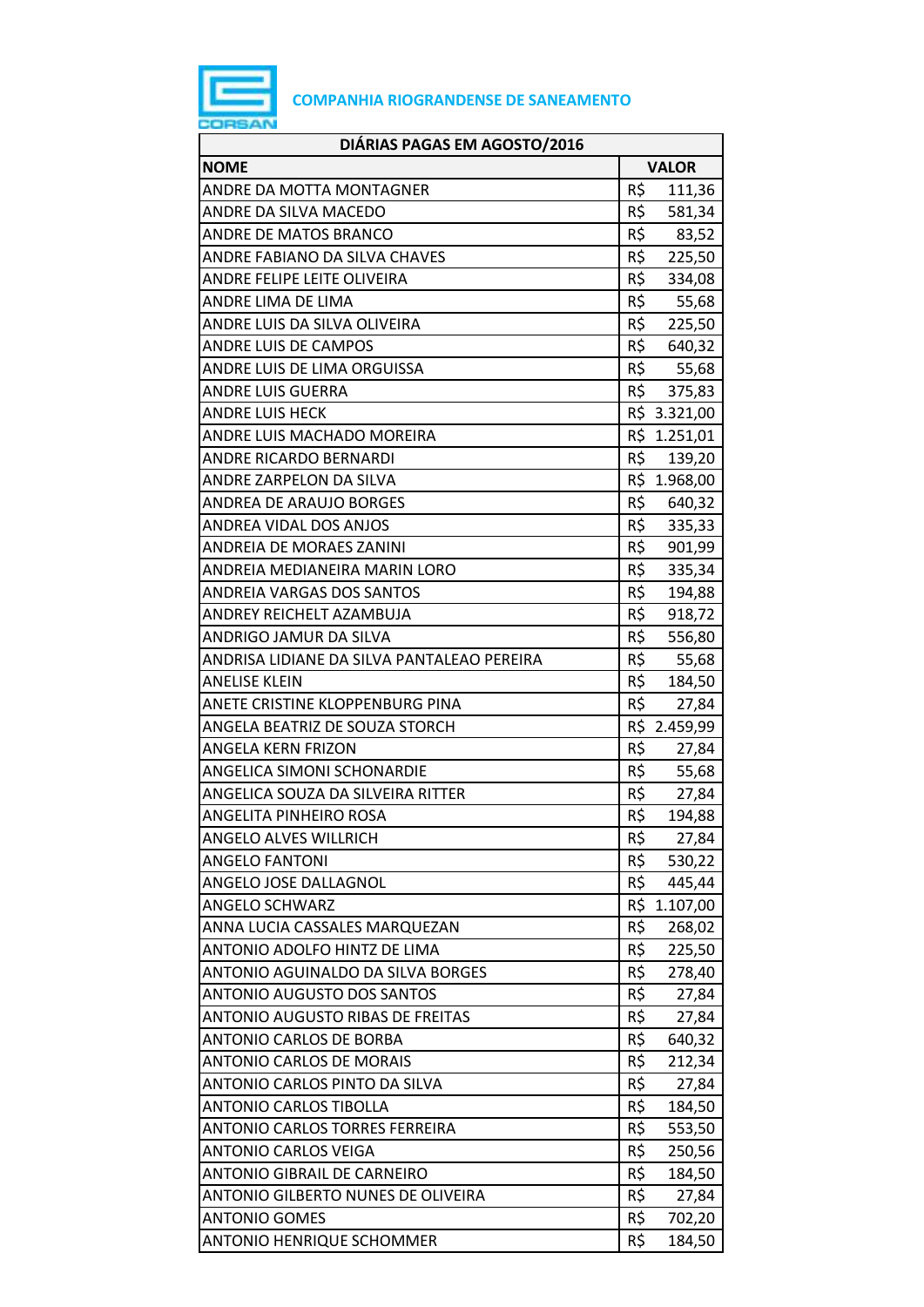

| DIÁRIAS PAGAS EM AGOSTO/2016                 |     |              |
|----------------------------------------------|-----|--------------|
| <b>NOME</b>                                  |     | <b>VALOR</b> |
| <b>ANTONIO LUIZ NOGUEIRA JUNIOR</b>          | R\$ | 473,28       |
| <b>ANTONIO MARCOS PAGANI DUARTE</b>          | R\$ | 111,36       |
| <b>ANTONIO PIVETTA</b>                       | R\$ | 668,16       |
| <b>ANTONIO RICARDO DE OLIVEIRA RODRIGUES</b> | R\$ | 528,96       |
| ANTONIO ROBERTO MACHADO SILVEIRA             | R\$ | 194,88       |
| ANTONIO SERGIO DE OLIVEIRA BERNARDO          | R\$ | 307,50       |
| ANTONIO VALMIR COSTA DA SILVA                |     | R\$ 27,84    |
| <b>ARAKEN MAICA</b>                          | R\$ | 375,83       |
| ARAMIS GONCALVES DELFINO FILHO               |     | R\$ 2.214,00 |
| AREOVALDO LUIZ GASPARIN                      |     | R\$ 2.337,00 |
| ARI RAVANELLO                                | R\$ | 431,51       |
| ARION DE LARA FLOR                           | R\$ | 27,84        |
| ARIOVALDO OLIVEIRA DOS SANTOS                | R\$ | 184,50       |
| <b>ARMIN NERI HAUPT</b>                      | R\$ | 55,68        |
| ARY SA DE FIGUEIREDO                         |     | R\$ 184,50   |
| <b>ASTOR HOCHSCHEIDT</b>                     | R\$ | 27,84        |
| <b>AUDREI RIBEIRO</b>                        | R\$ | 139,20       |
| <b>AUGUSTO CESAR NICODEMO RODRIGUES</b>      |     | R\$ 1.223,67 |
| <b>AURELIO ROCHA PEREIRA</b>                 | R\$ | 225,50       |
| AUREO MARCELO DA ROSA MACHADO                | R\$ | 184,50       |
| <b>AURIO VIANA</b>                           | R\$ | 222,72       |
| <b>BELCHIOR ANDREI CALEGARI</b>              | R\$ | 55,68        |
| BEN HUR DE SOUZA JENSEN                      | R\$ | 139,20       |
| <b>BERENICE RAQUIEL ZINGLER</b>              | R\$ | 27,84        |
| <b>BIANCA GIULIANI FANTINEL</b>              |     | R\$ 1.968,00 |
| BRUNA DE MOURA DELGADO                       | R\$ | 83,52        |
| <b>BRUNA STANGHERLIN OLIVEIRA</b>            | R\$ | 977,16       |
| <b>BRUNO BARBOSA BARRETO</b>                 | R\$ | 111,36       |
| <b>BRUNO DOS SANTOS BRAUN</b>                | R\$ | 389,76       |
| <b>BRUNO FOGLIATTO MARIOT</b>                | R\$ | 194,88       |
| <b>BRUNO FRANCISCO DA SILVA PANICHI</b>      | R\$ | 278,40       |
| BRUNO GONCALVES DE OLIVEIRA                  | R\$ | 83,52        |
| <b>BRUNO LINDNER MARQUISIO</b>               | R\$ | 27,84        |
| <b>CAETANA VENTER</b>                        | R\$ | 139,20       |
| CAMILA MORAIS DE MELLO                       | R\$ | 861,00       |
| CANDIDO ERLI ROCHA LIMA                      | R\$ | 55,68        |
| CARINA ROSANI DOLFINI KOCH                   | R\$ | 2,15         |
| <b>CARINA RUTE SCOTTI</b>                    | R\$ | 225,50       |
| CARLA DE LIMA VASQUES                        | R\$ | 55,68        |
| CARLA GIOVANA NOGUEIRA CARDOSO               | R\$ | 55,68        |
| <b>CARLA MEURER</b>                          | R\$ | 1.230,00     |
| <b>CARLOS ALBERTO ALVES</b>                  | R\$ | 278,40       |
| CARLOS ALBERTO BERTUOL MACHADO               | R\$ | 478,83       |
| <b>CARLOS ALBERTO CARON</b>                  | R\$ | 55,68        |
| CARLOS ALBERTO CORREA DOS SANTOS             | R\$ | 452,52       |
| CARLOS ALBERTO DA SILVA                      | R\$ | 83,52        |
| CARLOS ALBERTO GOMES DA SILVA                | R\$ | 55,68        |
| <b>CARLOS ALBERTO KUNZLER</b>                | R\$ | 27,84        |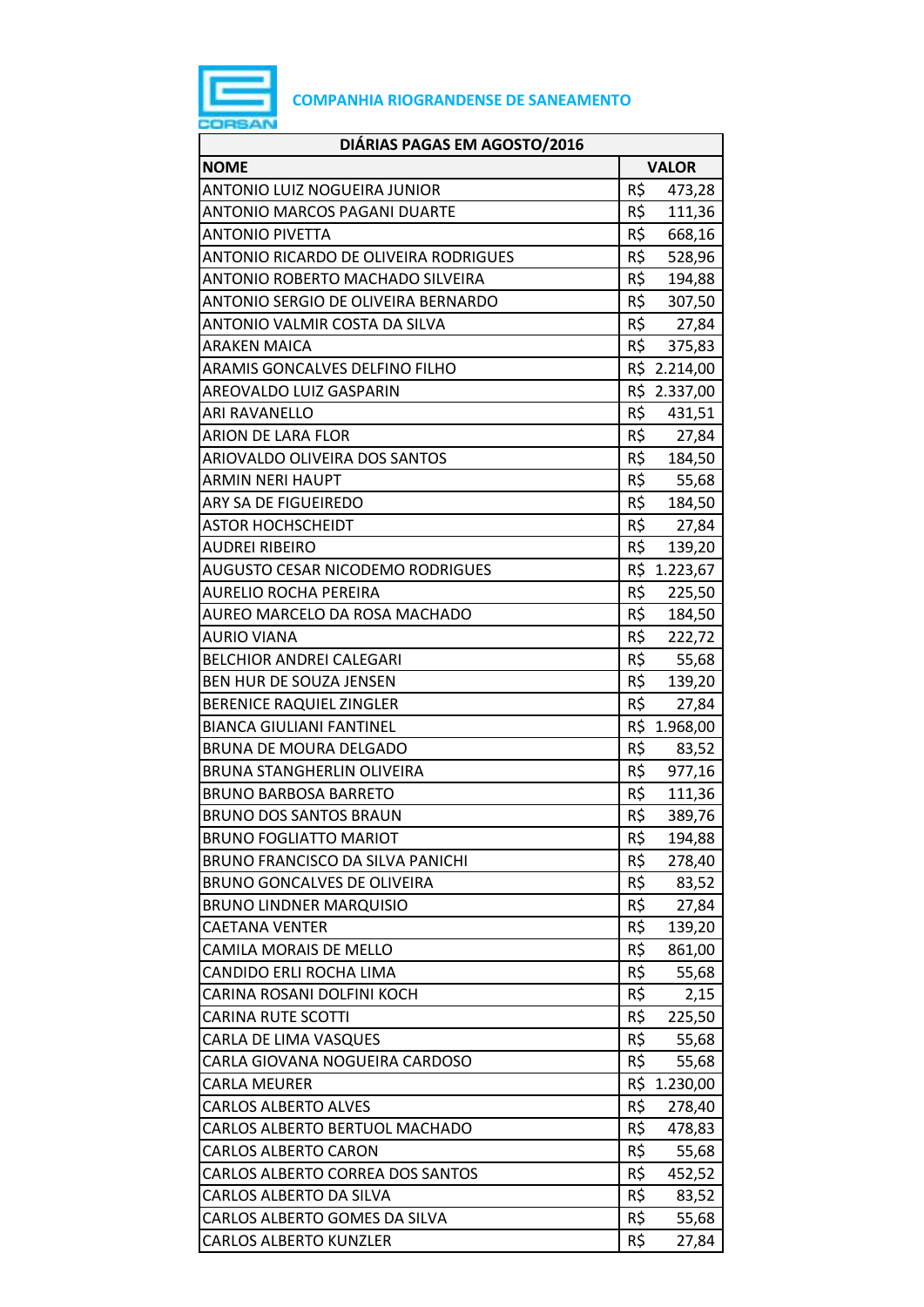

| DIÁRIAS PAGAS EM AGOSTO/2016          |                 |
|---------------------------------------|-----------------|
| <b>NOME</b>                           | <b>VALOR</b>    |
| CARLOS ALBERTO PINTO FERREIRA         | R\$<br>212,34   |
| <b>CARLOS ALBERTO SOARES ANTUNES</b>  | R\$<br>984,00   |
| CARLOS ALEXANDRE PEREIRA DOS SANTOS   | R\$ 554,00      |
| <b>CARLOS ANDRE GOMES GULARTE</b>     | R\$<br>27,84    |
| CARLOS ANTONIO SCHNEIDER DA SILVA     | R\$ 3.382,50    |
| CARLOS AUGUSTO DE QUEVEDO             | R\$<br>225,50   |
| <b>CARLOS AUGUSTO GONCALVES LEITE</b> | R\$<br>676,49   |
| <b>CARLOS AUGUSTO PETERSEN</b>        | R\$<br>55,68    |
| CARLOS AUGUSTO SOUZA DA SILVA         | R\$<br>307,50   |
| CARLOS AUGUSTO WALLAU DE JESUS        | R\$ 2.275,50    |
| CARLOS BENJAMIN DE MACEDO COSTA       | R\$<br>184,50   |
| CARLOS BIBIANO DALLA NORA BORGES      | R\$<br>212,34   |
| <b>CARLOS CEZAR MENNET LEAL</b>       | R\$ 83,52       |
| <b>CARLOS DANIEL MAZONI MENDES</b>    | R\$<br>192,84   |
| CARLOS EDUARDO SANTOS DA SILVA        | R\$<br>27,84    |
| <b>CARLOS ESTEVAN GUEX</b>            | R\$<br>450,99   |
| <b>CARLOS GILBERTO DE SOUZA</b>       | R\$<br>55,68    |
| CARLOS GIOVANE OLIVEIRA PASSINATO     | R\$ 1.107,00    |
| CARLOS HENRIQUE BARBOSA DA COSTA      | R\$<br>375,83   |
| <b>CARLOS HENRIQUE MATTES</b>         | R\$ 1.352,98    |
| CARLOS JOEL AZEVEDO DOS SANTOS        | R\$<br>212,34   |
| CARLOS MOISES DA SILVA FLORES         | R\$<br>306,24   |
| CARLOS REINALDO FREITAS LEAO          | R\$<br>27,84    |
| CARLOS ROBERTO AMARAL DOS SANTOS      | R\$<br>635,50   |
| <b>CARLOS RONI ALMEIDA SOUZA</b>      | R\$<br>27,84    |
| <b>CARLOS SCHERER SCHRAMM</b>         | R\$ 2.398,50    |
| CARLOS UBIRAJARA MOREIRA GARCIA       | R\$<br>410,00   |
| <b>CAROLINA KUHN CASTRO</b>           | R\$<br>27,84    |
| CAROLINA RODRIGUES VIANA              | R\$<br>167,04   |
| CAROLINE ROBAINA GONCALVES            | R\$ 3.813,00    |
| <b>CASSIANE DE FREITAS PEREIRA</b>    | R\$<br>83,52    |
| CASSIANO CAMERA                       | R\$ 2.521,50    |
| <b>CASSIANO DAL PONTE</b>             | R\$<br>528,96   |
| <b>CASSIO CHAVES BERTOLDO</b>         | R\$ 1.660,50    |
| <b>CASSIO EMANUEL OPPITZ</b>          | R\$<br>111,36   |
| CASSIO LEONEL PEIXOTO DE CARVALHO     | R\$<br>1.107,00 |
| <b>CASSIUS DE OLIVEIRA PAGOT</b>      | R\$<br>111,36   |
| CATIA PATRICIA QUADRA                 | R\$<br>27,84    |
| <b>CATIANE PETERS PACHECO</b>         | R\$<br>417,60   |
| CAUE EVANGELHO PINHEIRO               | R\$<br>27,84    |
| CECILIA STRZYKALSKA FONSECA           | R\$<br>27,84    |
| <b>CELSO DONATO</b>                   | R\$<br>111,36   |
| <b>CELSO JORGE FINKLER</b>            | R\$<br>55,68    |
| <b>CELSO ROBERTO WASCHBURGER</b>      | R\$<br>167,04   |
| CESAR ADRIANO DA SILVA BARROS         | R\$<br>184,50   |
| <b>CESAR FERNANDO MARTINS</b>         | R\$<br>1.718,20 |
| <b>CESAR LUIS BONNEBERGER</b>         | R\$<br>278,40   |
| <b>CEZAR LUIZ KAHL</b>                | R\$<br>184,50   |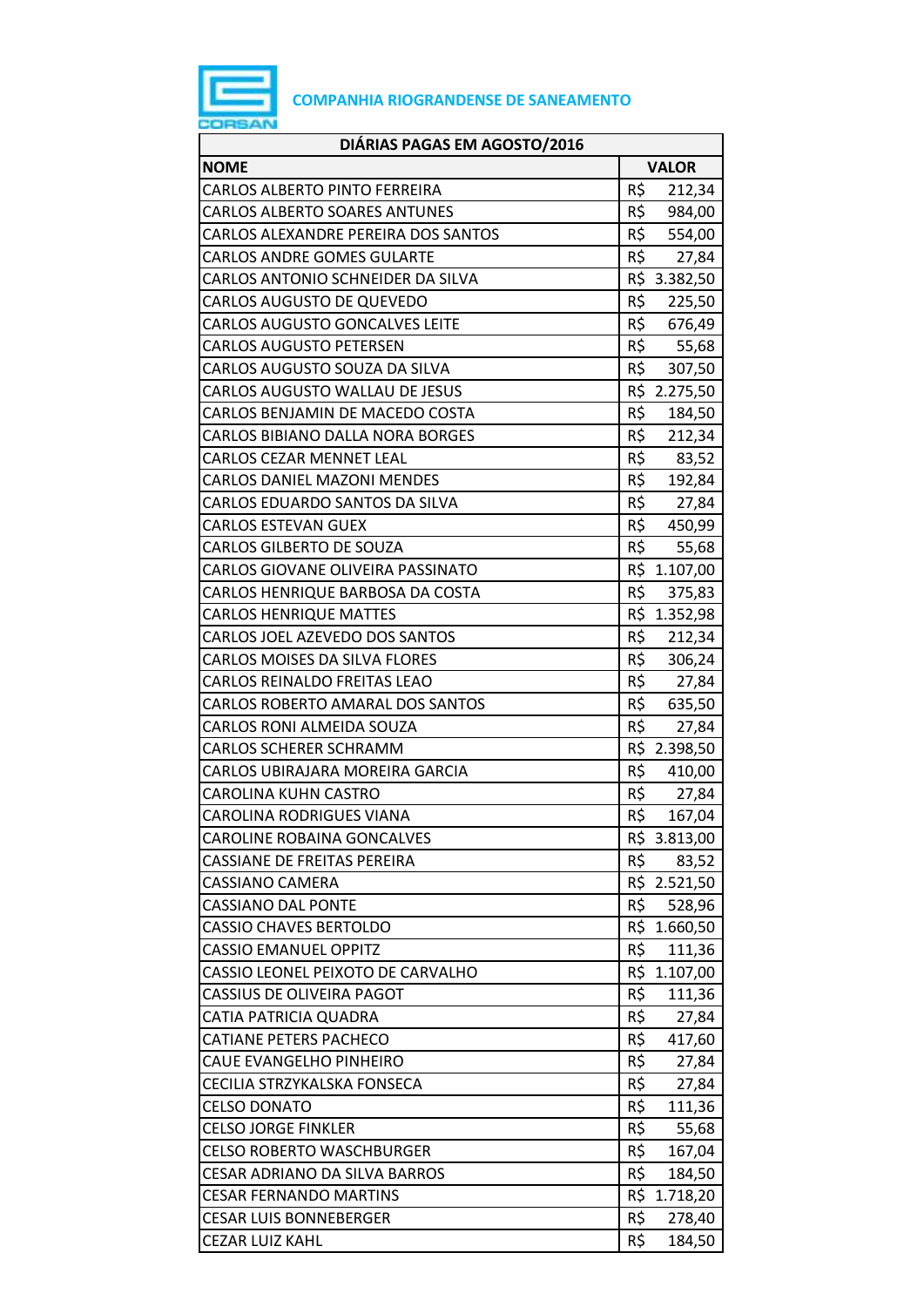

| <b>NOME</b><br><b>VALOR</b><br>R\$<br><b>CEZAR RIOPARDENSE DO NASCIMENTO</b><br>83,52<br>R\$<br>CHARLENE CRISTINA DOS SANTOS SILVEIRA<br>334,08<br>R\$<br><b>CHARLES IVAIR JONER</b><br>222,72<br>R\$ 27,84<br><b>CHARLES JOAO SCHAEFER</b><br>R\$<br><b>CHARLINE BRIGO</b><br>225,50<br>R\$ 2.583,00<br><b>CILDO MARCOS VONTROBA</b><br>R\$ 2.418,99<br><b>CIRINEU ATTILIO ZUCHETTO</b><br>R\$<br><b>CLAILTON ROGERIO SEGER</b><br>250,56<br>R\$ 27,84<br><b>CLAIR ANTONIO BARONI</b><br>R\$<br><b>CLAIR LORI BERG</b><br>111,36<br>R\$<br>167,04<br><b>CLAIRTON VIDI</b><br>R\$<br><b>CLAITO ALMEIDA DORNELES</b><br>184,50<br>R\$<br>CLARA DELAMARINA DE MORAES MICHELON<br>391,02<br>R\$<br><b>CLAUCIA LOURDES TIBULO KAPPER</b><br>55,68<br>R\$<br><b>CLAUDEMAR RODRIGUES ARPINO</b><br>225,50<br>R\$<br><b>CLAUDENIR PINTO LEIVAS</b><br>1.107,00<br>R\$<br><b>CLAUDETE CARMEN PAFUSKI</b><br>55,68<br>R\$<br>CLAUDIA MARIA ACOSTA<br>278,40<br>R\$<br>CLAUDIA MARIA CARNIEL BERGAMO<br>553,50<br>R\$<br>CLAUDIA MARIA MUNHOZ<br>83,52<br>R\$<br>CLAUDIA QUADROS DA SILVEIRA ZUGE<br>184,50<br><b>CLAUDIA TERESA FIGUEIREDO RODRIGUES</b><br>R\$<br>492,00<br>R\$<br>CLAUDIA VIEIRA DAS NEVES VIANA<br>403,67<br>R\$<br>CLAUDINEI SOUZA DE LIMA<br>225,50<br>R\$<br><b>CLAUDIO BRAUN</b><br>83,52<br>R\$<br><b>CLAUDIO CARVALHO NUNES</b><br>83,52<br>R\$<br><b>CLAUDIO JOACIR ESCOUTO MENDES</b><br>184,50<br>R\$<br><b>CLAUDIO ROBERTO SOUZA</b><br>950,34<br>R\$<br><b>CLAUDIO SEIBEL</b><br>55,68<br>CLAUDIOMAR DE SOUZA TEIXEIRA<br>R\$<br>55,68<br>R\$<br><b>CLAUDIOMAR GONCALVES DOS SANTOS</b><br>1.107,00<br>R\$<br>CLAUDIOMIRO DA SILVA CEZAR<br>55,68<br>R\$<br>CLAUDIOMIRO FERREIRA DA SILVA<br>528,96<br>R\$<br><b>CLAUDIOMIRO OLIVEIRA DE DEUS</b><br>55,68<br><b>CLAUDIOMIRO PEDROSO DE BASTOS</b><br>R\$<br>184,50<br>R\$<br>CLAUDIOMIRO VAGNER DA SILVA<br>184,50<br>R\$<br><b>CLAUDIR LUIZ ALVES</b><br>691,18<br>R\$<br>55,68<br><b>CLAUDIR PASE</b><br>R\$<br><b>CLAUSIR MIGUEL ALVES</b><br>253,34<br><b>CLEBER AURELIO MACHADO</b><br>R\$<br>27,84<br>R\$<br>CLEBER DIAS DE OLIVEIRA AMARAL<br>799,50<br>R\$<br><b>CLEBER MAZIERO</b><br>1.045,50<br>R\$<br><b>CLEITON BERNSMULLER NUNES</b><br>2.214,00<br>R\$<br><b>CLEMENTE DE CARLI</b><br>111,36<br><b>CLEMIR ANTONIO MORAS</b><br>R\$<br>584,64<br>R\$<br><b>CLEO BORGES DA SILVA</b><br>139,20<br>R\$ 1.059,16<br><b>CLEO PEREIRA MACHADO</b><br>R\$<br>361,92<br><b>CLEOCIR BARBIERI</b> | DIÁRIAS PAGAS EM AGOSTO/2016 |  |
|------------------------------------------------------------------------------------------------------------------------------------------------------------------------------------------------------------------------------------------------------------------------------------------------------------------------------------------------------------------------------------------------------------------------------------------------------------------------------------------------------------------------------------------------------------------------------------------------------------------------------------------------------------------------------------------------------------------------------------------------------------------------------------------------------------------------------------------------------------------------------------------------------------------------------------------------------------------------------------------------------------------------------------------------------------------------------------------------------------------------------------------------------------------------------------------------------------------------------------------------------------------------------------------------------------------------------------------------------------------------------------------------------------------------------------------------------------------------------------------------------------------------------------------------------------------------------------------------------------------------------------------------------------------------------------------------------------------------------------------------------------------------------------------------------------------------------------------------------------------------------------------------------------------------------------------------------------------------------------------------------------------------------------------------------------------------------------------------------------------------------------------------------------------------------------------------------------------------------------------------------------------------------------------------------------------------------------------------------------------------------------------------------------------------------------------------------------------------------|------------------------------|--|
|                                                                                                                                                                                                                                                                                                                                                                                                                                                                                                                                                                                                                                                                                                                                                                                                                                                                                                                                                                                                                                                                                                                                                                                                                                                                                                                                                                                                                                                                                                                                                                                                                                                                                                                                                                                                                                                                                                                                                                                                                                                                                                                                                                                                                                                                                                                                                                                                                                                                              |                              |  |
|                                                                                                                                                                                                                                                                                                                                                                                                                                                                                                                                                                                                                                                                                                                                                                                                                                                                                                                                                                                                                                                                                                                                                                                                                                                                                                                                                                                                                                                                                                                                                                                                                                                                                                                                                                                                                                                                                                                                                                                                                                                                                                                                                                                                                                                                                                                                                                                                                                                                              |                              |  |
|                                                                                                                                                                                                                                                                                                                                                                                                                                                                                                                                                                                                                                                                                                                                                                                                                                                                                                                                                                                                                                                                                                                                                                                                                                                                                                                                                                                                                                                                                                                                                                                                                                                                                                                                                                                                                                                                                                                                                                                                                                                                                                                                                                                                                                                                                                                                                                                                                                                                              |                              |  |
|                                                                                                                                                                                                                                                                                                                                                                                                                                                                                                                                                                                                                                                                                                                                                                                                                                                                                                                                                                                                                                                                                                                                                                                                                                                                                                                                                                                                                                                                                                                                                                                                                                                                                                                                                                                                                                                                                                                                                                                                                                                                                                                                                                                                                                                                                                                                                                                                                                                                              |                              |  |
|                                                                                                                                                                                                                                                                                                                                                                                                                                                                                                                                                                                                                                                                                                                                                                                                                                                                                                                                                                                                                                                                                                                                                                                                                                                                                                                                                                                                                                                                                                                                                                                                                                                                                                                                                                                                                                                                                                                                                                                                                                                                                                                                                                                                                                                                                                                                                                                                                                                                              |                              |  |
|                                                                                                                                                                                                                                                                                                                                                                                                                                                                                                                                                                                                                                                                                                                                                                                                                                                                                                                                                                                                                                                                                                                                                                                                                                                                                                                                                                                                                                                                                                                                                                                                                                                                                                                                                                                                                                                                                                                                                                                                                                                                                                                                                                                                                                                                                                                                                                                                                                                                              |                              |  |
|                                                                                                                                                                                                                                                                                                                                                                                                                                                                                                                                                                                                                                                                                                                                                                                                                                                                                                                                                                                                                                                                                                                                                                                                                                                                                                                                                                                                                                                                                                                                                                                                                                                                                                                                                                                                                                                                                                                                                                                                                                                                                                                                                                                                                                                                                                                                                                                                                                                                              |                              |  |
|                                                                                                                                                                                                                                                                                                                                                                                                                                                                                                                                                                                                                                                                                                                                                                                                                                                                                                                                                                                                                                                                                                                                                                                                                                                                                                                                                                                                                                                                                                                                                                                                                                                                                                                                                                                                                                                                                                                                                                                                                                                                                                                                                                                                                                                                                                                                                                                                                                                                              |                              |  |
|                                                                                                                                                                                                                                                                                                                                                                                                                                                                                                                                                                                                                                                                                                                                                                                                                                                                                                                                                                                                                                                                                                                                                                                                                                                                                                                                                                                                                                                                                                                                                                                                                                                                                                                                                                                                                                                                                                                                                                                                                                                                                                                                                                                                                                                                                                                                                                                                                                                                              |                              |  |
|                                                                                                                                                                                                                                                                                                                                                                                                                                                                                                                                                                                                                                                                                                                                                                                                                                                                                                                                                                                                                                                                                                                                                                                                                                                                                                                                                                                                                                                                                                                                                                                                                                                                                                                                                                                                                                                                                                                                                                                                                                                                                                                                                                                                                                                                                                                                                                                                                                                                              |                              |  |
|                                                                                                                                                                                                                                                                                                                                                                                                                                                                                                                                                                                                                                                                                                                                                                                                                                                                                                                                                                                                                                                                                                                                                                                                                                                                                                                                                                                                                                                                                                                                                                                                                                                                                                                                                                                                                                                                                                                                                                                                                                                                                                                                                                                                                                                                                                                                                                                                                                                                              |                              |  |
|                                                                                                                                                                                                                                                                                                                                                                                                                                                                                                                                                                                                                                                                                                                                                                                                                                                                                                                                                                                                                                                                                                                                                                                                                                                                                                                                                                                                                                                                                                                                                                                                                                                                                                                                                                                                                                                                                                                                                                                                                                                                                                                                                                                                                                                                                                                                                                                                                                                                              |                              |  |
|                                                                                                                                                                                                                                                                                                                                                                                                                                                                                                                                                                                                                                                                                                                                                                                                                                                                                                                                                                                                                                                                                                                                                                                                                                                                                                                                                                                                                                                                                                                                                                                                                                                                                                                                                                                                                                                                                                                                                                                                                                                                                                                                                                                                                                                                                                                                                                                                                                                                              |                              |  |
|                                                                                                                                                                                                                                                                                                                                                                                                                                                                                                                                                                                                                                                                                                                                                                                                                                                                                                                                                                                                                                                                                                                                                                                                                                                                                                                                                                                                                                                                                                                                                                                                                                                                                                                                                                                                                                                                                                                                                                                                                                                                                                                                                                                                                                                                                                                                                                                                                                                                              |                              |  |
|                                                                                                                                                                                                                                                                                                                                                                                                                                                                                                                                                                                                                                                                                                                                                                                                                                                                                                                                                                                                                                                                                                                                                                                                                                                                                                                                                                                                                                                                                                                                                                                                                                                                                                                                                                                                                                                                                                                                                                                                                                                                                                                                                                                                                                                                                                                                                                                                                                                                              |                              |  |
|                                                                                                                                                                                                                                                                                                                                                                                                                                                                                                                                                                                                                                                                                                                                                                                                                                                                                                                                                                                                                                                                                                                                                                                                                                                                                                                                                                                                                                                                                                                                                                                                                                                                                                                                                                                                                                                                                                                                                                                                                                                                                                                                                                                                                                                                                                                                                                                                                                                                              |                              |  |
|                                                                                                                                                                                                                                                                                                                                                                                                                                                                                                                                                                                                                                                                                                                                                                                                                                                                                                                                                                                                                                                                                                                                                                                                                                                                                                                                                                                                                                                                                                                                                                                                                                                                                                                                                                                                                                                                                                                                                                                                                                                                                                                                                                                                                                                                                                                                                                                                                                                                              |                              |  |
|                                                                                                                                                                                                                                                                                                                                                                                                                                                                                                                                                                                                                                                                                                                                                                                                                                                                                                                                                                                                                                                                                                                                                                                                                                                                                                                                                                                                                                                                                                                                                                                                                                                                                                                                                                                                                                                                                                                                                                                                                                                                                                                                                                                                                                                                                                                                                                                                                                                                              |                              |  |
|                                                                                                                                                                                                                                                                                                                                                                                                                                                                                                                                                                                                                                                                                                                                                                                                                                                                                                                                                                                                                                                                                                                                                                                                                                                                                                                                                                                                                                                                                                                                                                                                                                                                                                                                                                                                                                                                                                                                                                                                                                                                                                                                                                                                                                                                                                                                                                                                                                                                              |                              |  |
|                                                                                                                                                                                                                                                                                                                                                                                                                                                                                                                                                                                                                                                                                                                                                                                                                                                                                                                                                                                                                                                                                                                                                                                                                                                                                                                                                                                                                                                                                                                                                                                                                                                                                                                                                                                                                                                                                                                                                                                                                                                                                                                                                                                                                                                                                                                                                                                                                                                                              |                              |  |
|                                                                                                                                                                                                                                                                                                                                                                                                                                                                                                                                                                                                                                                                                                                                                                                                                                                                                                                                                                                                                                                                                                                                                                                                                                                                                                                                                                                                                                                                                                                                                                                                                                                                                                                                                                                                                                                                                                                                                                                                                                                                                                                                                                                                                                                                                                                                                                                                                                                                              |                              |  |
|                                                                                                                                                                                                                                                                                                                                                                                                                                                                                                                                                                                                                                                                                                                                                                                                                                                                                                                                                                                                                                                                                                                                                                                                                                                                                                                                                                                                                                                                                                                                                                                                                                                                                                                                                                                                                                                                                                                                                                                                                                                                                                                                                                                                                                                                                                                                                                                                                                                                              |                              |  |
|                                                                                                                                                                                                                                                                                                                                                                                                                                                                                                                                                                                                                                                                                                                                                                                                                                                                                                                                                                                                                                                                                                                                                                                                                                                                                                                                                                                                                                                                                                                                                                                                                                                                                                                                                                                                                                                                                                                                                                                                                                                                                                                                                                                                                                                                                                                                                                                                                                                                              |                              |  |
|                                                                                                                                                                                                                                                                                                                                                                                                                                                                                                                                                                                                                                                                                                                                                                                                                                                                                                                                                                                                                                                                                                                                                                                                                                                                                                                                                                                                                                                                                                                                                                                                                                                                                                                                                                                                                                                                                                                                                                                                                                                                                                                                                                                                                                                                                                                                                                                                                                                                              |                              |  |
|                                                                                                                                                                                                                                                                                                                                                                                                                                                                                                                                                                                                                                                                                                                                                                                                                                                                                                                                                                                                                                                                                                                                                                                                                                                                                                                                                                                                                                                                                                                                                                                                                                                                                                                                                                                                                                                                                                                                                                                                                                                                                                                                                                                                                                                                                                                                                                                                                                                                              |                              |  |
|                                                                                                                                                                                                                                                                                                                                                                                                                                                                                                                                                                                                                                                                                                                                                                                                                                                                                                                                                                                                                                                                                                                                                                                                                                                                                                                                                                                                                                                                                                                                                                                                                                                                                                                                                                                                                                                                                                                                                                                                                                                                                                                                                                                                                                                                                                                                                                                                                                                                              |                              |  |
|                                                                                                                                                                                                                                                                                                                                                                                                                                                                                                                                                                                                                                                                                                                                                                                                                                                                                                                                                                                                                                                                                                                                                                                                                                                                                                                                                                                                                                                                                                                                                                                                                                                                                                                                                                                                                                                                                                                                                                                                                                                                                                                                                                                                                                                                                                                                                                                                                                                                              |                              |  |
|                                                                                                                                                                                                                                                                                                                                                                                                                                                                                                                                                                                                                                                                                                                                                                                                                                                                                                                                                                                                                                                                                                                                                                                                                                                                                                                                                                                                                                                                                                                                                                                                                                                                                                                                                                                                                                                                                                                                                                                                                                                                                                                                                                                                                                                                                                                                                                                                                                                                              |                              |  |
|                                                                                                                                                                                                                                                                                                                                                                                                                                                                                                                                                                                                                                                                                                                                                                                                                                                                                                                                                                                                                                                                                                                                                                                                                                                                                                                                                                                                                                                                                                                                                                                                                                                                                                                                                                                                                                                                                                                                                                                                                                                                                                                                                                                                                                                                                                                                                                                                                                                                              |                              |  |
|                                                                                                                                                                                                                                                                                                                                                                                                                                                                                                                                                                                                                                                                                                                                                                                                                                                                                                                                                                                                                                                                                                                                                                                                                                                                                                                                                                                                                                                                                                                                                                                                                                                                                                                                                                                                                                                                                                                                                                                                                                                                                                                                                                                                                                                                                                                                                                                                                                                                              |                              |  |
|                                                                                                                                                                                                                                                                                                                                                                                                                                                                                                                                                                                                                                                                                                                                                                                                                                                                                                                                                                                                                                                                                                                                                                                                                                                                                                                                                                                                                                                                                                                                                                                                                                                                                                                                                                                                                                                                                                                                                                                                                                                                                                                                                                                                                                                                                                                                                                                                                                                                              |                              |  |
|                                                                                                                                                                                                                                                                                                                                                                                                                                                                                                                                                                                                                                                                                                                                                                                                                                                                                                                                                                                                                                                                                                                                                                                                                                                                                                                                                                                                                                                                                                                                                                                                                                                                                                                                                                                                                                                                                                                                                                                                                                                                                                                                                                                                                                                                                                                                                                                                                                                                              |                              |  |
|                                                                                                                                                                                                                                                                                                                                                                                                                                                                                                                                                                                                                                                                                                                                                                                                                                                                                                                                                                                                                                                                                                                                                                                                                                                                                                                                                                                                                                                                                                                                                                                                                                                                                                                                                                                                                                                                                                                                                                                                                                                                                                                                                                                                                                                                                                                                                                                                                                                                              |                              |  |
|                                                                                                                                                                                                                                                                                                                                                                                                                                                                                                                                                                                                                                                                                                                                                                                                                                                                                                                                                                                                                                                                                                                                                                                                                                                                                                                                                                                                                                                                                                                                                                                                                                                                                                                                                                                                                                                                                                                                                                                                                                                                                                                                                                                                                                                                                                                                                                                                                                                                              |                              |  |
|                                                                                                                                                                                                                                                                                                                                                                                                                                                                                                                                                                                                                                                                                                                                                                                                                                                                                                                                                                                                                                                                                                                                                                                                                                                                                                                                                                                                                                                                                                                                                                                                                                                                                                                                                                                                                                                                                                                                                                                                                                                                                                                                                                                                                                                                                                                                                                                                                                                                              |                              |  |
|                                                                                                                                                                                                                                                                                                                                                                                                                                                                                                                                                                                                                                                                                                                                                                                                                                                                                                                                                                                                                                                                                                                                                                                                                                                                                                                                                                                                                                                                                                                                                                                                                                                                                                                                                                                                                                                                                                                                                                                                                                                                                                                                                                                                                                                                                                                                                                                                                                                                              |                              |  |
|                                                                                                                                                                                                                                                                                                                                                                                                                                                                                                                                                                                                                                                                                                                                                                                                                                                                                                                                                                                                                                                                                                                                                                                                                                                                                                                                                                                                                                                                                                                                                                                                                                                                                                                                                                                                                                                                                                                                                                                                                                                                                                                                                                                                                                                                                                                                                                                                                                                                              |                              |  |
|                                                                                                                                                                                                                                                                                                                                                                                                                                                                                                                                                                                                                                                                                                                                                                                                                                                                                                                                                                                                                                                                                                                                                                                                                                                                                                                                                                                                                                                                                                                                                                                                                                                                                                                                                                                                                                                                                                                                                                                                                                                                                                                                                                                                                                                                                                                                                                                                                                                                              |                              |  |
|                                                                                                                                                                                                                                                                                                                                                                                                                                                                                                                                                                                                                                                                                                                                                                                                                                                                                                                                                                                                                                                                                                                                                                                                                                                                                                                                                                                                                                                                                                                                                                                                                                                                                                                                                                                                                                                                                                                                                                                                                                                                                                                                                                                                                                                                                                                                                                                                                                                                              |                              |  |
|                                                                                                                                                                                                                                                                                                                                                                                                                                                                                                                                                                                                                                                                                                                                                                                                                                                                                                                                                                                                                                                                                                                                                                                                                                                                                                                                                                                                                                                                                                                                                                                                                                                                                                                                                                                                                                                                                                                                                                                                                                                                                                                                                                                                                                                                                                                                                                                                                                                                              |                              |  |
|                                                                                                                                                                                                                                                                                                                                                                                                                                                                                                                                                                                                                                                                                                                                                                                                                                                                                                                                                                                                                                                                                                                                                                                                                                                                                                                                                                                                                                                                                                                                                                                                                                                                                                                                                                                                                                                                                                                                                                                                                                                                                                                                                                                                                                                                                                                                                                                                                                                                              |                              |  |
|                                                                                                                                                                                                                                                                                                                                                                                                                                                                                                                                                                                                                                                                                                                                                                                                                                                                                                                                                                                                                                                                                                                                                                                                                                                                                                                                                                                                                                                                                                                                                                                                                                                                                                                                                                                                                                                                                                                                                                                                                                                                                                                                                                                                                                                                                                                                                                                                                                                                              |                              |  |
|                                                                                                                                                                                                                                                                                                                                                                                                                                                                                                                                                                                                                                                                                                                                                                                                                                                                                                                                                                                                                                                                                                                                                                                                                                                                                                                                                                                                                                                                                                                                                                                                                                                                                                                                                                                                                                                                                                                                                                                                                                                                                                                                                                                                                                                                                                                                                                                                                                                                              |                              |  |
|                                                                                                                                                                                                                                                                                                                                                                                                                                                                                                                                                                                                                                                                                                                                                                                                                                                                                                                                                                                                                                                                                                                                                                                                                                                                                                                                                                                                                                                                                                                                                                                                                                                                                                                                                                                                                                                                                                                                                                                                                                                                                                                                                                                                                                                                                                                                                                                                                                                                              |                              |  |
|                                                                                                                                                                                                                                                                                                                                                                                                                                                                                                                                                                                                                                                                                                                                                                                                                                                                                                                                                                                                                                                                                                                                                                                                                                                                                                                                                                                                                                                                                                                                                                                                                                                                                                                                                                                                                                                                                                                                                                                                                                                                                                                                                                                                                                                                                                                                                                                                                                                                              |                              |  |
|                                                                                                                                                                                                                                                                                                                                                                                                                                                                                                                                                                                                                                                                                                                                                                                                                                                                                                                                                                                                                                                                                                                                                                                                                                                                                                                                                                                                                                                                                                                                                                                                                                                                                                                                                                                                                                                                                                                                                                                                                                                                                                                                                                                                                                                                                                                                                                                                                                                                              |                              |  |
|                                                                                                                                                                                                                                                                                                                                                                                                                                                                                                                                                                                                                                                                                                                                                                                                                                                                                                                                                                                                                                                                                                                                                                                                                                                                                                                                                                                                                                                                                                                                                                                                                                                                                                                                                                                                                                                                                                                                                                                                                                                                                                                                                                                                                                                                                                                                                                                                                                                                              |                              |  |
|                                                                                                                                                                                                                                                                                                                                                                                                                                                                                                                                                                                                                                                                                                                                                                                                                                                                                                                                                                                                                                                                                                                                                                                                                                                                                                                                                                                                                                                                                                                                                                                                                                                                                                                                                                                                                                                                                                                                                                                                                                                                                                                                                                                                                                                                                                                                                                                                                                                                              |                              |  |
|                                                                                                                                                                                                                                                                                                                                                                                                                                                                                                                                                                                                                                                                                                                                                                                                                                                                                                                                                                                                                                                                                                                                                                                                                                                                                                                                                                                                                                                                                                                                                                                                                                                                                                                                                                                                                                                                                                                                                                                                                                                                                                                                                                                                                                                                                                                                                                                                                                                                              |                              |  |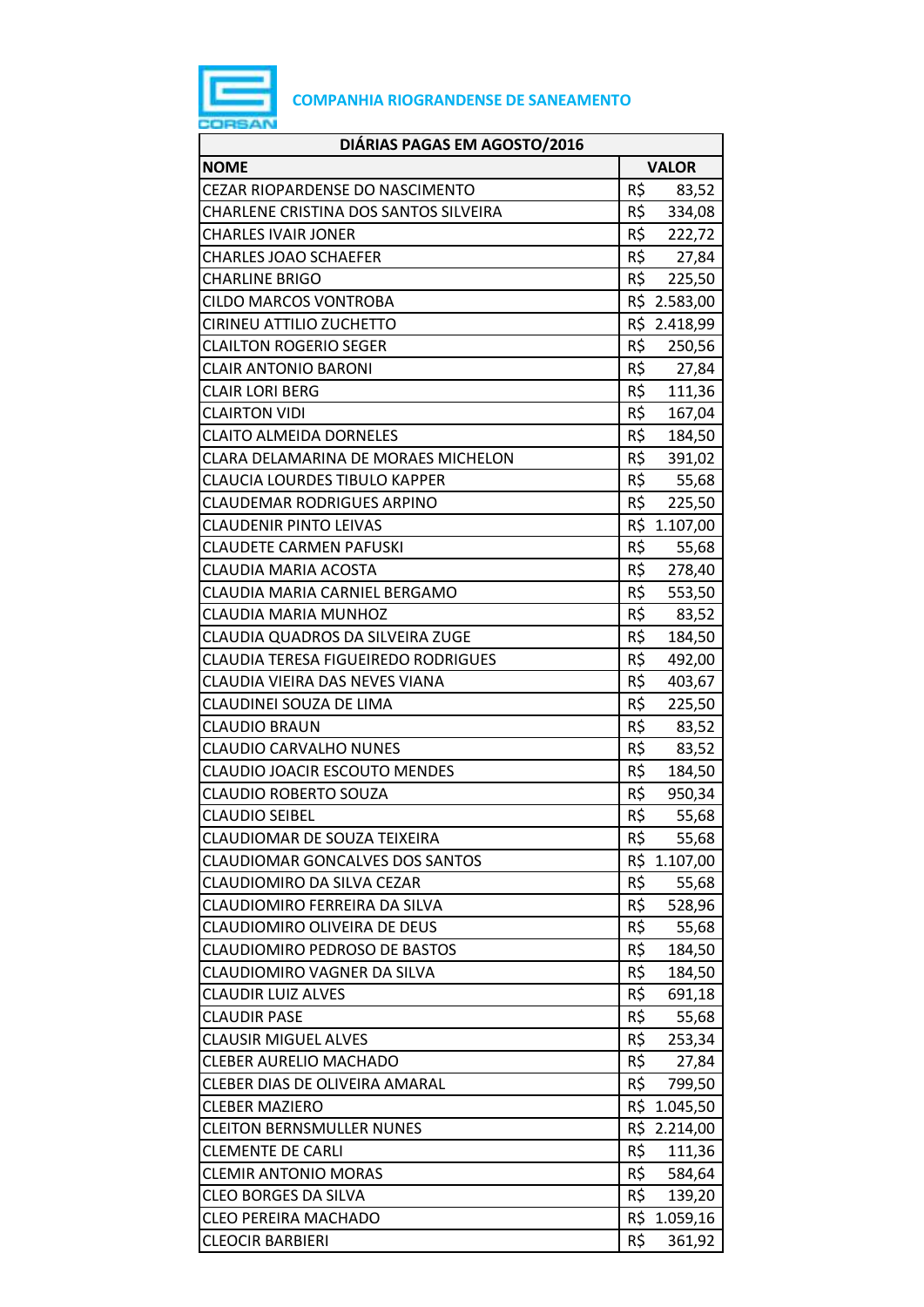

| DIÁRIAS PAGAS EM AGOSTO/2016          |     |              |
|---------------------------------------|-----|--------------|
| <b>NOME</b>                           |     | <b>VALOR</b> |
| <b>CLEOCIR CARLOS VONTROBA</b>        | R\$ | 27,84        |
| <b>CLEOMAR MARINO POLESSO</b>         | R\$ | 27,84        |
| <b>CLEOMAR PEDRO MACHIAVELLI</b>      | R\$ | 139,20       |
| <b>CLERIO BARBOSA DE OLIVEIRA</b>     | R\$ | 214,23       |
| CLEUSA MARIA MACHADO CUNHA            | R\$ | 83,52        |
| CLODOALDO DE BORBA LAMBIASE           | R\$ | 111,36       |
| CLOVIS JOSE CASTELLO CARVALHO         | R\$ | 184,50       |
| <b>CRISTIAN ANDREI WELTER</b>         | R\$ | 139,20       |
| <b>CRISTIAN GORGEN</b>                | R\$ | 528,96       |
| <b>CRISTIAN LUIZ PITOL</b>            |     | R\$ 3.813,00 |
| <b>CRISTIAN ROSA DE FREITAS</b>       | R\$ | 451,00       |
| <b>CRISTIAN SCANFERLA DA CRUZ</b>     | R\$ | 212,34       |
| <b>CRISTIAN ZINI</b>                  | R\$ | 83,52        |
| <b>CRISTIANE WAIKAMP DO AMARAL</b>    | R\$ | 278,40       |
| <b>CRISTIANO BANDEIRA ESPELOCIN</b>   |     | R\$ 451,00   |
| <b>CRISTIANO CARDOSO LOCATELI</b>     | R\$ | 27,84        |
| <b>CRISTIANO COCHLAR DE MATOS</b>     |     | R\$ 1.599,00 |
| CRISTIANO DE OLIVEIRA DOICO           |     | R\$ 1.107,00 |
| <b>CRISTIANO GOULART OLIVEIRA</b>     |     | R\$ 1.660,50 |
| <b>CRISTIANO GROSS JUSTIN</b>         |     | R\$ 225,50   |
| <b>CRISTIANO HUBER</b>                | R\$ | 55,68        |
| CRISTIANO LINO DE CARVALHO SEGUETTO   | R\$ | 748,38       |
| <b>CRISTIANO LUIS SCHMIDT</b>         | R\$ | 55,68        |
| <b>CRISTIANO MARQUES DA ROSA</b>      | R\$ | 55,68        |
| <b>CRISTIANO MOREIRA MEDEIROS</b>     |     | R\$ 1.107,00 |
| <b>CRISTIANO PERES PALMEIRA NUNES</b> | R\$ | 1.660,50     |
| <b>CRISTIANO RODRIGUES DE JESUS</b>   | R\$ | 184,50       |
| <b>CRISTIANO WOLF</b>                 | R\$ | 55,68        |
| DAIANA AZZOLINI CASAGRANDE            | R\$ | 640,32       |
| DAIANE DE VASCONCELOS OZORIO MARICATO | R\$ | 184,50       |
| DALTO GOMES DA SILVA FRAGA            | R\$ | 27,84        |
| DALTRO JERONIMO BERNARDES             | R\$ | 27,84        |
| DALTRO PAULO ZAPAROLI                 | R\$ | 27,84        |
| DALVANE DA ROSA BANDEIRA              | R\$ | 1.107,00     |
| DANIEL AZEVEDO GOULART                | R\$ | 83,52        |
| DANIEL CHAVES DA SILVA                | R\$ | 27,84        |
| DANIEL CIRINO VIEIRA                  | R\$ | 184,50       |
| DANIEL DA ROCHA GARCIA                | R\$ | 334,08       |
| DANIEL FARIAS JACINTO                 | R\$ | 804,06       |
| DANIEL FOLLMANN                       | R\$ | 27,84        |
| DANIEL GONCALVES BOTELHO              | R\$ | 396,84       |
| <b>DANIEL LINCK</b>                   | R\$ | 375,83       |
| DANIEL LUIS PEDRETTI                  |     | R\$ 2.460,00 |
| DANIEL MACHADO CARDOSO                | R\$ | 184,50       |
| DANIEL PASSOS SERPA                   |     | R\$ 1.279,86 |
| DANIEL PIOVESAN ULIANA                | R\$ | 111,36       |
| <b>DANIEL POZZATTI</b>                | R\$ | 1.107,00     |
| DANIEL QUEVEDO RIOS                   | R\$ | 55,68        |
|                                       |     |              |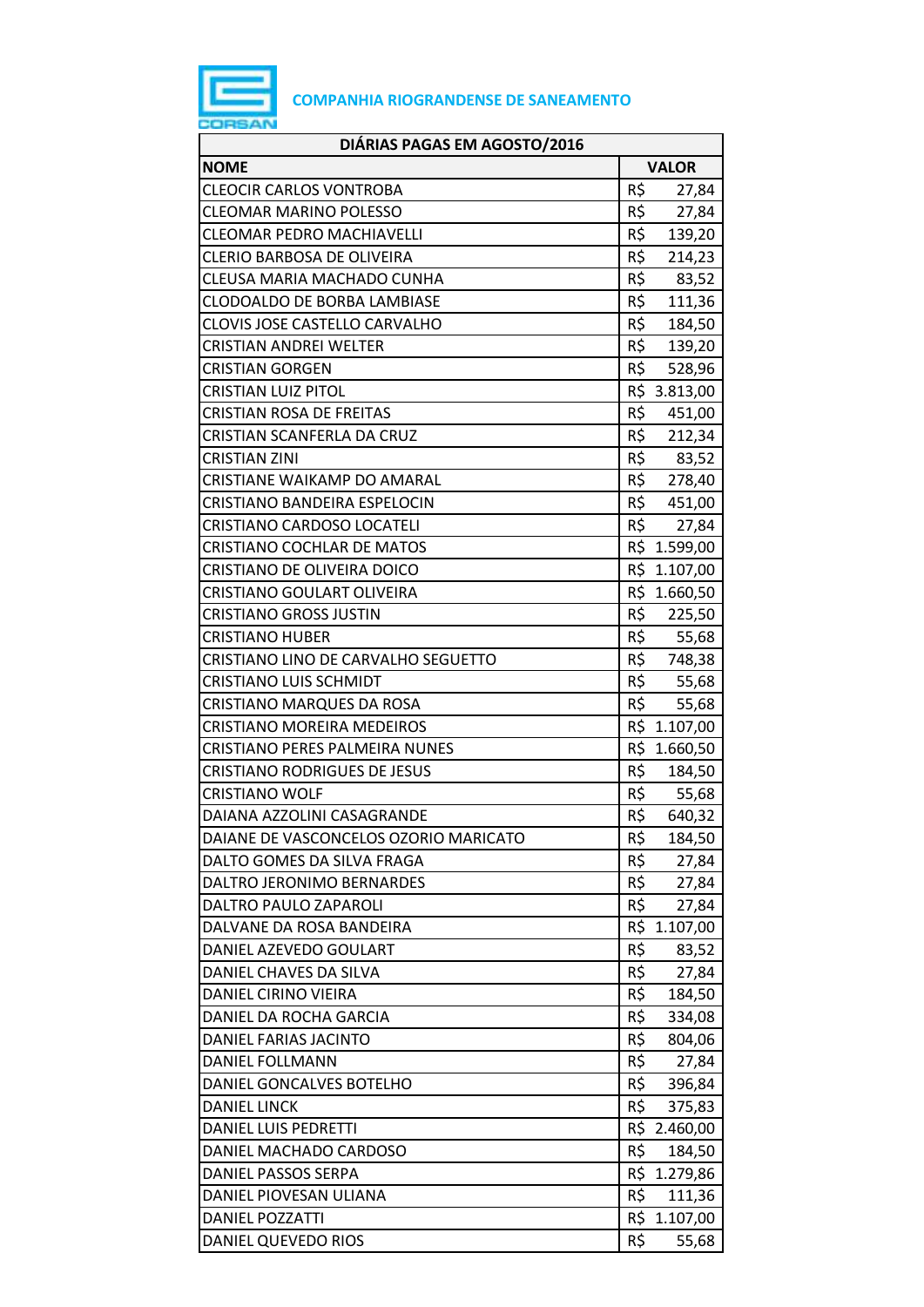

| DIÁRIAS PAGAS EM AGOSTO/2016      |     |              |
|-----------------------------------|-----|--------------|
| <b>NOME</b>                       |     | <b>VALOR</b> |
| DANIEL VITORIA PINHEIRO           |     | R\$ 2.767,50 |
| DANIELA MENEZES DE OLIVEIRA       | R\$ | 184,50       |
| DANIELA SILVA DE CARVALHO         | R\$ | 1.660,50     |
| DANILO DE MORAES VAZ              | R\$ | 375,83       |
| <b>DANTON RENATO DIAS</b>         | R\$ | 901,98       |
| DARIANE URRUTIA DORNELES          | R\$ | 526,16       |
| DARLAN DOS SANTOS DE OLIVEIRA     | R\$ | 27,84        |
| <b>DARLAN KOLLET</b>              | R\$ | 335,34       |
| DAVI DA SILVA                     | R\$ | 278,40       |
| DAVI DE ALBERNAZ ARAUJO           | R\$ | 431,51       |
| <b>DAVI GREQUE LUCAS</b>          | R\$ | 212,34       |
| DAVI SILVA DE MATOS               | R\$ | 27,84        |
| DAYANE CRISTINA KOCHHANN CABRAL   | R\$ | 799,50       |
| DAYNNER MACHADO FARIAS            | R\$ | 676,50       |
| DEBORA KLOECKNER MACHADO          | R\$ | 375,83       |
| DEBORA MARIA DOS SANTOS           | R\$ | 167,04       |
| DEBORA MULLER PIMENTEL AROCHE     | R\$ | 111,36       |
| DEISE CRISTINA FERRARI KROHN      | R\$ | 111,36       |
| DEISE PEREIRA MACHADO             |     | R\$ 1.162,68 |
| DEIVID WAIDE PADILHA              | R\$ | 55,68        |
| <b>DEJAIR BRITO FERREIRA</b>      | R\$ | 307,50       |
| DELMAR BORGES DA SILVA            | R\$ | 55,68        |
| <b>DELMAR MATTOS SOUZA</b>        | R\$ | 27,84        |
| <b>DELSO FRANCISCO ZWIRTES</b>    | R\$ | 27,84        |
| <b>DELTON ALOS GUIMARAES</b>      | R\$ | 27,84        |
| <b>DENIS DOS SANTOS GONCALVES</b> | R\$ | 268,02       |
| <b>DENIS GONCALVES LEITE</b>      | R\$ | 417,60       |
| <b>DENISE BARRETO DOS SANTOS</b>  | R\$ | 403,67       |
| DENISE DA SILVEIRA LUCAS          | R\$ | 1.503,31     |
| <b>DENIZ BATISTA DE FREITAS</b>   | R\$ | 553,50       |
| <b>DEOCLECIO ENIO TRAMPUSCH</b>   | R\$ | 27,84        |
| <b>DEOCLIDES LUCIETTO</b>         | R\$ | 184,50       |
| DERLEI DORNELLES JACQUES          | R\$ | 1.107,00     |
| <b>DESYREE BATISTA RIBEIRO</b>    | R\$ | 55,68        |
| <b>DICKSON VON MUHLEN</b>         | R\$ | 27,84        |
| DIEGO COLOMBO SANA                | R\$ | 807,36       |
| DIEGO DA SILVA MOREIRA            | R\$ | 1.906,50     |
| DIEGO DOS REIS DAKAN              | R\$ | 111,36       |
| <b>DIEGO JUNGES</b>               | R\$ | 225,50       |
| <b>DIEGO MATOS VENES</b>          | R\$ | 83,52        |
| DIEGO RENAN SANTIN                | R\$ | 389,76       |
| <b>DIEGO TURCATO DUARTE</b>       | R\$ | 2.091,00     |
| DIEGO VAZ PAIXAO                  | R\$ | 922,50       |
| DIEMER VASSOLER DA LUZ            | R\$ | 676,49       |
| <b>DILMAR COLISSI</b>             | R\$ | 389,76       |
| DILNEI EDUARDO CORREA RIBEIRO     | R\$ | 1.906,50     |
| <b>DILNEI GOMES DUARTE</b>        | R\$ | 27,84        |
| <b>DILSON SANTOS JUNIOR</b>       | R\$ | 111,36       |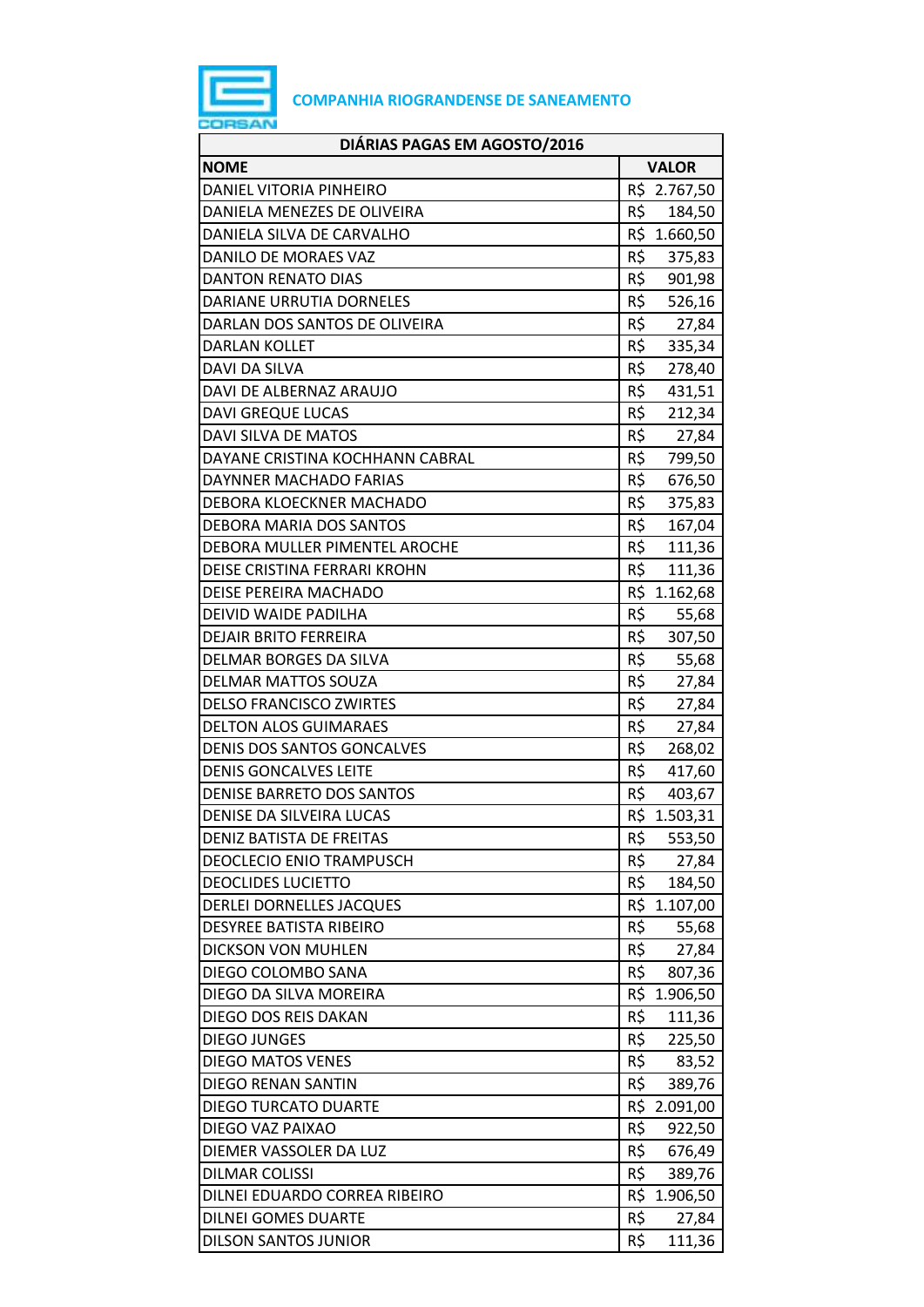

| DIÁRIAS PAGAS EM AGOSTO/2016        |                 |
|-------------------------------------|-----------------|
| <b>NOME</b>                         | <b>VALOR</b>    |
| <b>DIOGO NEVES MORAES</b>           | R\$<br>560,33   |
| <b>DIOGO NUNES DE ATHAIDES</b>      | R\$<br>799,50   |
| DIOGO PEREIRA DA SILVEIRA           | R\$<br>55,68    |
| DIONATAN DE OLIVERIA                | R\$<br>27,84    |
| DIONATAN RODRIGUES TEIXEIRA         | R\$<br>676,49   |
| <b>DIONISIO LANIUS</b>              | R\$ 2.214,00    |
| <b>DIONISIO LUIZ RIGOTTI</b>        | R\$<br>306,24   |
| DIRCE ISABEL FELTES SCHMITT         | R\$ 2.029,47    |
| DIRCEU ALEXANDRE ENGEL              | R\$<br>676,49   |
| <b>DIRCEU CHAVIER</b>               | R\$<br>111,36   |
| DIRLEI LUIZ BONCOSKI BRIZOLA        | R\$<br>111,36   |
| <b>DJEISON FERNANDO STORCK</b>      | R\$<br>83,52    |
| <b>DOLI JOSE NETTO</b>              | R\$<br>184,50   |
| <b>DOMINGOS SAVIO DE FARIAS</b>     | R\$<br>27,84    |
| DORLEI MOACIR WILLMS                | R\$<br>676,50   |
| DOUGLAS DA SILVA CONTE              | R\$<br>27,84    |
| DOUGLAS DA SILVA GAMBA              | R\$<br>253,34   |
| DOUGLAS DE AVILA STAUDT             | R\$<br>278,40   |
| DOUGLAS MACEDO AVILA                | R\$<br>55,68    |
| DOUGLAS OSCAR GALVAO DO AMARAL      | R\$<br>609,68   |
| <b>DOUGLAS PORTELA PERIN</b>        | R\$<br>27,84    |
| DULCAMAR ELISANDRO CONCEICAO        | R\$ 2.036,84    |
| <b>EBER CLAITON DE SOUZA VALLES</b> | R\$<br>27,84    |
| EDELMAR DOS SANTOS TOPA             | R\$<br>278,40   |
| <b>EDEMAR ANTONIO BURATTI</b>       | R\$<br>83,52    |
| EDER ALMEIDA FILHO                  | R\$<br>307,50   |
| <b>EDER FERNANDES IFRAN</b>         | R\$<br>225,50   |
| EDER LUIS PINTO BERTUOL             | R\$<br>306,24   |
| EDER LUIZ LOSS LAZZARI              | R\$<br>27,84    |
| <b>EDERSON ALMEIDA</b>              | R\$<br>364,70   |
| EDEVALDO ANTONIO MORAIS TRAMONTIN   | R\$<br>184,50   |
| <b>EDI ANTONIO GONCALVES</b>        | R\$<br>184,50   |
| <b>EDILENE MARINEZ FLORES</b>       | R\$<br>83,52    |
| <b>EDIMAR JOSE MARIO</b>            | R\$<br>459,35   |
| EDINARA ROSA DA ROCHA               | R\$<br>139,20   |
| EDISON LUIS ROCHA DE CASTRO         | R\$<br>375,83   |
| EDISON NEGRAO DA SILVA              | R\$<br>1.127,49 |
| <b>EDMILSON RODRIGUES VIEGAS</b>    | R\$<br>307,50   |
| EDSON ADAO FERREIRA DA SILVA        | R\$<br>553,50   |
| <b>EDSON BEMFICA QUILES</b>         | R\$<br>281,18   |
| <b>EDSON CASTILHOS URRUTIA</b>      | R\$<br>83,52    |
| EDSON CONRADO GOLLE SAMERSLA        | R\$<br>184,50   |
| <b>EDSON JARBAS DOS SANTOS</b>      | R\$<br>55,68    |
| <b>EDSON JOSBENTI GOTTARDO</b>      | R\$<br>55,68    |
| EDSON LUIS DA SILVA                 | R\$<br>27,84    |
| <b>EDSON LUIS KERN</b>              | R\$<br>111,36   |
| <b>EDSON LUIZ SPECHT</b>            | R\$<br>451,00   |
| <b>EDSON NESTOR EMMEL</b>           | R\$<br>1.538,51 |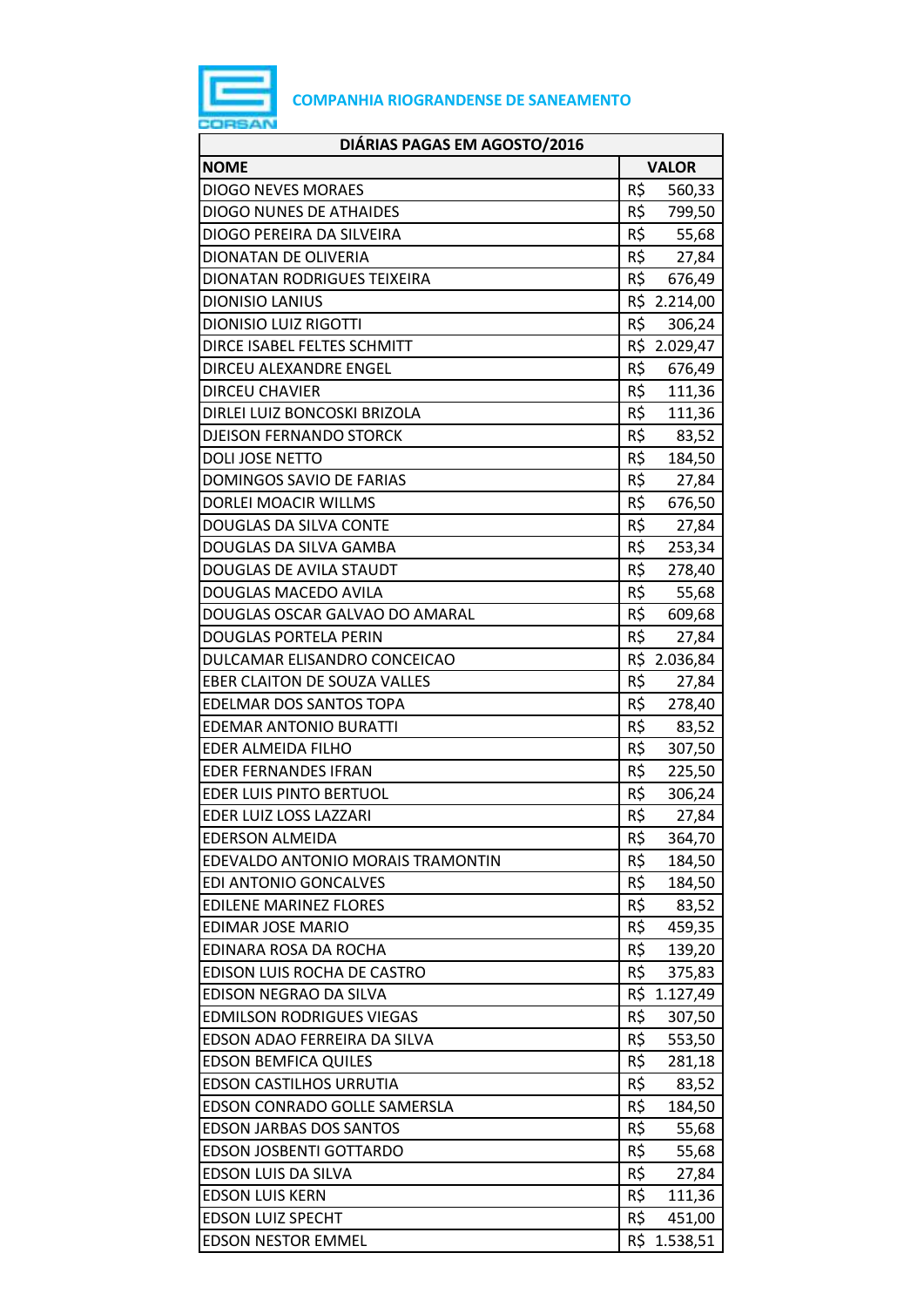

| DIÁRIAS PAGAS EM AGOSTO/2016         |                 |
|--------------------------------------|-----------------|
| <b>NOME</b>                          | <b>VALOR</b>    |
| <b>EDSON SILVEIRA ANTONINI</b>       | R\$ 2.822,16    |
| EDU DA SILVA MARQUES                 | R\$<br>612,48   |
| EDUARDO ALVES DE SOUZA MOREIRA       | R\$<br>716,24   |
| EDUARDO BACIGALUZ GUIMARAES          | R\$<br>977,16   |
| <b>EDUARDO BIANCHI NETO</b>          | R\$<br>111,36   |
| <b>EDUARDO BORBA DE LEMOS</b>        | R\$ 1.230,00    |
| EDUARDO DA SILVA AVILA               | R\$<br>526,16   |
| EDUARDO DOBRACHINSKI BARBOSA         | R\$<br>307,50   |
| <b>EDUARDO FERREIRA FILHO</b>        | R\$ 27,84       |
| EDUARDO HERRMANN HECK                | R\$ 83,52       |
| EDUARDO JACOB TEICHMANN              | R\$ 1.722,00    |
| EDUARDO JORGE DE QUEVEDO             | R\$<br>83,52    |
| <b>EDUARDO MARTINS NUNES</b>         | R\$<br>445,44   |
| EDUARDO PEDRO ZAGO                   | R\$<br>375,83   |
| <b>EDUARDO PEREIRA ALVES</b>         | R\$ 2.214,00    |
| EDUARDO RAMALHO TOWNSEND             | R\$<br>167,04   |
| <b>EDUARDO RAMOS BORBA</b>           | R\$ 1.190,52    |
| EDUARDO RAMOS DA SILVA               | R\$<br>922,50   |
| EDUARDO RENAN LEGUISSAMO NUNES       | R\$ 55,68       |
| EDUARDO SILVA DOS SANTOS             | R\$ 501,12      |
| EDUARDO VIEIRA MUNHOZ                | R\$<br>83,52    |
| EDUARDO ZANCHI MAFALDA               | R\$ 3.751,50    |
| <b>EDUINO HOFFERBER</b>              | R\$<br>55,68    |
| ELADIO LUIZ RIOS SOUZA               | R\$ 1.442,34    |
| ELAINE BENDER DE OLIVEIRA            | R\$<br>83,52    |
| <b>ELAINE KIRSCH</b>                 | R\$<br>222,72   |
| ELDAIR DA SILVA E SILVA              | R\$<br>27,84    |
| ELDER PEREIRA BONORINO               | R\$ 2.091,00    |
| ELEDIANE MACHADO LIMA KLASSMANN      | R\$<br>27,84    |
| <b>ELEMAR ERENI WRUBEL</b>           | R\$<br>83,52    |
| ELIAMAR DA SILVEIRA PORTO            | R\$<br>1.107,00 |
| ELIANDRO CHARLES JAIMES FAGUNDES     | R\$<br>55,68    |
| ELIANE CONCEICAO CORRADI DOS SANTOS  | R\$<br>55,68    |
| ELIANE DE FATIMA BRUM DE SOUZA       | R\$<br>139,20   |
| <b>ELIANE LEMOS SANTOS</b>           | R\$<br>27,84    |
| ELIANE PACHECO DE SOUZA              | R\$<br>391,02   |
| <b>ELIANE RODRIGUES CASTILHO</b>     | R\$<br>863,04   |
| <b>ELIAS PINTO COSTA</b>             | R\$<br>83,52    |
| ELIETE RAQUEL EIDELWEIN OLIVEIRA     | R\$<br>27,84    |
| ELIEZER MULLER BLANK                 | R\$<br>83,52    |
| ELIS REGINA BOSEMBECKER              | R\$<br>83,52    |
| ELISANE FERREIRA DE SOUZA            | R\$<br>253,34   |
| ELISANGELA CARINE RICHTER HERBSTRITH | R\$<br>184,50   |
| <b>ELISETE APPEL</b>                 | R\$<br>83,52    |
| ELISETE TYSKA ZABIELA DA SILVA       | R\$<br>307,50   |
| <b>ELISEU BERNARDON</b>              | R\$<br>3.075,00 |
| ELISIANE LAZZARE VIDORI              | R\$<br>83,52    |
| ELIZA ANDREA RAMBOR                  | R\$<br>111,36   |
|                                      |                 |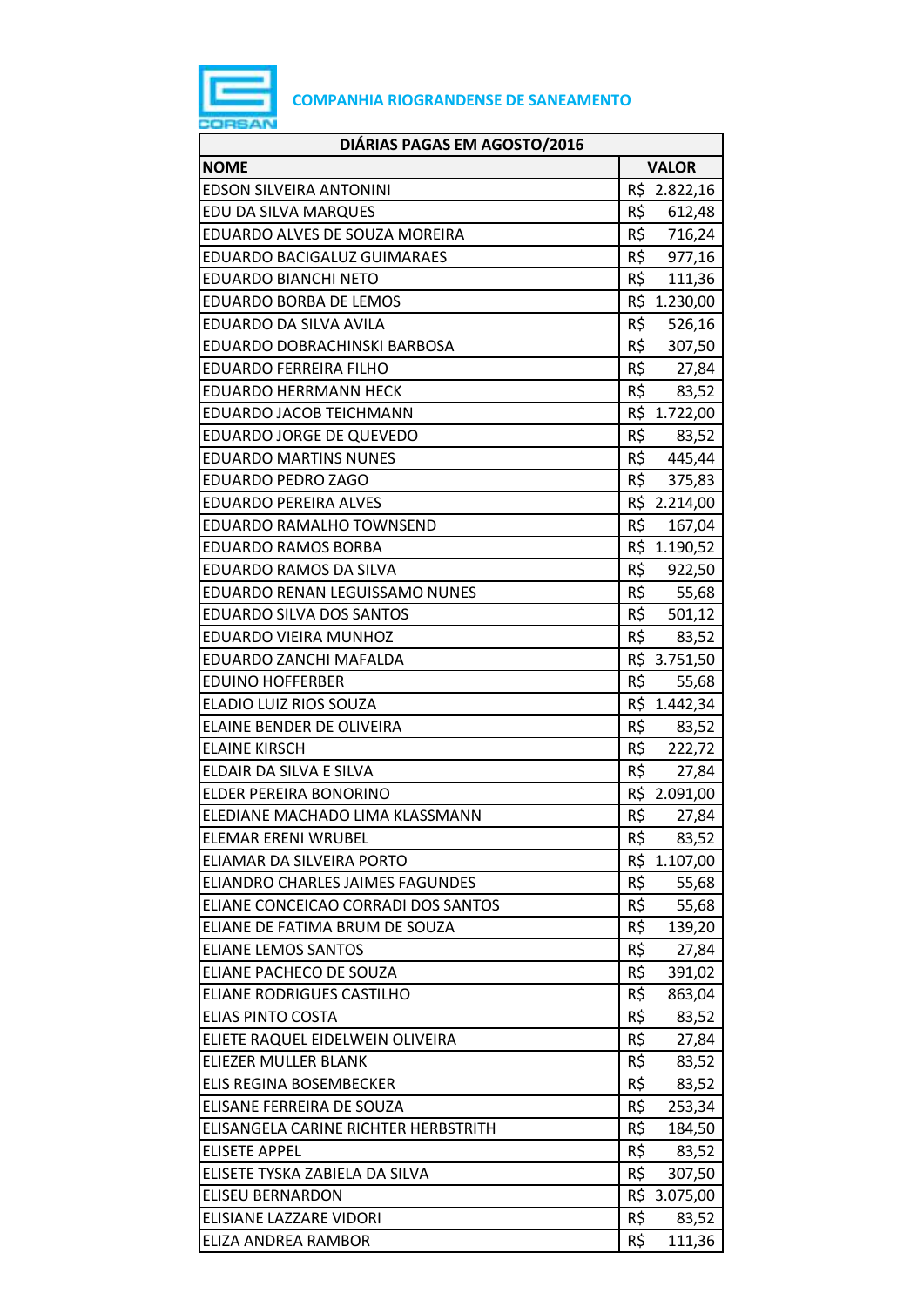

| DIÁRIAS PAGAS EM AGOSTO/2016         |     |              |
|--------------------------------------|-----|--------------|
| <b>NOME</b>                          |     | <b>VALOR</b> |
| ELIZEU PEREIRA LISBOA                | R\$ | 184,50       |
| <b>ELLEN STEIN</b>                   | R\$ | 556,80       |
| <b>ELOIR TADEU LEAL FAGUNDES</b>     | R\$ | 901,99       |
| ELOISA DOBERSTEIN DE MOURA           | R\$ | 167,04       |
| <b>ELTON HELMUTE MAYER</b>           |     | R\$ 83,52    |
| <b>ELTON LEAL MOSSATE</b>            |     | R\$ 1.834,37 |
| <b>ELTON LUIZ ERNZEN</b>             | R\$ | 27,84        |
| <b>ELTON LUTHER NOGUEIRA</b>         | R\$ | 225,50       |
| ELTON MARION DA ROSA POHLMANN        |     | R\$ 1.107,00 |
| ELTON MARQUES DA ROSA                |     | R\$ 612,48   |
| <b>EMERSON DA SILVEIRA ANTONINI</b>  | R\$ | 83,52        |
| <b>EMERSON DESCOVI</b>               | R\$ | 584,64       |
| <b>EMERSON LUIS CHARAO JOBIM</b>     |     | R\$ 1.244,68 |
| <b>EMERSON SOARES</b>                | R\$ | 27,84        |
| <b>EMIR RODRIGUES LUCEIRO</b>        | R\$ | 27,84        |
| EMMANUEL AVANCINI SCHIAM             | R\$ | 307,50       |
| <b>ENIO FERRARESI</b>                | R\$ | 307,50       |
| <b>ENIO RICARDO TELLES</b>           | R\$ | 629,94       |
| ENIOMAR ALVES DE OLIVEIRA            | R\$ | 212,34       |
| ERICO DA CUNHA NOGUEIRA              | R\$ | 27,84        |
| <b>ERNANI JACO RADTKE</b>            | R\$ | 27,84        |
| <b>ESMAEL OLICIO DA SILVA</b>        | R\$ | 55,68        |
| ESTELA NEUMANN BONMANN               | R\$ | 55,68        |
| <b>EUCLIDES MADERS</b>               | R\$ | 27,84        |
| <b>EUGENIO PEREZ FERREIRA</b>        | R\$ | 640,32       |
| <b>EUGENIO RICARDO MAES</b>          |     | R\$ 1.277,82 |
| <b>EULOGIO RODRIGUES ORNES FILHO</b> | R\$ | 212,34       |
| EUNIRA FAGUNDES DA SILVA             | R\$ | 225,50       |
| EVA ERLANDA NUNES LEITE              | R\$ | 184,50       |
| <b>EVAIR AMARAL</b>                  | R\$ | 27,84        |
| EVANDRO DA SILVA                     |     | R\$ 2.091,00 |
| EVANDRO LUIZ ALVES CARDOSO           | R\$ | 111,36       |
| <b>EVANISE DOS SANTOS TEIXEIRA</b>   | R\$ | 910,35       |
| <b>EVERALDO BONORINO DOS SANTOS</b>  | R\$ | 581,84       |
| EVERALDO VIEIRA DE SOUZA             | R\$ | 27,84        |
| <b>EVERSON DE CONTO</b>              | R\$ | 27,84        |
| EVERSON DOS SANTOS DE SOUZA          | R\$ | 473,28       |
| <b>EVERSON JOSE DUARTE</b>           | R\$ | 27,84        |
| <b>EVERTO DA ROSA CAMARGO</b>        |     | R\$ 1.414,50 |
| <b>EVERTON ANDRE DA SILVA</b>        | R\$ | 556,80       |
| <b>EVERTON CESAR DOS SANTOS</b>      | R\$ | 55,68        |
| <b>EVERTON COSTA DE PAULO</b>        | R\$ | 27,84        |
| <b>EVERTON DA SILVA ROXO</b>         |     | R\$ 1.168,50 |
| <b>EVERTON DIAS PADILHA</b>          | R\$ | 27,84        |
| <b>EVERTON GUGEL</b>                 |     | R\$ 1.052,32 |
| <b>EVERTON LARA PERAZOLO</b>         | R\$ | 307,50       |
| EVERTON LUIZ MOREIRA DIECKMANN       | R\$ | 307,50       |
| <b>EVERTON MAGALHAES JACQUES</b>     | R\$ | 656,00       |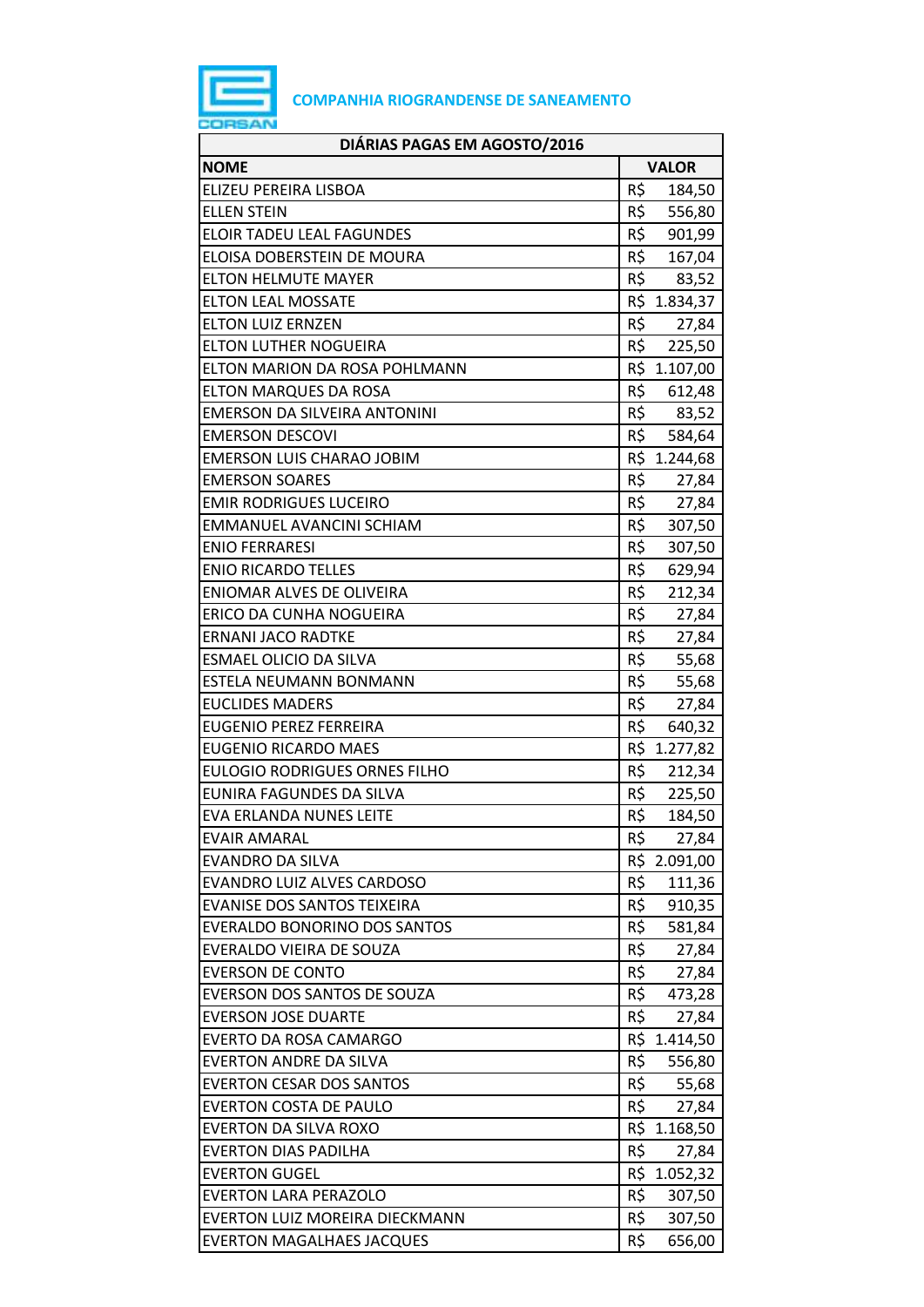

| <b>NOME</b><br><b>VALOR</b><br>R\$<br><b>EVERTON NUNES TASCHETTO</b><br>27,84<br><b>FABIANA KOEHLER DO PRADO</b><br>R\$<br>278,40<br>R\$<br><b>FABIANE ALINE ZILLMER</b><br>526,16<br>R\$<br><b>FABIANE CAPONI</b><br>27,84<br><b>FABIANE FROIS BAZANELLA</b><br>R\$ 1.168,50<br>R\$<br><b>FABIANE RODRIGUES ZANONI</b><br>861,00<br>R\$<br><b>FABIANO ALVES DE SOUZA</b><br>250,56<br>R\$<br><b>FABIANO CASSOL DE VARGAS</b><br>375,83<br>R\$<br><b>FABIANO DOS SANTOS PAIM</b><br>194,88<br><b>FABIANO FREITAG</b><br>R\$<br>184,50<br>R\$<br><b>FABIANO JARBAS PEDRALLI</b><br>111,36<br>R\$<br><b>FABIANO MACHADO ALVES</b><br>751,66<br>R\$<br><b>FABIANO MANETTI DA CRUZ</b><br>27,84<br>R\$<br><b>FABIANO MELO ESPINOSA</b><br>826,82<br>R\$<br><b>FABIANO MENDES DOS SANTOS</b><br>184,50<br>R\$<br><b>FABIANO MOREIRA FERREIRA</b><br>184,50<br>R\$<br><b>FABIANO MULLER MARTINS</b><br>27,84<br>R\$<br><b>FABIANO RICARDO FERREIRA</b><br>676,49<br>R\$<br><b>FABIANO SIQUEIRA</b><br>27,84<br><b>FABIO ANTONIO SIRENA</b><br>R\$<br>27,84<br>R\$<br><b>FABIO ARAUJO LOPES</b><br>1.168,50<br>FABIO AUGUSTO PEREIRA DE SOUZA<br>R\$ 2.829,00<br>R\$<br><b>FABIO BASTIANI PIAZER</b><br>335,34<br>R\$<br><b>FABIO BOERE BOTTLENDER</b><br>55,68<br><b>FABIO DAMIAO ALTHAUS</b><br>R\$<br>676,49<br>R\$<br><b>FABIO DE ARAUJO RICARDO</b><br>225,50<br>R\$<br><b>FABIO GOMES DE SOUZA</b><br>55,68<br>R\$<br><b>FABIO HENRIQUE RODRIGUES</b><br>83,52<br>R\$<br>FABIO JEAN DA SILVA GONCALVES<br>225,50<br><b>FABIO JONI AIRES BRITTES</b><br>R\$ 1.476,00<br>R\$<br>FABIO JOSE DA SILVA GIBBON<br>1.557,99<br>R\$<br><b>FABIO JUNIOR DE VARGAS FRANCO</b><br>27,84<br>R\$<br><b>FABIO JUNIOR JARRE PRESTES</b><br>553,50<br>R\$<br><b>FABIO LEANDRO BUHLER</b><br>55,68<br>R\$<br>FABIO MARCELO DE PAULA PAVLAK<br>553,50<br>R\$<br><b>FABIO MARCELO OLING</b><br>306,24<br>R\$<br><b>FABIO MARCELO RIBEIRO</b><br>55,68<br><b>FABIO MARTINS DOS SANTOS</b><br>R\$<br>417,60<br>R\$<br>FABIO NETO DA SILVA BARCELOS<br>250,56<br><b>FABIO RICARDO PINTO CANALS</b><br>R\$ 2.883,66<br>R\$<br>FABIO ROBERTO ALTENHOFEN SEFSTROM<br>111,36<br>R\$<br><b>FABIO ROYES REGADA</b><br>55,68<br>R\$<br>FABIO SAMUEL DUTRA DA SILVA<br>27,84<br>R\$<br>FABIO SOARES CASTELLO BRANCO<br>27,84<br>R\$<br><b>FABIO TONDIM DE OLIVEIRA</b><br>83,52<br>R\$<br><b>FABRICIO DIARLE CORREA CAETANO</b><br>1.653,64<br>R\$<br><b>FABRICIO MALGARIN PULGATTI</b><br>225,50<br>R\$<br>363,18<br><b>FABRICIO SPIERING</b> | DIÁRIAS PAGAS EM AGOSTO/2016 |  |  |
|-----------------------------------------------------------------------------------------------------------------------------------------------------------------------------------------------------------------------------------------------------------------------------------------------------------------------------------------------------------------------------------------------------------------------------------------------------------------------------------------------------------------------------------------------------------------------------------------------------------------------------------------------------------------------------------------------------------------------------------------------------------------------------------------------------------------------------------------------------------------------------------------------------------------------------------------------------------------------------------------------------------------------------------------------------------------------------------------------------------------------------------------------------------------------------------------------------------------------------------------------------------------------------------------------------------------------------------------------------------------------------------------------------------------------------------------------------------------------------------------------------------------------------------------------------------------------------------------------------------------------------------------------------------------------------------------------------------------------------------------------------------------------------------------------------------------------------------------------------------------------------------------------------------------------------------------------------------------------------------------------------------------------------------------------------------------------------------------------------------------------------------------------------------------------------------------------------------------------------------------------------------------------------------------------------------------------------------------------------------------------------------------------------------------------------------------------------------------------------------------------------------------|------------------------------|--|--|
|                                                                                                                                                                                                                                                                                                                                                                                                                                                                                                                                                                                                                                                                                                                                                                                                                                                                                                                                                                                                                                                                                                                                                                                                                                                                                                                                                                                                                                                                                                                                                                                                                                                                                                                                                                                                                                                                                                                                                                                                                                                                                                                                                                                                                                                                                                                                                                                                                                                                                                                 |                              |  |  |
|                                                                                                                                                                                                                                                                                                                                                                                                                                                                                                                                                                                                                                                                                                                                                                                                                                                                                                                                                                                                                                                                                                                                                                                                                                                                                                                                                                                                                                                                                                                                                                                                                                                                                                                                                                                                                                                                                                                                                                                                                                                                                                                                                                                                                                                                                                                                                                                                                                                                                                                 |                              |  |  |
|                                                                                                                                                                                                                                                                                                                                                                                                                                                                                                                                                                                                                                                                                                                                                                                                                                                                                                                                                                                                                                                                                                                                                                                                                                                                                                                                                                                                                                                                                                                                                                                                                                                                                                                                                                                                                                                                                                                                                                                                                                                                                                                                                                                                                                                                                                                                                                                                                                                                                                                 |                              |  |  |
|                                                                                                                                                                                                                                                                                                                                                                                                                                                                                                                                                                                                                                                                                                                                                                                                                                                                                                                                                                                                                                                                                                                                                                                                                                                                                                                                                                                                                                                                                                                                                                                                                                                                                                                                                                                                                                                                                                                                                                                                                                                                                                                                                                                                                                                                                                                                                                                                                                                                                                                 |                              |  |  |
|                                                                                                                                                                                                                                                                                                                                                                                                                                                                                                                                                                                                                                                                                                                                                                                                                                                                                                                                                                                                                                                                                                                                                                                                                                                                                                                                                                                                                                                                                                                                                                                                                                                                                                                                                                                                                                                                                                                                                                                                                                                                                                                                                                                                                                                                                                                                                                                                                                                                                                                 |                              |  |  |
|                                                                                                                                                                                                                                                                                                                                                                                                                                                                                                                                                                                                                                                                                                                                                                                                                                                                                                                                                                                                                                                                                                                                                                                                                                                                                                                                                                                                                                                                                                                                                                                                                                                                                                                                                                                                                                                                                                                                                                                                                                                                                                                                                                                                                                                                                                                                                                                                                                                                                                                 |                              |  |  |
|                                                                                                                                                                                                                                                                                                                                                                                                                                                                                                                                                                                                                                                                                                                                                                                                                                                                                                                                                                                                                                                                                                                                                                                                                                                                                                                                                                                                                                                                                                                                                                                                                                                                                                                                                                                                                                                                                                                                                                                                                                                                                                                                                                                                                                                                                                                                                                                                                                                                                                                 |                              |  |  |
|                                                                                                                                                                                                                                                                                                                                                                                                                                                                                                                                                                                                                                                                                                                                                                                                                                                                                                                                                                                                                                                                                                                                                                                                                                                                                                                                                                                                                                                                                                                                                                                                                                                                                                                                                                                                                                                                                                                                                                                                                                                                                                                                                                                                                                                                                                                                                                                                                                                                                                                 |                              |  |  |
|                                                                                                                                                                                                                                                                                                                                                                                                                                                                                                                                                                                                                                                                                                                                                                                                                                                                                                                                                                                                                                                                                                                                                                                                                                                                                                                                                                                                                                                                                                                                                                                                                                                                                                                                                                                                                                                                                                                                                                                                                                                                                                                                                                                                                                                                                                                                                                                                                                                                                                                 |                              |  |  |
|                                                                                                                                                                                                                                                                                                                                                                                                                                                                                                                                                                                                                                                                                                                                                                                                                                                                                                                                                                                                                                                                                                                                                                                                                                                                                                                                                                                                                                                                                                                                                                                                                                                                                                                                                                                                                                                                                                                                                                                                                                                                                                                                                                                                                                                                                                                                                                                                                                                                                                                 |                              |  |  |
|                                                                                                                                                                                                                                                                                                                                                                                                                                                                                                                                                                                                                                                                                                                                                                                                                                                                                                                                                                                                                                                                                                                                                                                                                                                                                                                                                                                                                                                                                                                                                                                                                                                                                                                                                                                                                                                                                                                                                                                                                                                                                                                                                                                                                                                                                                                                                                                                                                                                                                                 |                              |  |  |
|                                                                                                                                                                                                                                                                                                                                                                                                                                                                                                                                                                                                                                                                                                                                                                                                                                                                                                                                                                                                                                                                                                                                                                                                                                                                                                                                                                                                                                                                                                                                                                                                                                                                                                                                                                                                                                                                                                                                                                                                                                                                                                                                                                                                                                                                                                                                                                                                                                                                                                                 |                              |  |  |
|                                                                                                                                                                                                                                                                                                                                                                                                                                                                                                                                                                                                                                                                                                                                                                                                                                                                                                                                                                                                                                                                                                                                                                                                                                                                                                                                                                                                                                                                                                                                                                                                                                                                                                                                                                                                                                                                                                                                                                                                                                                                                                                                                                                                                                                                                                                                                                                                                                                                                                                 |                              |  |  |
|                                                                                                                                                                                                                                                                                                                                                                                                                                                                                                                                                                                                                                                                                                                                                                                                                                                                                                                                                                                                                                                                                                                                                                                                                                                                                                                                                                                                                                                                                                                                                                                                                                                                                                                                                                                                                                                                                                                                                                                                                                                                                                                                                                                                                                                                                                                                                                                                                                                                                                                 |                              |  |  |
|                                                                                                                                                                                                                                                                                                                                                                                                                                                                                                                                                                                                                                                                                                                                                                                                                                                                                                                                                                                                                                                                                                                                                                                                                                                                                                                                                                                                                                                                                                                                                                                                                                                                                                                                                                                                                                                                                                                                                                                                                                                                                                                                                                                                                                                                                                                                                                                                                                                                                                                 |                              |  |  |
|                                                                                                                                                                                                                                                                                                                                                                                                                                                                                                                                                                                                                                                                                                                                                                                                                                                                                                                                                                                                                                                                                                                                                                                                                                                                                                                                                                                                                                                                                                                                                                                                                                                                                                                                                                                                                                                                                                                                                                                                                                                                                                                                                                                                                                                                                                                                                                                                                                                                                                                 |                              |  |  |
|                                                                                                                                                                                                                                                                                                                                                                                                                                                                                                                                                                                                                                                                                                                                                                                                                                                                                                                                                                                                                                                                                                                                                                                                                                                                                                                                                                                                                                                                                                                                                                                                                                                                                                                                                                                                                                                                                                                                                                                                                                                                                                                                                                                                                                                                                                                                                                                                                                                                                                                 |                              |  |  |
|                                                                                                                                                                                                                                                                                                                                                                                                                                                                                                                                                                                                                                                                                                                                                                                                                                                                                                                                                                                                                                                                                                                                                                                                                                                                                                                                                                                                                                                                                                                                                                                                                                                                                                                                                                                                                                                                                                                                                                                                                                                                                                                                                                                                                                                                                                                                                                                                                                                                                                                 |                              |  |  |
|                                                                                                                                                                                                                                                                                                                                                                                                                                                                                                                                                                                                                                                                                                                                                                                                                                                                                                                                                                                                                                                                                                                                                                                                                                                                                                                                                                                                                                                                                                                                                                                                                                                                                                                                                                                                                                                                                                                                                                                                                                                                                                                                                                                                                                                                                                                                                                                                                                                                                                                 |                              |  |  |
|                                                                                                                                                                                                                                                                                                                                                                                                                                                                                                                                                                                                                                                                                                                                                                                                                                                                                                                                                                                                                                                                                                                                                                                                                                                                                                                                                                                                                                                                                                                                                                                                                                                                                                                                                                                                                                                                                                                                                                                                                                                                                                                                                                                                                                                                                                                                                                                                                                                                                                                 |                              |  |  |
|                                                                                                                                                                                                                                                                                                                                                                                                                                                                                                                                                                                                                                                                                                                                                                                                                                                                                                                                                                                                                                                                                                                                                                                                                                                                                                                                                                                                                                                                                                                                                                                                                                                                                                                                                                                                                                                                                                                                                                                                                                                                                                                                                                                                                                                                                                                                                                                                                                                                                                                 |                              |  |  |
|                                                                                                                                                                                                                                                                                                                                                                                                                                                                                                                                                                                                                                                                                                                                                                                                                                                                                                                                                                                                                                                                                                                                                                                                                                                                                                                                                                                                                                                                                                                                                                                                                                                                                                                                                                                                                                                                                                                                                                                                                                                                                                                                                                                                                                                                                                                                                                                                                                                                                                                 |                              |  |  |
|                                                                                                                                                                                                                                                                                                                                                                                                                                                                                                                                                                                                                                                                                                                                                                                                                                                                                                                                                                                                                                                                                                                                                                                                                                                                                                                                                                                                                                                                                                                                                                                                                                                                                                                                                                                                                                                                                                                                                                                                                                                                                                                                                                                                                                                                                                                                                                                                                                                                                                                 |                              |  |  |
|                                                                                                                                                                                                                                                                                                                                                                                                                                                                                                                                                                                                                                                                                                                                                                                                                                                                                                                                                                                                                                                                                                                                                                                                                                                                                                                                                                                                                                                                                                                                                                                                                                                                                                                                                                                                                                                                                                                                                                                                                                                                                                                                                                                                                                                                                                                                                                                                                                                                                                                 |                              |  |  |
|                                                                                                                                                                                                                                                                                                                                                                                                                                                                                                                                                                                                                                                                                                                                                                                                                                                                                                                                                                                                                                                                                                                                                                                                                                                                                                                                                                                                                                                                                                                                                                                                                                                                                                                                                                                                                                                                                                                                                                                                                                                                                                                                                                                                                                                                                                                                                                                                                                                                                                                 |                              |  |  |
|                                                                                                                                                                                                                                                                                                                                                                                                                                                                                                                                                                                                                                                                                                                                                                                                                                                                                                                                                                                                                                                                                                                                                                                                                                                                                                                                                                                                                                                                                                                                                                                                                                                                                                                                                                                                                                                                                                                                                                                                                                                                                                                                                                                                                                                                                                                                                                                                                                                                                                                 |                              |  |  |
|                                                                                                                                                                                                                                                                                                                                                                                                                                                                                                                                                                                                                                                                                                                                                                                                                                                                                                                                                                                                                                                                                                                                                                                                                                                                                                                                                                                                                                                                                                                                                                                                                                                                                                                                                                                                                                                                                                                                                                                                                                                                                                                                                                                                                                                                                                                                                                                                                                                                                                                 |                              |  |  |
|                                                                                                                                                                                                                                                                                                                                                                                                                                                                                                                                                                                                                                                                                                                                                                                                                                                                                                                                                                                                                                                                                                                                                                                                                                                                                                                                                                                                                                                                                                                                                                                                                                                                                                                                                                                                                                                                                                                                                                                                                                                                                                                                                                                                                                                                                                                                                                                                                                                                                                                 |                              |  |  |
|                                                                                                                                                                                                                                                                                                                                                                                                                                                                                                                                                                                                                                                                                                                                                                                                                                                                                                                                                                                                                                                                                                                                                                                                                                                                                                                                                                                                                                                                                                                                                                                                                                                                                                                                                                                                                                                                                                                                                                                                                                                                                                                                                                                                                                                                                                                                                                                                                                                                                                                 |                              |  |  |
|                                                                                                                                                                                                                                                                                                                                                                                                                                                                                                                                                                                                                                                                                                                                                                                                                                                                                                                                                                                                                                                                                                                                                                                                                                                                                                                                                                                                                                                                                                                                                                                                                                                                                                                                                                                                                                                                                                                                                                                                                                                                                                                                                                                                                                                                                                                                                                                                                                                                                                                 |                              |  |  |
|                                                                                                                                                                                                                                                                                                                                                                                                                                                                                                                                                                                                                                                                                                                                                                                                                                                                                                                                                                                                                                                                                                                                                                                                                                                                                                                                                                                                                                                                                                                                                                                                                                                                                                                                                                                                                                                                                                                                                                                                                                                                                                                                                                                                                                                                                                                                                                                                                                                                                                                 |                              |  |  |
|                                                                                                                                                                                                                                                                                                                                                                                                                                                                                                                                                                                                                                                                                                                                                                                                                                                                                                                                                                                                                                                                                                                                                                                                                                                                                                                                                                                                                                                                                                                                                                                                                                                                                                                                                                                                                                                                                                                                                                                                                                                                                                                                                                                                                                                                                                                                                                                                                                                                                                                 |                              |  |  |
|                                                                                                                                                                                                                                                                                                                                                                                                                                                                                                                                                                                                                                                                                                                                                                                                                                                                                                                                                                                                                                                                                                                                                                                                                                                                                                                                                                                                                                                                                                                                                                                                                                                                                                                                                                                                                                                                                                                                                                                                                                                                                                                                                                                                                                                                                                                                                                                                                                                                                                                 |                              |  |  |
|                                                                                                                                                                                                                                                                                                                                                                                                                                                                                                                                                                                                                                                                                                                                                                                                                                                                                                                                                                                                                                                                                                                                                                                                                                                                                                                                                                                                                                                                                                                                                                                                                                                                                                                                                                                                                                                                                                                                                                                                                                                                                                                                                                                                                                                                                                                                                                                                                                                                                                                 |                              |  |  |
|                                                                                                                                                                                                                                                                                                                                                                                                                                                                                                                                                                                                                                                                                                                                                                                                                                                                                                                                                                                                                                                                                                                                                                                                                                                                                                                                                                                                                                                                                                                                                                                                                                                                                                                                                                                                                                                                                                                                                                                                                                                                                                                                                                                                                                                                                                                                                                                                                                                                                                                 |                              |  |  |
|                                                                                                                                                                                                                                                                                                                                                                                                                                                                                                                                                                                                                                                                                                                                                                                                                                                                                                                                                                                                                                                                                                                                                                                                                                                                                                                                                                                                                                                                                                                                                                                                                                                                                                                                                                                                                                                                                                                                                                                                                                                                                                                                                                                                                                                                                                                                                                                                                                                                                                                 |                              |  |  |
|                                                                                                                                                                                                                                                                                                                                                                                                                                                                                                                                                                                                                                                                                                                                                                                                                                                                                                                                                                                                                                                                                                                                                                                                                                                                                                                                                                                                                                                                                                                                                                                                                                                                                                                                                                                                                                                                                                                                                                                                                                                                                                                                                                                                                                                                                                                                                                                                                                                                                                                 |                              |  |  |
|                                                                                                                                                                                                                                                                                                                                                                                                                                                                                                                                                                                                                                                                                                                                                                                                                                                                                                                                                                                                                                                                                                                                                                                                                                                                                                                                                                                                                                                                                                                                                                                                                                                                                                                                                                                                                                                                                                                                                                                                                                                                                                                                                                                                                                                                                                                                                                                                                                                                                                                 |                              |  |  |
|                                                                                                                                                                                                                                                                                                                                                                                                                                                                                                                                                                                                                                                                                                                                                                                                                                                                                                                                                                                                                                                                                                                                                                                                                                                                                                                                                                                                                                                                                                                                                                                                                                                                                                                                                                                                                                                                                                                                                                                                                                                                                                                                                                                                                                                                                                                                                                                                                                                                                                                 |                              |  |  |
|                                                                                                                                                                                                                                                                                                                                                                                                                                                                                                                                                                                                                                                                                                                                                                                                                                                                                                                                                                                                                                                                                                                                                                                                                                                                                                                                                                                                                                                                                                                                                                                                                                                                                                                                                                                                                                                                                                                                                                                                                                                                                                                                                                                                                                                                                                                                                                                                                                                                                                                 |                              |  |  |
|                                                                                                                                                                                                                                                                                                                                                                                                                                                                                                                                                                                                                                                                                                                                                                                                                                                                                                                                                                                                                                                                                                                                                                                                                                                                                                                                                                                                                                                                                                                                                                                                                                                                                                                                                                                                                                                                                                                                                                                                                                                                                                                                                                                                                                                                                                                                                                                                                                                                                                                 |                              |  |  |
|                                                                                                                                                                                                                                                                                                                                                                                                                                                                                                                                                                                                                                                                                                                                                                                                                                                                                                                                                                                                                                                                                                                                                                                                                                                                                                                                                                                                                                                                                                                                                                                                                                                                                                                                                                                                                                                                                                                                                                                                                                                                                                                                                                                                                                                                                                                                                                                                                                                                                                                 |                              |  |  |
|                                                                                                                                                                                                                                                                                                                                                                                                                                                                                                                                                                                                                                                                                                                                                                                                                                                                                                                                                                                                                                                                                                                                                                                                                                                                                                                                                                                                                                                                                                                                                                                                                                                                                                                                                                                                                                                                                                                                                                                                                                                                                                                                                                                                                                                                                                                                                                                                                                                                                                                 |                              |  |  |
|                                                                                                                                                                                                                                                                                                                                                                                                                                                                                                                                                                                                                                                                                                                                                                                                                                                                                                                                                                                                                                                                                                                                                                                                                                                                                                                                                                                                                                                                                                                                                                                                                                                                                                                                                                                                                                                                                                                                                                                                                                                                                                                                                                                                                                                                                                                                                                                                                                                                                                                 |                              |  |  |
|                                                                                                                                                                                                                                                                                                                                                                                                                                                                                                                                                                                                                                                                                                                                                                                                                                                                                                                                                                                                                                                                                                                                                                                                                                                                                                                                                                                                                                                                                                                                                                                                                                                                                                                                                                                                                                                                                                                                                                                                                                                                                                                                                                                                                                                                                                                                                                                                                                                                                                                 |                              |  |  |
|                                                                                                                                                                                                                                                                                                                                                                                                                                                                                                                                                                                                                                                                                                                                                                                                                                                                                                                                                                                                                                                                                                                                                                                                                                                                                                                                                                                                                                                                                                                                                                                                                                                                                                                                                                                                                                                                                                                                                                                                                                                                                                                                                                                                                                                                                                                                                                                                                                                                                                                 |                              |  |  |
|                                                                                                                                                                                                                                                                                                                                                                                                                                                                                                                                                                                                                                                                                                                                                                                                                                                                                                                                                                                                                                                                                                                                                                                                                                                                                                                                                                                                                                                                                                                                                                                                                                                                                                                                                                                                                                                                                                                                                                                                                                                                                                                                                                                                                                                                                                                                                                                                                                                                                                                 |                              |  |  |
|                                                                                                                                                                                                                                                                                                                                                                                                                                                                                                                                                                                                                                                                                                                                                                                                                                                                                                                                                                                                                                                                                                                                                                                                                                                                                                                                                                                                                                                                                                                                                                                                                                                                                                                                                                                                                                                                                                                                                                                                                                                                                                                                                                                                                                                                                                                                                                                                                                                                                                                 |                              |  |  |
|                                                                                                                                                                                                                                                                                                                                                                                                                                                                                                                                                                                                                                                                                                                                                                                                                                                                                                                                                                                                                                                                                                                                                                                                                                                                                                                                                                                                                                                                                                                                                                                                                                                                                                                                                                                                                                                                                                                                                                                                                                                                                                                                                                                                                                                                                                                                                                                                                                                                                                                 |                              |  |  |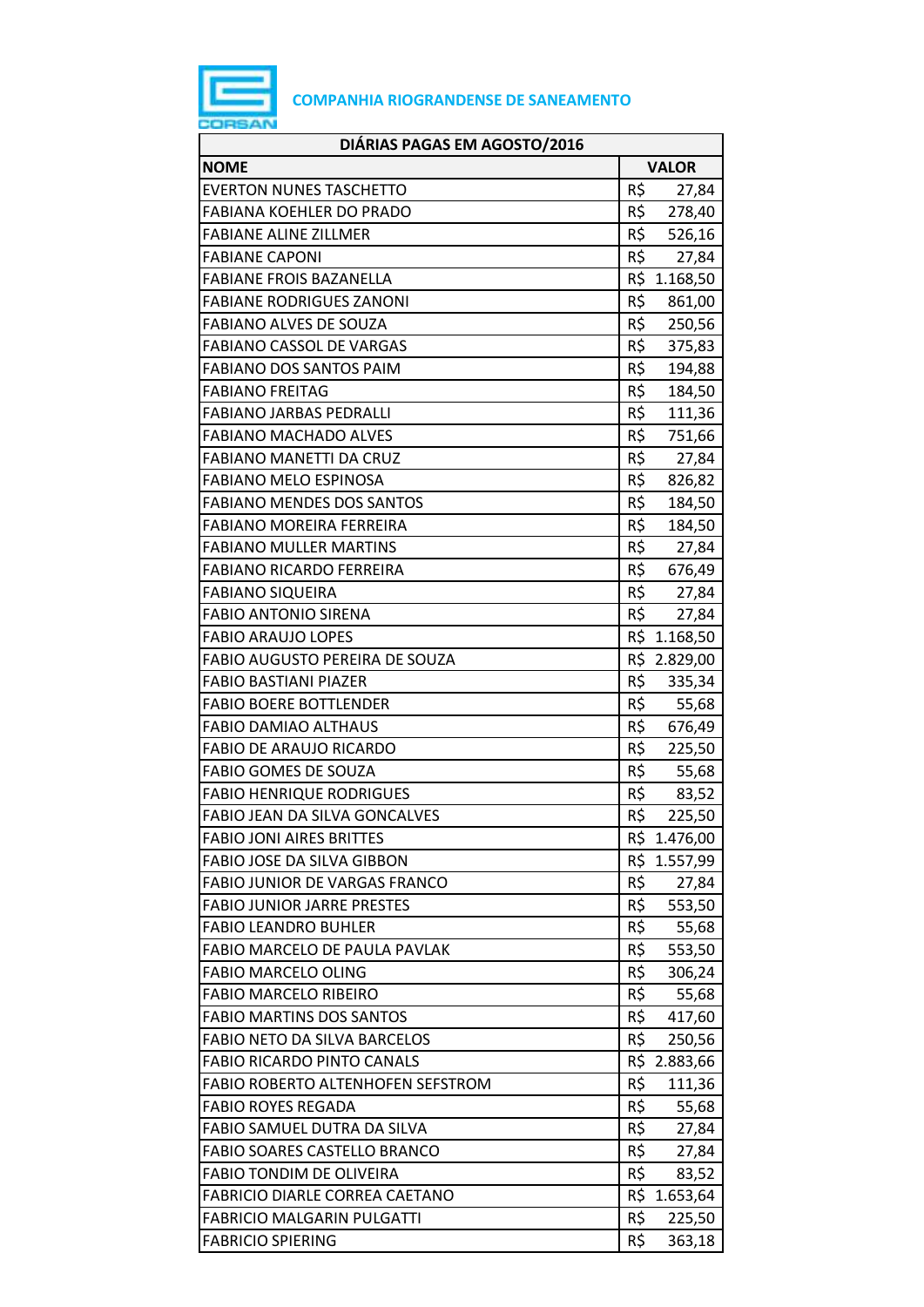

| DIÁRIAS PAGAS EM AGOSTO/2016       |                 |
|------------------------------------|-----------------|
| <b>NOME</b>                        | <b>VALOR</b>    |
| <b>FABRIZIO SOARES DELGADO</b>     | R\$ 3.813,00    |
| FELIPE AGOSTINHO CAIMI             | R\$<br>278,40   |
| FELIPE AMADOR TAMANINI             | R\$<br>389,76   |
| <b>FELIPE BEN RODRIGUES</b>        | R\$<br>212,34   |
| FELIPE CARDOSO NEUTZLING           | R\$ 27,84       |
| FELIPE COSTA DA CUNHA              | R\$<br>83,52    |
| FELIPE DALTROZO DA MOTTA           | R\$ 1.845,00    |
| FELIPE DE AZEVEDO RANGEL           | R\$<br>184,50   |
| <b>FELIPE HUFF</b>                 | R\$ 278,40      |
| <b>FELIPE PINTO PEREIRA</b>        | R\$ 278,40      |
| FELIPE RIBEIRO DE FREITAS          | R\$ 1.565,34    |
| <b>FELIPE SOUZA CAMARGO</b>        | R\$ 1.107,00    |
| FERNANDA COSTA DA ROCHA GUEDES     | R\$<br>27,84    |
| <b>FERNANDA PRUNZEL HOERLLE</b>    | R\$<br>55,68    |
| <b>FERNANDA SANTOS PESCADOR</b>    | R\$ 1.116,38    |
| FERNANDA XAVIER BENGERT            | R\$<br>307,50   |
| <b>FERNANDO CESAR NUNES PRATES</b> | R\$<br>184,50   |
| FERNANDO DA FONSECA CAMARGO        | R\$<br>184,50   |
| <b>FERNANDO FENGLER</b>            | R\$ 27,84       |
| <b>FERNANDO RODRIGUES</b>          | R\$<br>27,84    |
| FERNANDO SONKO DA SILVA            | R\$<br>27,84    |
| <b>FILIPE MINUSSI ROSSI</b>        | R\$ 1.018,16    |
| <b>FLADEMIR VISENTINI</b>          | R\$ 1.660,50    |
| <b>FLAVIO ANTONIO COLPO</b>        | R\$ 486,18      |
| FLAVIO ELEMAR DA ROSA              | R\$ 534,51      |
| <b>FLAVIO FAERMANN BARTH</b>       | R\$ 1.052,31    |
| <b>FLAVIO FERREIRA PRESSER</b>     | R\$<br>230,15   |
| <b>FLAVIO LUAN MULLER FREITAS</b>  | R\$<br>560,33   |
| <b>FLAVIO LUIZ KRAMPE</b>          | R\$<br>487,19   |
| <b>FLAVIO PERIN</b>                | R\$<br>1.052,32 |
| <b>FLAVIO RENAN FIALHO CIRIO</b>   | R\$<br>581,84   |
| <b>FLAVIO SONIMAR CAVALLI</b>      | R\$<br>55,68    |
| FRANCIELI ANDRESSA CAVALLI         | R\$ 1.906,49    |
| <b>FRANCINE BOTH</b>               | R\$<br>55,68    |
| FRANCINI MADEIRA EUZEBIO           | R\$<br>1.537,48 |
| <b>FRANCIS OLIVEIRA CAPELARO</b>   | R\$<br>225,50   |
| <b>FRANCISCO RICARDO FAGUNDES</b>  | R\$<br>27,84    |
| <b>FRANKO TELOKEN</b>              | R\$<br>55,68    |
| FREDERICO FERNANDES STEIMMETZ      | R\$ 1.503,30    |
| <b>GABRIEL AREND</b>               | R\$<br>528,96   |
| <b>GABRIEL BAUER NOVASKI</b>       | R\$<br>835,20   |
| <b>GABRIEL MARQUES DA SILVA</b>    | R\$<br>55,68    |
| <b>GABRIEL ROSA DOS SANTOS</b>     | R\$ 1.230,00    |
| <b>GABRIEL SILVA LORENCI</b>       | R\$<br>375,83   |
| <b>GABRIELA ALVES DIAS</b>         | R\$<br>473,28   |
| <b>GABRIELA DE LIMA</b>            | R\$<br>139,20   |
| <b>GABRIELI RODRIGUES DE AVILA</b> | R\$ 1.845,00    |
| GARI BIBIANO DA ROSA CRIXEL        | R\$<br>27,84    |
|                                    |                 |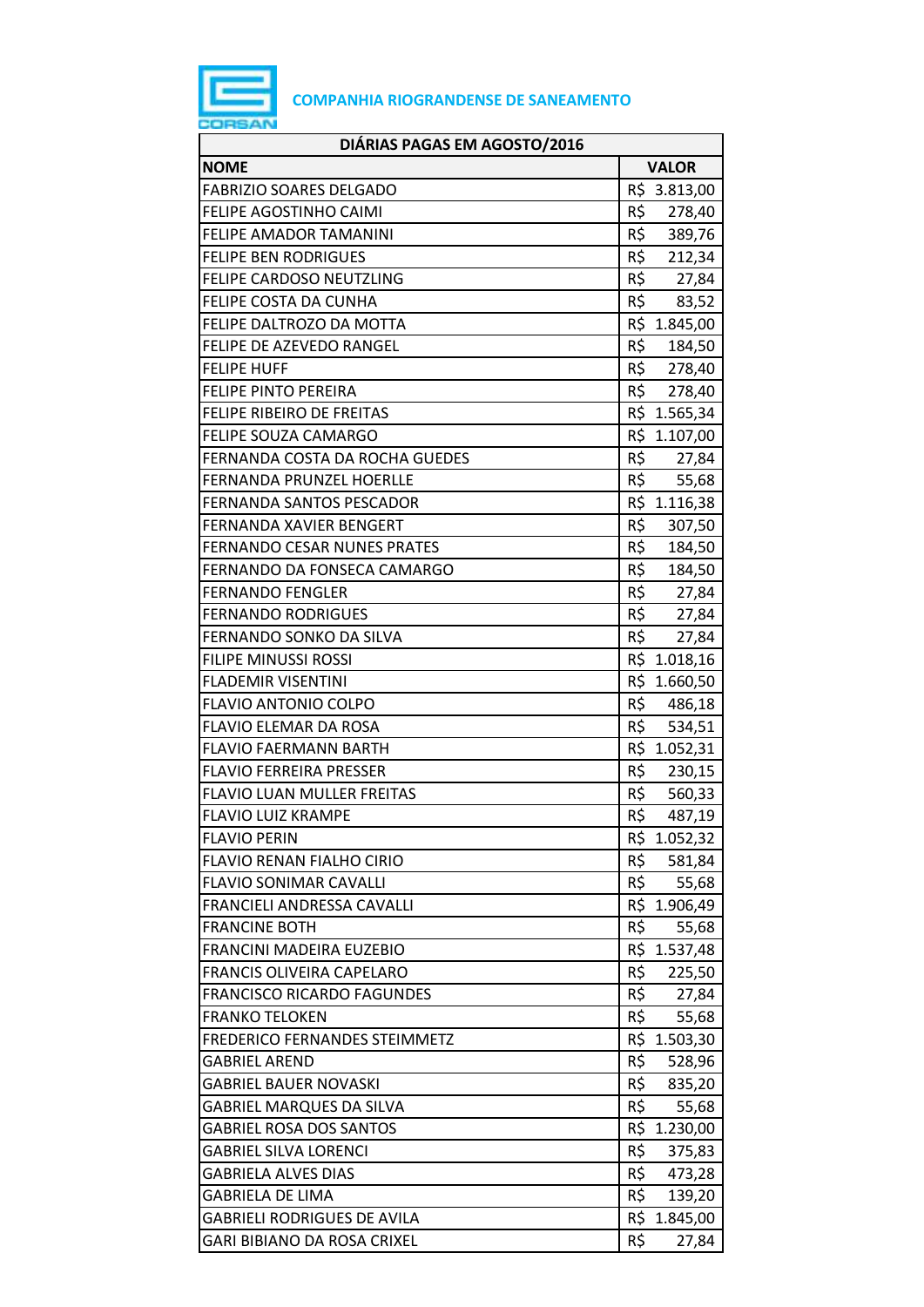

| DIÁRIAS PAGAS EM AGOSTO/2016          |     |              |
|---------------------------------------|-----|--------------|
| <b>NOME</b>                           |     | <b>VALOR</b> |
| <b>GASPAR VICENTE BINSFELD</b>        | R\$ | 389,76       |
| <b>GELCY SCHNEIDER</b>                | R\$ | 55,68        |
| <b>GELSON DARCI HEPP</b>              | R\$ | 55,68        |
| <b>GELSON LENZ</b>                    | R\$ | 307,50       |
| <b>GELSON LUIZ FACCIN</b>             | R\$ | 888,84       |
| GEOVANE DELESKI ASSIS                 | R\$ | 139,20       |
| <b>GERALDO NICOLAU FONTOURA</b>       | R\$ | 309,02       |
| <b>GERMANO JUAREZ PEREIRA PEDROSO</b> | R\$ | 55,68        |
| GERMANO KAEZALA                       | R\$ | 27,84        |
| <b>GERONIMO BARBOSA</b>               | R\$ | 27,84        |
| <b>GERSON ANTONIO DARONCO</b>         | R\$ | 554,00       |
| GERSON CAVASSOLA                      | R\$ | 751,65       |
| <b>GERSON HAMMES</b>                  | R\$ | 899,22       |
| GERSON JAIME RODRIGUES                |     | R\$ 1.320,85 |
| <b>GERSON KLEIN</b>                   | R\$ | 27,84        |
| <b>GERSON LUIS CORRADI</b>            | R\$ | 55,68        |
| GERSON SIDINEI PEZAROGLO BUENO        |     | R\$ 2.208,18 |
| <b>GETULIO LOPES DE OLIVEIRA</b>      | R\$ | 25,69        |
| <b>GIAN MARCOS SCHNORR</b>            | R\$ | 111,36       |
| <b>GIAN VANCINI</b>                   | R\$ | 307,50       |
| <b>GICIANE LEITE DA SILVEIRA</b>      | R\$ | 83,52        |
| <b>GILBERTO AQUILES ROQUE</b>         | R\$ | 83,52        |
| GILBERTO CORDOVA DA SILVA             | R\$ | 389,76       |
| <b>GILBERTO DA SILVA JOB</b>          | R\$ | 240,18       |
| <b>GILBERTO DA SILVA LIMA</b>         | R\$ | 27,84        |
| GILBERTO DE SOUZA SILVEIRA            | R\$ | 55,68        |
| <b>GILBERTO FAVARETTO</b>             | R\$ | 184,50       |
| <b>GILBERTO GUILHERME ROESE</b>       | R\$ | 139,20       |
| <b>GILBERTO LARSEN ORIQUES</b>        | R\$ | 27,84        |
| <b>GILBERTO LUIZ THOMAS</b>           | R\$ | 278,40       |
| GILBERTO SCHAEFFER DE BASTIANI        | R\$ | 554,00       |
| <b>GILBERTO SOARES GALVAO</b>         | R\$ | 27,84        |
| <b>GILMAR ANTONIO RIL</b>             | R\$ | 55,68        |
| GILMAR AZEREDO WALLAU                 | R\$ | 615,00       |
| <b>GILMAR DE MOURA</b>                | R\$ | 278,40       |
| <b>GILMAR ELENILTO PIRES</b>          | R\$ | 642,84       |
| <b>GILMAR JOSE SKOWRONSKI</b>         | R\$ | 55,68        |
| GILMAR MIRANDA DE PAULA               | R\$ | 55,68        |
| <b>GILMAR PEDRO PORTALUPPI</b>        | R\$ | 55,68        |
| <b>GILMAR ROSA DE SOUZA</b>           | R\$ | 55,68        |
| <b>GILMAR TODESCHINI</b>              | R\$ | 184,50       |
| GILNEI NOGUEIRA DE SOUZA              | R\$ | 307,50       |
| <b>GILNEI SAMOEL TRINDADE</b>         | R\$ | 225,50       |
| GILSON DOS SANTOS DE OLIVEIRA         | R\$ | 27,84        |
| <b>GILSON DOS SANTOS FERREIRA</b>     | R\$ | 83,52        |
| <b>GILSON GENESIO GUNSCH</b>          | R\$ | 27,84        |
| <b>GILSON SCHUSSLER</b>               | R\$ | 55,68        |
| <b>GILSONEY KRUGER</b>                | R\$ | 83,52        |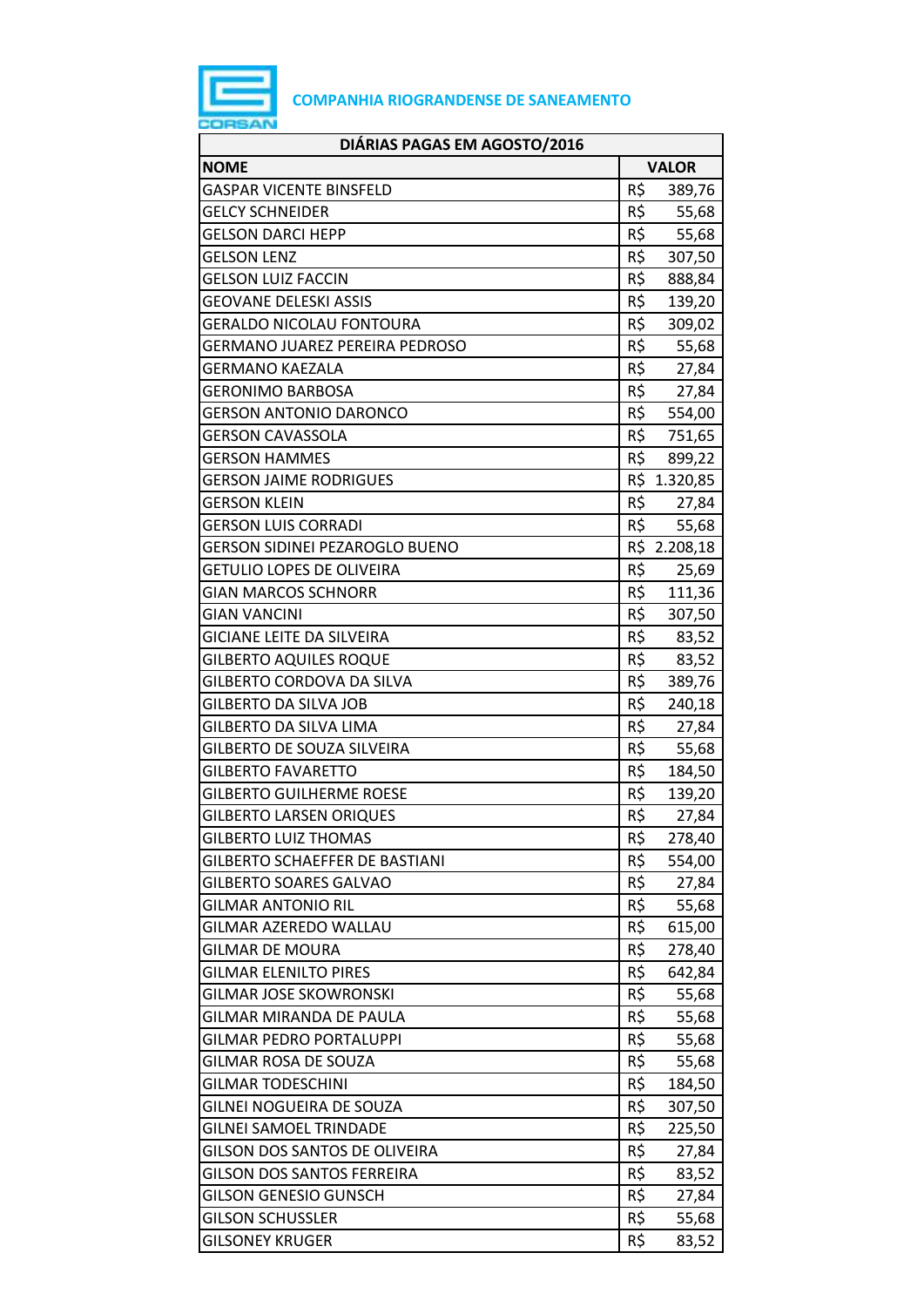

| DIÁRIAS PAGAS EM AGOSTO/2016              |               |  |
|-------------------------------------------|---------------|--|
| <b>NOME</b>                               | <b>VALOR</b>  |  |
| <b>GILVAN BARCELOS</b>                    | R\$<br>83,52  |  |
| <b>GILVAN GOMES VIVIAN</b>                | R\$<br>194,88 |  |
| <b>GIMENES JOSE PERIN</b>                 | R\$<br>278,40 |  |
| <b>GIOSEPE MAINO BICA</b>                 | R\$<br>944,52 |  |
| <b>GIOVANI ALBERTO BACIN</b>              | R\$<br>27,84  |  |
| <b>GIOVANI DA SILVA FORNARI</b>           | R\$<br>306,24 |  |
| <b>GIOVANI DE OLIVEIRA</b>                | R\$<br>184,50 |  |
| <b>GIOVANI MARTINS DE SOUZA</b>           | R\$ 1.665,06  |  |
| GIOVANI PEDROSO DA SILVA                  | R\$ 1.107,00  |  |
| <b>GIOVANI TRICAI</b>                     | R\$ 2.029,50  |  |
| <b>GIOVANNI SANT ANNA BRUM</b>            | R\$ 1.587,36  |  |
| <b>GISELE FEIJO BRISOLARA CABEDA</b>      | R\$<br>55,68  |  |
| <b>GISLAINE VITORIA PEREIRA GOMES</b>     | 526,16<br>R\$ |  |
| GLADIMIR ROGERIO AGUIAR DA SILVA          | R\$<br>111,36 |  |
| <b>GLENIO LUIZ MOMBACH</b>                | R\$<br>553,50 |  |
| <b>GLENIO NEUBAUER GARCIA</b>             | R\$<br>307,50 |  |
| <b>GRACIELE NAIANE MARAFIGA CONTERATO</b> | R\$<br>55,68  |  |
| <b>GREGORY DE MELLO CARVALHO</b>          | R\$<br>184,50 |  |
| <b>GUACIRA LOPES TEIXEIRA DIAS</b>        | R\$ 3.198,00  |  |
| <b>GUILHERME ALEXANDRE BATISTA WOBETO</b> | R\$<br>361,92 |  |
| <b>GUILHERME DA SILVA GUTLER</b>          | R\$ 1.414,50  |  |
| <b>GUILHERME DE OLIVEIRA SANTOS</b>       | R\$<br>27,84  |  |
| <b>GUILHERME MAGALHAES SOUZA</b>          | R\$<br>212,34 |  |
| <b>GUILHERME MAHR</b>                     | R\$<br>225,50 |  |
| <b>GUILHERME PAIVA GOMES</b>              | R\$ 2.214,00  |  |
| <b>GUSTAVO DA SILVA</b>                   | R\$<br>307,50 |  |
| <b>GUSTAVO GRAMS TEIXEIRA</b>             | R\$<br>111,36 |  |
| <b>GUSTAVO KERSCHNER AMODEU</b>           | R\$<br>55,68  |  |
| <b>GUSTAVO RUCKS</b>                      | R\$<br>212,34 |  |
| <b>GUSTAVO ZANIOL MARSILIO</b>            | R\$<br>779,50 |  |
| <b>HARLEI SCHNEIDER</b>                   | R\$<br>27,84  |  |
| <b>HEINI PAULO MULLER</b>                 | R\$<br>375,83 |  |
| <b>HELENO ZANDONAI</b>                    | R\$<br>27,84  |  |
| HELIO ALCANTARA MAGALHAES ALVAREZ         | R\$<br>167,04 |  |
| <b>HELIO BETIM DOS SANTOS</b>             | R\$ 2.589,83  |  |
| <b>HELIO DELLAZARI JUNIOR</b>             | R\$<br>111,36 |  |
| <b>HELLEN RODRIGUES ROCHA</b>             | R\$<br>451,00 |  |
| HERBERT WALTER KUHN                       | R\$<br>55,68  |  |
| <b>HERBI DINEI KLEIN</b>                  | R\$ 2.152,50  |  |
| <b>HERMES JOSE BATISTELLA</b>             | R\$<br>27,84  |  |
| HIBRAIM DORNELLES WENDLER                 | R\$<br>375,83 |  |
| HILDA REGINA DE VARGAS MAZUIM             | R\$<br>184,50 |  |
| HILSON ORESTES PETER JUNIOR               | R\$<br>445,44 |  |
| <b>HILTON DE BRITO</b>                    | R\$<br>55,68  |  |
| <b>HOMERO JOSE BATISTA</b>                | R\$ 1.352,97  |  |
| HUDINI CHIARAMONTE MACIEL                 | R\$<br>83,52  |  |
| <b>HUGO ADRIANO OGLIARI</b>               | R\$ 1.163,68  |  |
| <b>HUGO DAL PIVA</b>                      | R\$ 2.275,50  |  |
|                                           |               |  |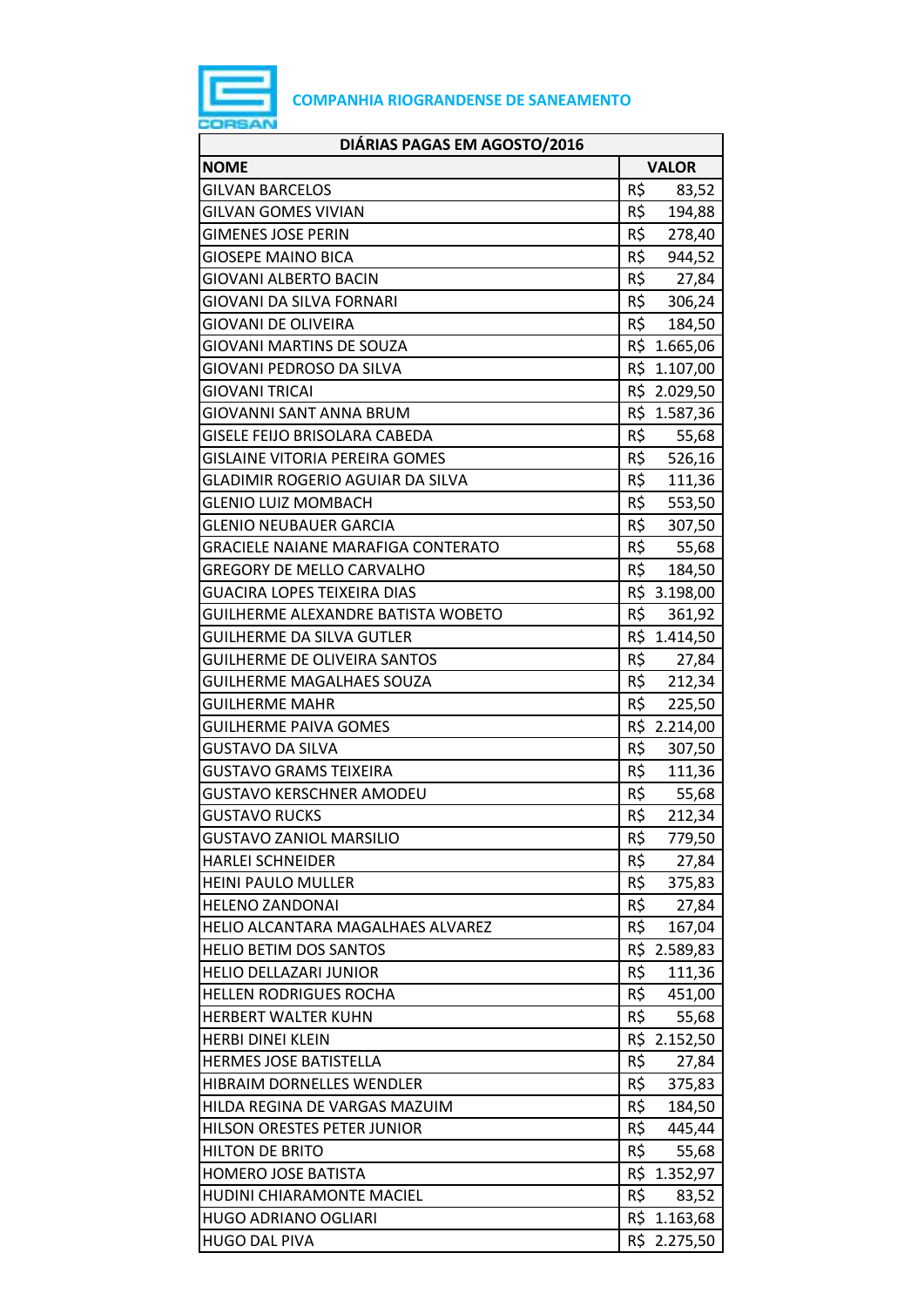

| DIÁRIAS PAGAS EM AGOSTO/2016            |     |              |
|-----------------------------------------|-----|--------------|
| <b>NOME</b>                             |     | <b>VALOR</b> |
| <b>HUMBERTO AGUILAR ALENDE</b>          | R\$ | 430,50       |
| HUMBERTO DE SOUZA DILL                  |     | R\$ 2.029,50 |
| HUMBERTO MACHADO MONTEIRO               | R\$ | 55,68        |
| <b>IDILIO CRISTIELL FLORES BAXINSKI</b> | R\$ | 225,50       |
| IGNACIO JOSE DE ARAUJO MAHFUZ           |     | R\$ 184,50   |
| <b>IGOR CARDOSO PEREIRA</b>             |     | R\$ 1.845,00 |
| <b>IGOR CARRARO</b>                     | R\$ | 800,99       |
| <b>IGOR MARQUES DE ANDRADE</b>          | R\$ | 278,40       |
| <b>IGOR MODERNEL PIO</b>                |     | R\$<br>27,84 |
| <b>IGOR SANTOS ELIAS</b>                | R\$ | 375,83       |
| <b>ILDO JOSE FELBER</b>                 | R\$ | 111,36       |
| <b>ILMOR CONCEICAO DORR</b>             | R\$ | 431,51       |
| <b>INACIO MARTINS DA SILVA</b>          | R\$ | 553,50       |
| INGRID LANER CARDOSO DA SILVA           | R\$ | 27,84        |
| <b>INOCENCIO NUNES DA CUNHA</b>         | R\$ | 55,68        |
| <b>IRENO LOUREIRO DORNELLES NETO</b>    | R\$ | 55,68        |
| <b>IRINEU LAUTHARTE</b>                 | R\$ | 55,68        |
| <b>ISMAEL DE SOUSA FUCHS</b>            | R\$ | 184,50       |
| <b>ISMAEL KAHL</b>                      | R\$ | 184,50       |
| <b>ISMAEL LAUX GHISIO</b>               | R\$ | 430,50       |
| ISMAEL SANTOS DO NASCIMENTO             |     | R\$ 3.690,00 |
| <b>ISRAEL DIEGO PINTO MARTINS</b>       | R\$ | 25,69        |
| <b>ITACIR NERI DOS SANTOS</b>           | R\$ | 184,50       |
| <b>ITAMAR FORATI NUNES</b>              | R\$ | 83,52        |
| <b>IURI NAZARIO RIBAS</b>               | R\$ | 307,50       |
| <b>IURI SANT ANA PACICO</b>             | R\$ | 55,68        |
| <b>IVAIR PASQUALI</b>                   | R\$ | 27,84        |
| <b>IVAN CARLOS PALUDO</b>               | R\$ | 55,68        |
| <b>IVAN PAULO CORTELETTI</b>            | R\$ | 55,68        |
| <b>IVAN SILVA DE OLIVEIRA</b>           | R\$ | 222,72       |
| <b>IVANIR JOSE DE TONI</b>              | R\$ | 184,50       |
| <b>IVANIR MEDEIRO DE AVILA</b>          | R\$ | 307,50       |
| <b>IVANIR RODRIGO DE FREITAS</b>        | R\$ | 392,54       |
| <b>IVANOR ADELAR PETTER</b>             | R\$ | 445,44       |
| <b>IVAR ANTONIO TRICHES</b>             | R\$ | 916,67       |
| <b>IVO ANTONIO SOBIS</b>                | R\$ | 528,96       |
| <b>IVO MARIO NALIN</b>                  |     | R\$ 1.214,06 |
| <b>IVO RICARDO PITZER RASIA</b>         | R\$ | 27,84        |
| <b>IVONIR FONTANA</b>                   | R\$ | 184,50       |
| IZABEL TEREZINHA BARASUOL BERTI         |     | R\$ 1.134,84 |
| IZETE APARECIDA CAETANO BARROZO         | R\$ | 83,52        |
| <b>JACI SCHERER RIBEIRO</b>             |     | R\$ 1.599,00 |
| <b>JACKSON AMARAL BOTELHO</b>           | R\$ | 184,50       |
| <b>JACO WILLE STAUDT</b>                | R\$ | 212,34       |
| JACQUELINE DOS SANTOS RIEGEL            | R\$ | 799,50       |
| <b>JACSON GALERA</b>                    | R\$ | 184,50       |
| <b>JACSON HAUSCHILD</b>                 | R\$ | 553,50       |
| JACSON MARCELO VARGAS DE OLIVEIRA       | R\$ | 307,50       |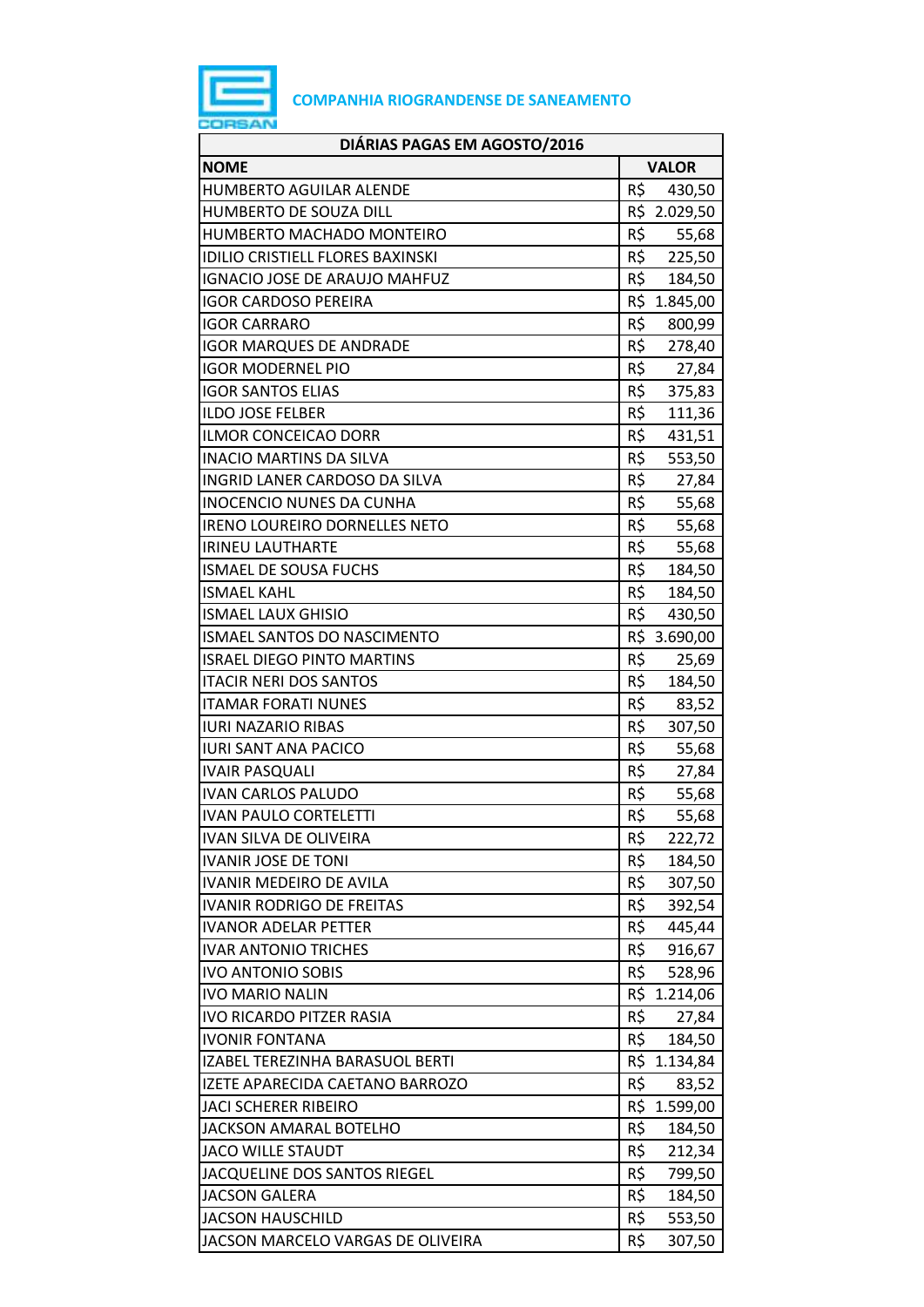

| DIÁRIAS PAGAS EM AGOSTO/2016        |     |              |
|-------------------------------------|-----|--------------|
| <b>NOME</b>                         |     | <b>VALOR</b> |
| JADER MAYER DA SILVA                | R\$ | 656,00       |
| JADER VIEIRA DO COUTO               | R\$ | 83,52        |
| <b>JADIR AURI RHODEN</b>            | R\$ | 435,06       |
| JAIME DOS SANTOS GONCALVES          |     | R\$ 1.067,52 |
| JAIR ALFREDO ANTONIO CARVALHO       | R\$ | 950,34       |
| JAIR ANTONIO DRESCHER               |     | R\$ 1.182,67 |
| <b>JAIR CORSETTI MACHADO</b>        | R\$ | 334,08       |
| <b>JAIR DE CONTO</b>                | R\$ | 826,82       |
| JAIR DE OLIVEIRA SANTOS             | R\$ | 27,84        |
| <b>JAIR JABLONSKI</b>               |     | R\$ 2.337,00 |
| JAIR JOAO MADERS                    | R\$ | 184,50       |
| <b>JAIR KLEIN MACHADO</b>           | R\$ | 184,50       |
| <b>JAIR NIGOLINO</b>                | R\$ | 55,68        |
| <b>JAIR NUNES</b>                   | R\$ | 139,20       |
| JAIR ORTIZ DA SILVA                 | R\$ | 89,34        |
| JAIR PEDRO DE AGUIAR                | R\$ | 612,48       |
| <b>JAIRO QUADROS VALENTI JUNIOR</b> | R\$ | 83,52        |
| JANE MINETTO DA SILVA               | R\$ | 27,84        |
| <b>JANICE DAUNIS GUSMAO</b>         | R\$ | 27,84        |
| <b>JANICE NUNES TUPARAY</b>         | R\$ | 184,50       |
| <b>JAQUELINE CELLA</b>              | R\$ | 27,84        |
| <b>JAQUES ALEX TANSCHEIT</b>        | R\$ | 27,84        |
| <b>JAQUES DE FARIAS ULGUIM</b>      | R\$ | 751,66       |
| JARBAS ARY DE OLIVEIRA              | R\$ | 27,84        |
| JARBAS RODRIGO SILVEIRA GOMES       | R\$ | 410,00       |
| JARDEL LUCIANO FUHR                 | R\$ | 83,52        |
| <b>JARDEL PIZZUTI GRIEBELER</b>     | R\$ | 167,04       |
| <b>JASSON CIROLINI</b>              | R\$ | 375,83       |
| JAURO ROSA DO NASCIMENTO            | R\$ | 1.183,16     |
| JAYME SIDNEY LEMOS JUNIOR           | R\$ | 760,01       |
| JEAN CARLO FERREIRA COLOMBO         |     | R\$ 1.107,00 |
| JEAN CARLO GALARCA PEREIRA          | R\$ | 27,84        |
| <b>JEAN CARLOS MACHADO</b>          | R\$ | 55,68        |
| <b>JEDER PINHEIRO GLORIA</b>        | R\$ | 55,68        |
| JEFERSON BRUCKCHEN SCHONARDIE       |     | R\$ 1.660,50 |
| JEFERSON DA VEIGA DE OLIVEIRA       | R\$ | 225,50       |
| JEFERSON DE CASTRO                  |     | R\$ 1.653,64 |
| JEFERSON ELIAS KASPER               | R\$ | 295,86       |
| JEFERSON LUIS ENGEL                 | R\$ | 225,50       |
| JEFERSON MENEZES PALACIOS           |     | R\$ 1.107,00 |
| JEFFERSON DALANHOL                  | R\$ | 55,68        |
| <b>JEISON RICARDO PERES</b>         | R\$ | 167,04       |
| JEREMIAS DIAS DA SILVA              | R\$ | 27,84        |
| JERRI ANTONIO TATSCH                | R\$ | 699,53       |
| JERSON BARBOZA VINHAS               | R\$ | 474,54       |
| <b>JESSICA HANKE BOTTEGA</b>        |     | R\$ 2.767,50 |
| JESUM CARLOS CARVALHO               | R\$ | 139,20       |
| JESUS WANDERLIN DIAS GARCIA         | R\$ | 55,68        |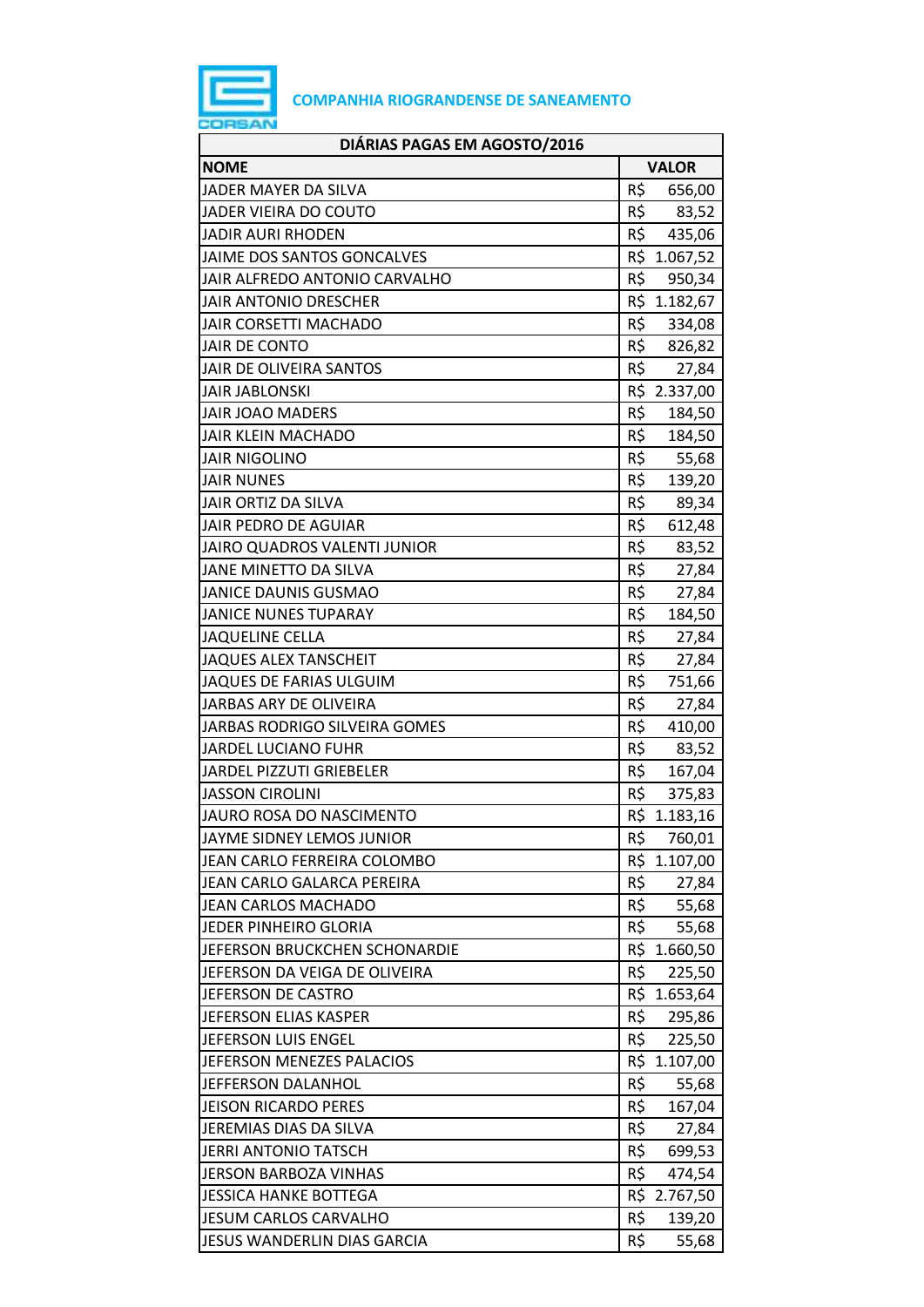

| DIÁRIAS PAGAS EM AGOSTO/2016          |                 |              |  |
|---------------------------------------|-----------------|--------------|--|
| <b>NOME</b>                           | <b>VALOR</b>    |              |  |
| JOAILSON NASCIMENTO DA SILVA          | R\$             | 27,84        |  |
| JOANA AVILA PEREIRA                   | R\$             | 27,84        |  |
| <b>JOANEI ANTONELLI</b>               | $R\overline{S}$ | 55,68        |  |
| <b>JOANES PEREIRA DUARTE</b>          | R\$             | 55,68        |  |
| JOAO ADELAR MALLMANN DE GODOI         | R\$             | 194,88       |  |
| JOAO ALBERTO SANTIAGO ALVES           | R\$             | 361,92       |  |
| JOAO ALFREDO SOARES DA SILVA          | R\$             | 27,84        |  |
| JOAO ANIR DE GODOY                    | R\$             | 184,50       |  |
| JOAO ANTONIO DEBON SILVA              | R\$             | 55,68        |  |
| <b>JOAO AUGUSTO ESCHER</b>            | R\$             | 111,36       |  |
| JOAO BALBINO DIAS FILHO               | R\$             | 1.052,32     |  |
| JOAO BATISTA CORIM DA ROSA            | R\$             | 957,68       |  |
| JOAO BATISTA DE ALMEIDA               | R\$             | 167,04       |  |
| <b>JOAO BATISTA FAGUNDES</b>          | R\$             | 184,50       |  |
| JOAO BATISTA FAGUNDES DE CARVALHO     | R\$             | 27,84        |  |
| <b>JOAO BATISTA PEREIRA</b>           | R\$             | 167,04       |  |
| <b>JOAO CARLOS DE MATTOS</b>          | R\$             | 712,69       |  |
| JOAO CARLOS DORNELLES GOMES           | R\$             | 55,68        |  |
| JOAO CARLOS EVARISTO RUSSI            | R\$             | 306,24       |  |
| <b>JOAO CARLOS FLORES</b>             | R\$             | 799,50       |  |
| JOAO CARLOS KONRAD JARDIM             |                 | R\$ 2.952,00 |  |
| JOAO CARLOS MELO NORONHA              |                 | R\$ 1.605,83 |  |
| <b>JOAO CARLOS SCHMITZ</b>            | R\$             | 139,20       |  |
| JOAO CARLOS SOARES DE LIZ             | R\$             | 184,50       |  |
| JOAO CLARO BATISTA DA SILVA           |                 | R\$ 1.013,34 |  |
| <b>JOAO FABIO DE PARIS</b>            | R\$             | 306,24       |  |
| JOAO FELICIANO NARVAS MARQUES         | R\$             | 27,84        |  |
| JOAO FRANCISCO SILVEIRA NETO          |                 | R\$ 1.353,00 |  |
| JOAO GUSTAVO DA SILVA                 |                 | R\$ 1.107,00 |  |
| <b>JOAO HENRIQUE THONES BORGES</b>    | R\$             | 977,16       |  |
| JOAO LUCAS CAMARGO                    |                 | R\$ 2.644,50 |  |
| JOAO LUIS DOS SANTOS MEDEIROS         | R\$             | 27,84        |  |
| <b>JOAO LUIS SCHMAEDECKE</b>          |                 | R\$ 1.660,50 |  |
| <b>JOAO LUIZ GUIMARAES CASTELLO</b>   |                 | R\$ 1.503,31 |  |
| <b>JOAO LUIZ WERNER</b>               | R\$             | 111,36       |  |
| JOAO PEDRO MONTEIRO                   | R\$             | 1.052,32     |  |
| <b>JOAO RICARDO JAHN</b>              | R\$             | 184,50       |  |
| JOAO ROBERTO TALHAFERRO MACHADO FILHO | R\$             | 375,83       |  |
| <b>JOAO ROGERIO OLIVEIRA</b>          | R\$             | 278,40       |  |
| JOAO VIANEI POSSER DESCOVI            | R\$             | 83,52        |  |
| JOAREZ ADEMIR VIVIAN                  | R\$             | 225,50       |  |
| <b>JOCELI GONCALVES GUTERRES</b>      | R\$             | 27,84        |  |
| JOCELI STAN DE OLIVEIRA               | R\$             | 83,52        |  |
| <b>JOCIANE MADALOSSO</b>              | R\$             | 403,67       |  |
| JOCIANI SOUZA DOS SANTOS GUARNIERI    | R\$             | 375,83       |  |
| <b>JOEL CASARIL</b>                   | R\$             | 225,50       |  |
| <b>JOEL JUNG BONFIM</b>               | R\$             | 27,84        |  |
| <b>JOEL MONTEIRO</b>                  | R\$             | 225,50       |  |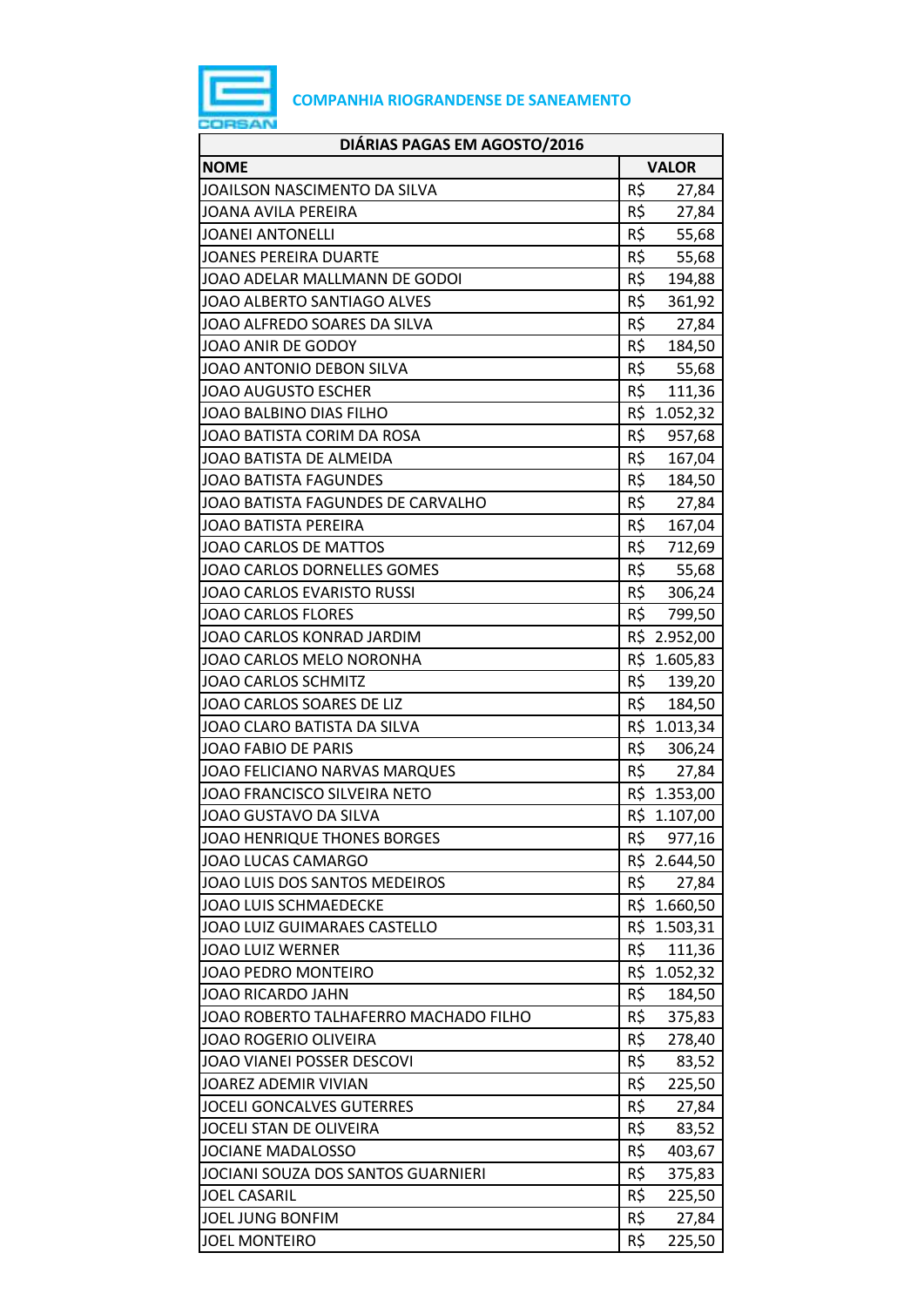

| DIÁRIAS PAGAS EM AGOSTO/2016        |     |              |
|-------------------------------------|-----|--------------|
| <b>NOME</b>                         |     | <b>VALOR</b> |
| JOLAIR ADAO AMARAL                  | R\$ | 417,60       |
| <b>JONAS GARCIA BORBA</b>           | R\$ | 27,84        |
| <b>JONAS RIBOLI</b>                 | R\$ | 1.654,68     |
| JONATAN ANTONIO GRESSANA            | R\$ | 278,40       |
| JONATAN DE GODOY DA SILVEIRA        |     | R\$ 1.141,44 |
| JONATAN JOSUE ANTON                 | R\$ | 601,33       |
| JONATAS MECALA MACHADO              | R\$ | 640,32       |
| JONATHAN DA ROSA PITA               | R\$ | 1.107,00     |
| JONATHAN PERES ABREU                | R\$ | 27,84        |
| JONIR DE JESUS DOS SANTOS KNOPF     | R\$ | 27,84        |
| <b>JORCELI ARAUJO NOLASCO</b>       | R\$ | 723,84       |
| JORGE DILAMAR GOULART RODRIGUES     | R\$ | 27,84        |
| JORGE GOMES DA SILVA                | R\$ | 27,84        |
| JORGE HENRIQUE DA ROSA SILVA        | R\$ | 194,88       |
| JORGE HENRIQUE MOURA RIGO           | R\$ | 27,84        |
| <b>JORGE LUIS DEXHEIMER</b>         | R\$ | 807,34       |
| JORGE LUIZ CAMARGO FIGUEIREDO       | R\$ | 27,84        |
| JORGE LUIZ COSTA MELO               | R\$ | 192,67       |
| JORGE LUIZ DE ALMEIDA LOPES         | R\$ | 307,50       |
| JORGE LUIZ FETTER FURTADO           | R\$ | 55,68        |
| JORGE LUIZ JORNADA IVO              | R\$ | 375,83       |
| JORGE ODIMAR ZANDONAI DA COSTA      | R\$ | 111,36       |
| <b>JORGE PEDRUZZI</b>               | R\$ | 861,00       |
| <b>JORGE TEIXEIRA</b>               | R\$ | 55,68        |
| <b>JORGE VALMOR BENCKE</b>          | R\$ | 430,50       |
| <b>JORGE ZYMBAL</b>                 | R\$ | 55,68        |
| <b>JOSCELINO JOSE MIKULSKI</b>      | R\$ | 506,68       |
| <b>JOSE AILTON DOS PASSOS</b>       | R\$ | 55,68        |
| JOSE AIRTON DOS SANTOS              |     | R\$ 2.140,86 |
| JOSE ALDOIR DA LUZ COSTA            | R\$ | 27,84        |
| JOSE ALTANIR RODRIGUES HUNTER       | R\$ | 184,50       |
| JOSE ANTONIO MARIN DE OLIVEIRA      | R\$ | 562,36       |
| JOSE ANTONIO SILVA CAMUNA           | R\$ | 27,84        |
| JOSE AUGUSTO DA SILVA VIEIRA        | R\$ | 27,84        |
| <b>JOSE CARLOS MAGALHAES SEVERO</b> | R\$ | 676,49       |
| JOSE CARLOS SANTOS DE BARCELLOS     | R\$ | 55,68        |
| <b>JOSE CASIMIRO CAETANO</b>        |     | R\$ 2.214,00 |
| JOSE CLAUDIO DE ARAUJO COVALESKY    | R\$ | 916,67       |
| <b>JOSE DEJAIR KATZ</b>             | R\$ | 55,68        |
| JOSE DELOI DAS CHAGAS PINHEIRO      | R\$ | 410,00       |
| JOSE DELSON GONSALVES DE SOUZA      | R\$ | 184,50       |
| <b>JOSE EDUARDO LIA</b>             | R\$ | 528,96       |
| <b>JOSE EDUARDO MARMITT</b>         | R\$ | 55,68        |
| JOSE FRANCISCO DE SOUZA             | R\$ | 1.107,00     |
| JOSE FRANCISCO SOUZA BUT            | R\$ | 901,98       |
| JOSE HENRIQUE MARINHO DA SILVA      | R\$ | 278,40       |
| JOSE HORACIO SILVA DA SILVA         | R\$ | 212,34       |
| JOSE IVAN DORNELLES MULER           | R\$ | 167,04       |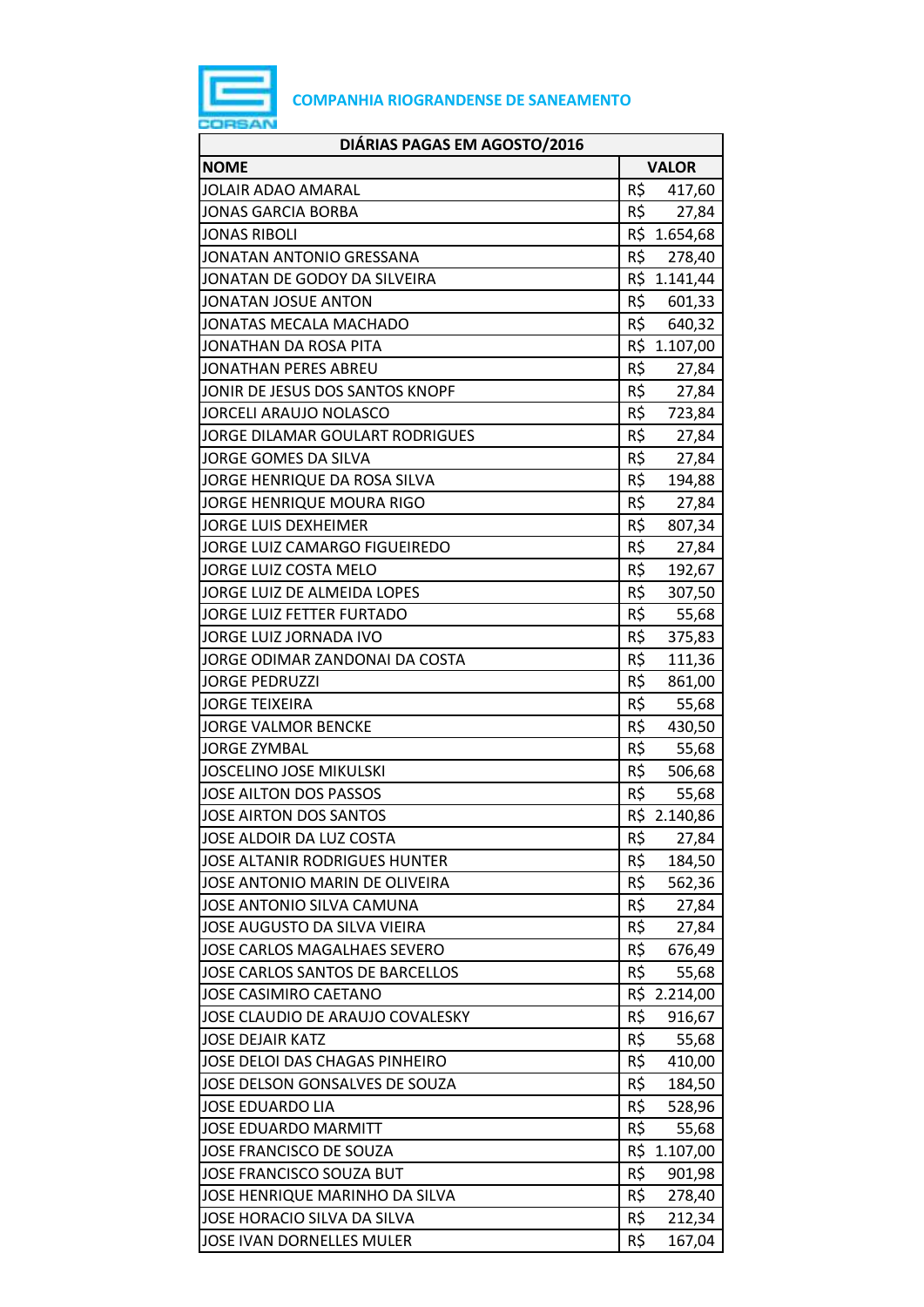

| DIÁRIAS PAGAS EM AGOSTO/2016       |     |              |
|------------------------------------|-----|--------------|
| <b>NOME</b>                        |     | <b>VALOR</b> |
| <b>JOSE IZAIR DA SILVA</b>         | R\$ | 184,50       |
| <b>JOSE JOAREZ REQUE</b>           |     | R\$ 1.498,02 |
| JOSE LEONARDO ANDRADE SILVA        | R\$ | 184,50       |
| JOSE LINDOMAR FERREIRA MACHADO     | R\$ | 435,06       |
| JOSE LUIS DE CAMPOS SEVERO         | R\$ | 225,50       |
| <b>JOSE LUIS GAIGER XAVIER</b>     | R\$ | 27,84        |
| <b>JOSE LUIZ DE LIMA VIANNA</b>    | R\$ | 861,00       |
| JOSE MACEDO DE OLIVEIRA            | R\$ | 281,18       |
| JOSE MARCELO ANTIQUEIRA DE LEMOS   | R\$ | 375,83       |
| <b>JOSE MARCELO BECK</b>           | R\$ | 278,40       |
| JOSE MARCELO DA SILVA              | R\$ | 222,72       |
| <b>JOSE MAZZONETTO</b>             | R\$ | 55,68        |
| JOSE MILTON BOLSAN TEIXEIRA        | R\$ | 184,50       |
| <b>JOSE NILTON VIEIRA GIDIEL</b>   | R\$ | 83,52        |
| <b>JOSE ORTIZ MARQUES CARDOSO</b>  | R\$ | 83,52        |
| <b>JOSE PAULO METTLER</b>          | R\$ | 445,44       |
| <b>JOSE RAUL BRAZ</b>              | R\$ | 640,32       |
| JOSE RICARDO RODRIGUES DA SILVA    | R\$ | 306,24       |
| JOSE ROBERTO CEOLIN EPSTEIN        | R\$ | 194,88       |
| <b>JOSE ROBERTO MATTES</b>         | R\$ | 27,84        |
| JOSE RODRIGUES DE SOUZA NETO       | R\$ | 553,50       |
| JOSE RONY DE ANDRADE FERREIRA      | R\$ | 184,50       |
| JOSE VALDIR MACHADO DOS SANTOS     | R\$ | 410,00       |
| JOSE VALFREDE MELO DE LEMOS        | R\$ | 184,50       |
| <b>JOSE VICENTE SPINELLI PINTO</b> | R\$ | 553,50       |
| <b>JOSEANE PARIZZI MAFIOLETI</b>   | R\$ | 27,84        |
| <b>JOSIANE PISTORELLO</b>          | R\$ | 27,84        |
| <b>JOSIMAR HELINTON GONCALVES</b>  | R\$ | 1.906,50     |
| <b>JOUBER MACHADO MEDEIROS</b>     |     | R\$ 1.845,00 |
| <b>JOUBERT DANIEL ZAPANI</b>       | R\$ | 27,84        |
| <b>JOVANE SONCINI</b>              | R\$ | 526,16       |
| JOZE BARCELLOS DOS SANTOS          | R\$ | 676,50       |
| JOZIANO LUIZ DA CRUZ               | R\$ | 861,00       |
| <b>JUAREZ BORGES ORTIZ</b>         | R\$ | 27,84        |
| JUAREZ OLAVO FAGUNDES DA ROSA      | R\$ | 139,20       |
| <b>JUAREZ PEREIRA FRANCILIO</b>    | R\$ | 2.214,00     |
| <b>JUAREZ RASQUINHA</b>            | R\$ | 1.107,00     |
| JUCARA AMARAL DA SILVA             | R\$ | 184,50       |
| <b>JUCELITO MISSIO</b>             | R\$ | 486,18       |
| <b>JUCIMAR PANCOT</b>              | R\$ | 55,68        |
| <b>JUELMIR NUNES SARAIVA</b>       | R\$ | 240,18       |
| JULIANA ANTUNES DE FREITAS         | R\$ | 253,34       |
| JULIANA MACHADO GASPAROTTO         | R\$ | 554,00       |
| <b>JULIANA MESQUITA INACIO</b>     | R\$ | 751,66       |
| JULIANA QUEIROZ M CARRION          | R\$ | 27,84        |
| <b>JULIANA SOARES BORBA</b>        | R\$ | 534,51       |
| <b>JULIANI DOS SANTOS KRUG</b>     | R\$ | 459,35       |
| <b>JULIANO BRIAO TATSCH</b>        | R\$ | 184,50       |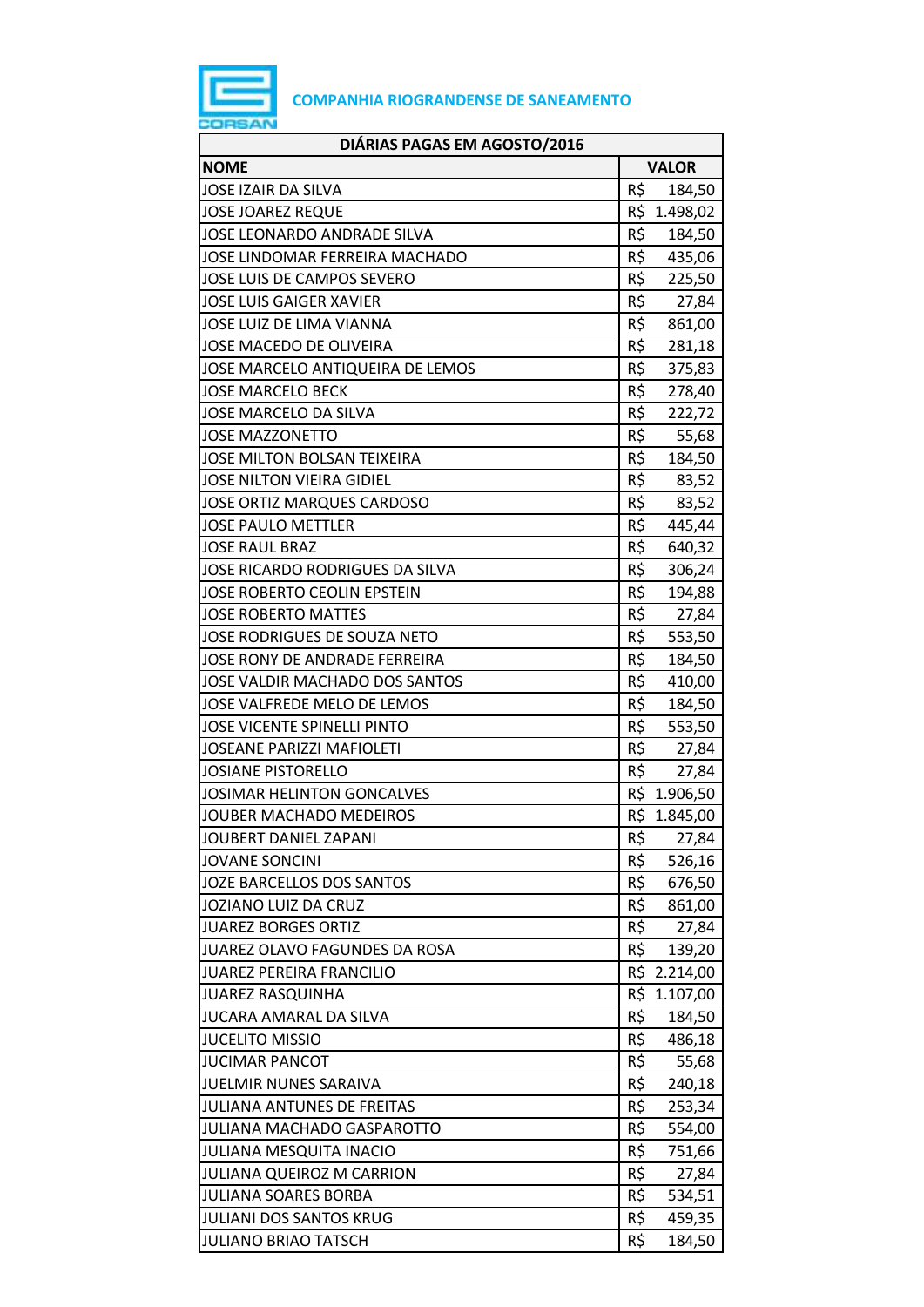

| DIÁRIAS PAGAS EM AGOSTO/2016         |                 |              |  |  |
|--------------------------------------|-----------------|--------------|--|--|
| <b>NOME</b>                          |                 | <b>VALOR</b> |  |  |
| JULIANO CEZAR SIQUEIRA DO NASCIMENTO | R\$             | 306,24       |  |  |
| <b>JULIANO GOULART</b>               | R\$             | 111,36       |  |  |
| <b>JULIANO MOREIRA DOS SANTOS</b>    |                 | R\$ 1.414,50 |  |  |
| <b>JULIANO RAMBO RIBAS</b>           | R\$             | 375,83       |  |  |
| JULIO CESAR DOS S LEANDRO            |                 | R\$ 1.107,00 |  |  |
| <b>JURANDIR ROQUE SOZIN</b>          | R\$             | 281,18       |  |  |
| JUREMAR BAIRROS MACHADO              | R\$             | 212,34       |  |  |
| KAMILA FRAGA GOMES DA SILVEIRA       | R\$             | 826,82       |  |  |
| KAREN JOSIANE HAETINGER              |                 | R\$ 2.583,00 |  |  |
| <b>KARINE ANSELMINI</b>              |                 | R\$ 1.906,50 |  |  |
| KARLA FRANCO MUNHOZ                  | R\$             | 167,04       |  |  |
| KATIA DANIELLE LIESENFELD            | R\$             | 375,83       |  |  |
| <b>KATIA GABRIEL</b>                 | R\$             | 27,84        |  |  |
| KELI SILVEIRA DA SILVA               | R\$             | 27,84        |  |  |
| <b>KELLEN CASTRO VIANA</b>           | R\$             | 418,86       |  |  |
| <b>KELLY TOMAS DEBACCO</b>           | R\$             | 55,68        |  |  |
| LACI MARIANO MAIERON                 | R\$             | 307,50       |  |  |
| <b>LAIRTON SILVESTRINI</b>           | R\$             | 167,04       |  |  |
| LAURO ANTONIO GAIESKI                | R\$             | 55,68        |  |  |
| LAURO ANTONIO SEVERO VITORIA         | R\$             | 581,34       |  |  |
| LAURO DE FREITAS FLORES              |                 | R\$ 2.767,50 |  |  |
| LAURO JOSE GENNARI                   | R\$             | 27,84        |  |  |
| LAURO RODRIGUES SOBRINHO             | R\$             | 417,60       |  |  |
| LAZARO NEUMANN DE OLIVEIRA           | R\$             | 55,68        |  |  |
| LAZIE DA COSTA DE OLIVEIRA           | R\$             | 27,84        |  |  |
| LEA PATRICIA PINHEIRO BASEI          | R\$             | 306,24       |  |  |
| LEANDRO ARAGON CALDEIRA              |                 | R\$ 1.107,00 |  |  |
| LEANDRO AUGUSTO DA SILVA             | $R\overline{S}$ | 222,72       |  |  |
| LEANDRO AUGUSTO MUMBACH              | R\$             | 55,68        |  |  |
| LEANDRO BIZOTTO PADILHA              | R\$             | 528,96       |  |  |
| LEANDRO BRANDAO DE AZEVEDO           | R\$             | 1.285,68     |  |  |
| LEANDRO CAPITAO ROCA                 | R\$             | 435,06       |  |  |
| LEANDRO DA SILVA ROCHA               | R\$             | 139,20       |  |  |
| LEANDRO DA SILVA SANTOS              | R\$             | 27,84        |  |  |
| <b>LEANDRO DOS SANTOS MENDES</b>     | R\$             | 27,84        |  |  |
| <b>LEANDRO EBERTZ BATISTA</b>        | R\$             | 55,68        |  |  |
| LEANDRO FIORENZA CANTERLE            | R\$             | 55,68        |  |  |
| LEANDRO GALIMBERTI RODRIGUES         | R\$             | 184,50       |  |  |
| <b>LEANDRO LEAO VAZ</b>              | R\$             | 250,56       |  |  |
| <b>LEANDRO MINUSCOLI</b>             |                 | R\$ 2.214,00 |  |  |
| LEANDRO MONTEIRO CAVALLINI           | R\$             | 307,50       |  |  |
| LEANDRO MOREIRA EUFRAZIO             | R\$             | 250,56       |  |  |
| <b>LEANDRO NUNES LEITE</b>           | R\$             | 83,52        |  |  |
| LEANDRO ROBERTO SILVA DE AZEVEDO     | R\$             | 609,18       |  |  |
| LEANDRO RODRIGUES DA CRUZ            | R\$             | 250,56       |  |  |
| <b>LEANDRO RODRIGUES DOYLE</b>       | R\$             | 553,50       |  |  |
| LEANDRO ROSA DE ALMEIDA              | R\$             | 27,84        |  |  |
|                                      | R\$             |              |  |  |
| <b>LEANDRO SILVA MENEZES</b>         |                 | 553,50       |  |  |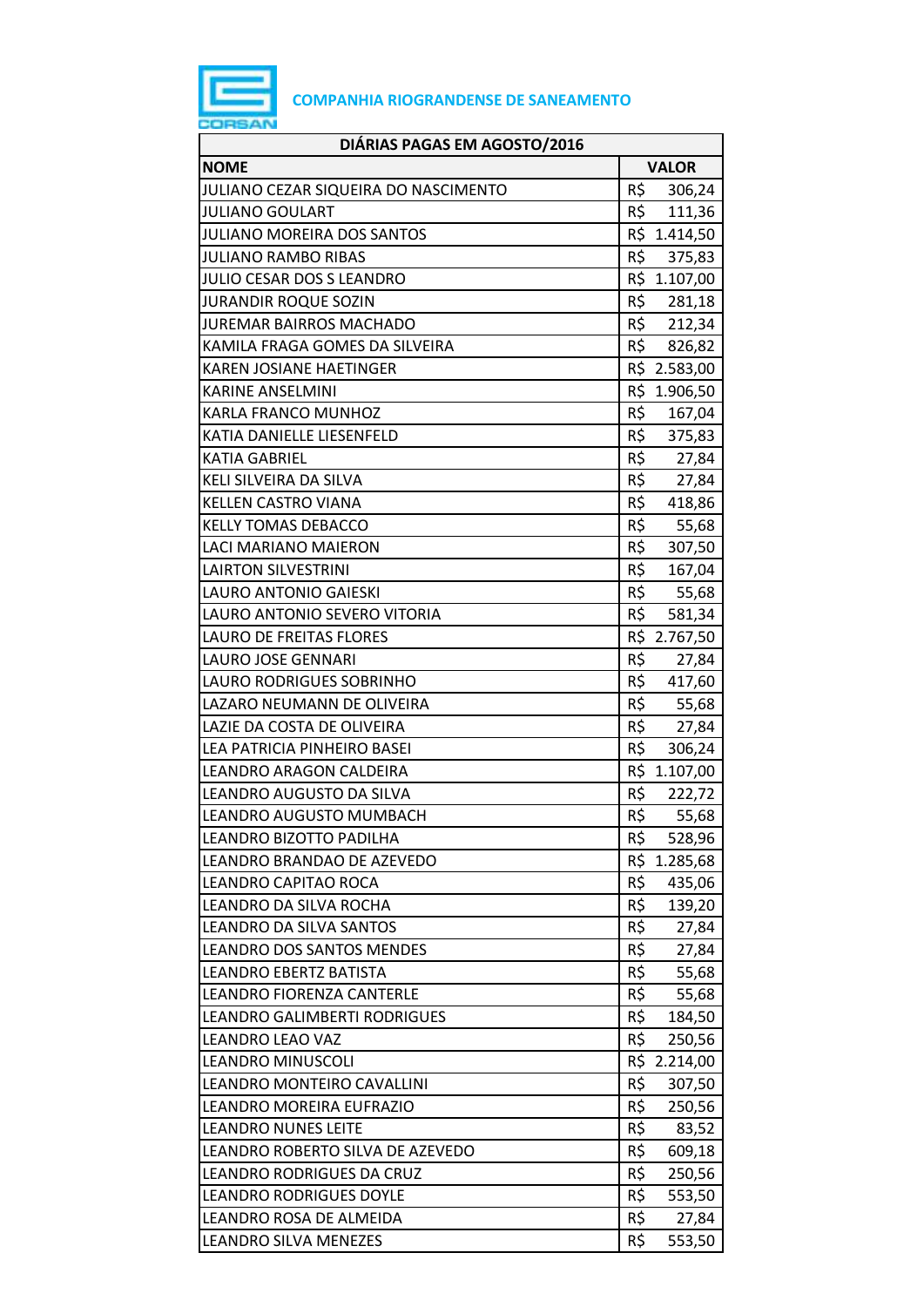

| DIÁRIAS PAGAS EM AGOSTO/2016 |     |              |
|------------------------------|-----|--------------|
| <b>NOME</b>                  |     | <b>VALOR</b> |
| LEANDRO SOUSTRUZNIK AGUILAR  | R\$ | 815,70       |
| LEANDRO VALENTE NICOLAU      | R\$ | 167,04       |
| LEIA TERESINHA STURM         | R\$ | 111,36       |
| LEILA CRISTINA LEMOS STIEBBE | R\$ | 212,34       |
| LELIO DA SILVA COSTA         | R\$ | 111,36       |
| LEO AUGUSTO DA SILVA         | R\$ | 194,88       |
| <b>LEO BROCH</b>             | R\$ | 139,20       |
| <b>LEOCIR BOMBONATTO</b>     | R\$ | 55,68        |
| LEOMAR GANCHOROSKI BARCELOS  | R\$ | 27,84        |
| <b>LEONARA MISZEVSKI</b>     | R\$ | 27,84        |
| LEONARDO COSTA ALVES         | R\$ | 111,36       |
| LEONARDO DAITX DE BITENCOURT | R\$ | 487,19       |
| LEONARDO ESPINDOLA ROCHA     | R\$ | 212,34       |
| <b>LEONARDO GORGEN</b>       | R\$ | 361,92       |
| LEONARDO JOSE PILZ           | R\$ | 27,84        |
| LEONARDO JULIO MARTINS       |     | R\$ 1.134,84 |
| LEONARDO PEDROZO CORREA      | R\$ | 278,40       |
| <b>LEONARDO RAMOS PIRES</b>  | R\$ | 526,16       |
| LEONARDO SANTOS HUZALO       | R\$ | 640,32       |
| LEONARDO SILVA DE MARINS     | R\$ | 417,60       |
| LEONARDO SOZIN RUFINO        | R\$ | 167,04       |
| <b>LEONARDO STUMPF</b>       |     | R\$ 3.321,00 |
| LEONCIO MACHADO DE OLIVEIRA  | R\$ | 27,84        |
| LEONEL JAIME LOPES           | R\$ | 27,84        |
| LEONIDAS ESSVEIN SOUZA       | R\$ | 139,20       |
| <b>LEONIR BRITZKE</b>        | R\$ | 111,36       |
| LERIO RODRIGUES DA FONSECA   | R\$ | 430,50       |
| LESSANDRO AZEVEDO DA SILVA   | R\$ | 676,49       |
| LETICIA DE FREITAS VELOSO    |     | R\$ 2.214,00 |
| LETICIA HERNANDES ALVES      |     | R\$ 1.107,00 |
| LETICIA PASTERNAK KRAMM      |     | R\$ 1.190,52 |
| LIA DENISE DREHMER           | R\$ | 184,50       |
| <b>LIANE SOARES CABRAL</b>   | R\$ | 55,68        |
| <b>LIDIANE RADTKE</b>        | R\$ | 27,84        |
| LILIAN CARGNINO RISSARDI     | R\$ | 676,49       |
| LILIANE DA SILVA             | R\$ | 184,50       |
| LINDONES FRANCISCO PAGANELLA | R\$ | 184,50       |
| LINDONES LISBOA PEREIRA      | R\$ | 184,50       |
| LINOMAR ZANON FIGUEIRO       | R\$ | 526,16       |
| <b>LISAKETE BUBENICK</b>     |     | R\$ 1.352,97 |
| LISIANE DE LIMA FIGUEREDO    | R\$ | 184,50       |
| LISIANE VIDAL LIMA           |     | R\$ 1.319,34 |
| LITANIA CONSOLADORA MIOTTO   | R\$ | 560,33       |
| <b>LOIR KRUGER BRAHM</b>     | R\$ | 167,04       |
| LOIVO DA SILVA GONCALVES     | R\$ | 710,66       |
| <b>LORENCO DE NARDI</b>      | R\$ | 184,50       |
| LUANA BREITSAMETER DEMAMAN   | R\$ | 83,52        |
| LUCAS ALBERTO SCHLESTEIN     | R\$ | 184,50       |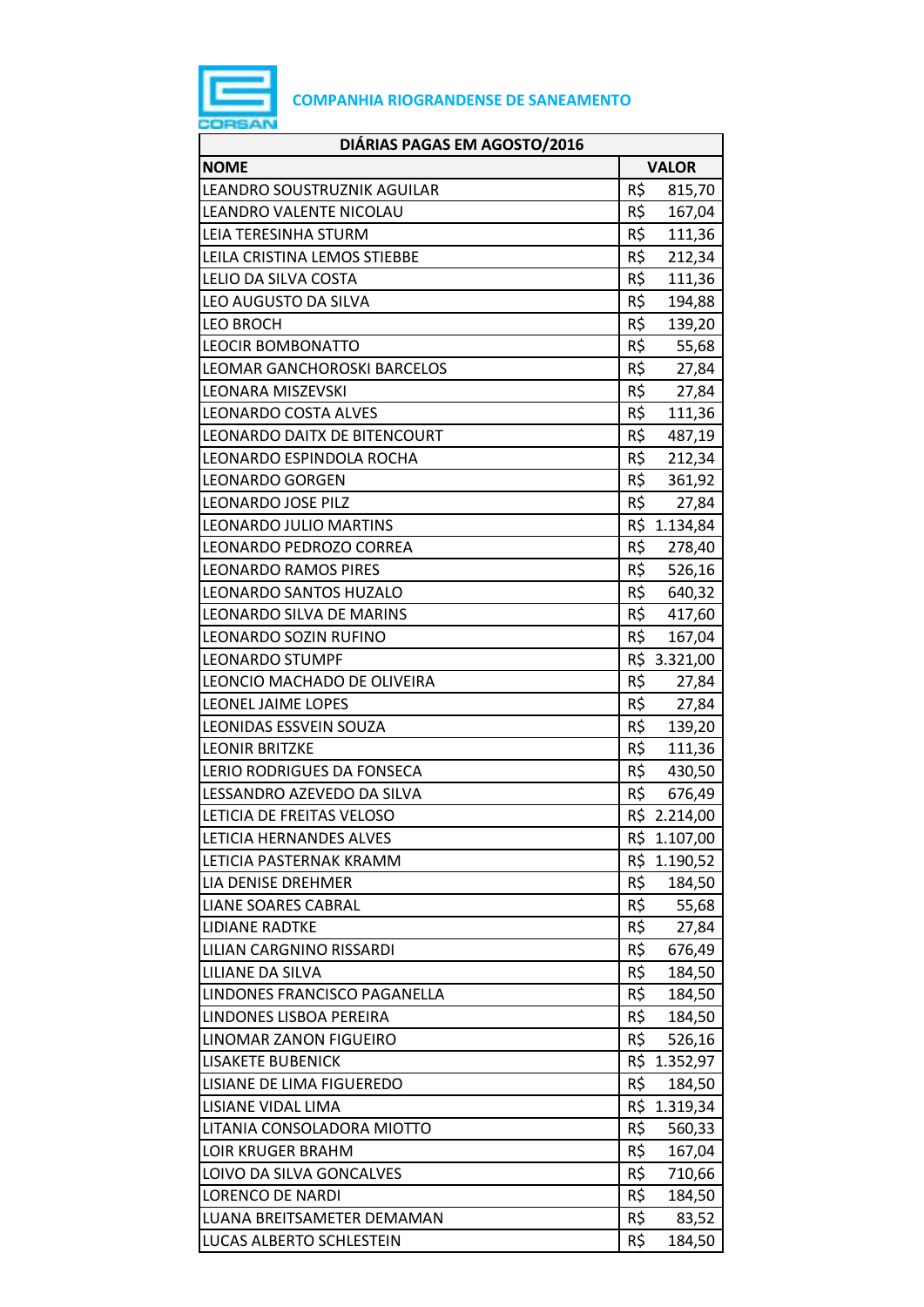

| DIÁRIAS PAGAS EM AGOSTO/2016        |              |              |
|-------------------------------------|--------------|--------------|
| <b>NOME</b>                         | <b>VALOR</b> |              |
| LUCAS ARMANDO DA SILVEIRA BICA      | R\$          | 184,50       |
| LUCAS BRAVO CADORE                  | R\$          | 27,84        |
| LUCAS CARVALHO HUBNER               | R\$          | 553,50       |
| LUCAS DO NASCIMENTO OLIVEIRA        |              | R\$ 3.813,00 |
| LUCAS MARCHI DA MOTTA               | R\$          | 27,84        |
| LUCAS SULZBACH RILHO                | R\$          | 55,68        |
| LUCIA IARA SACOL                    | R\$          | 814,17       |
| LUCIANA ALVAREZ DE OLIVEIRA SANTOS  | R\$          | 369,00       |
| LUCIANA HENRIQUES PINHEIRO BONAMIGO | R\$          | 83,52        |
| LUCIANE CORREA ROZNIESKI            | R\$          | 184,50       |
| LUCIANO DA COSTA GARCIA             | R\$          | 225,50       |
| LUCIANO DA SILVA LIMA               | R\$          | 139,20       |
| <b>LUCIANO DAVILA LOPES</b>         | R\$          | 225,50       |
| <b>LUCIANO DOTTE</b>                | R\$          | 167,04       |
| LUCIANO FARINA MARCON               | R\$          | 612,48       |
| LUCIANO JACOB QUINTANA              | R\$          | 306,24       |
| LUCIANO PONCIANO VITT               | R\$          | 584,64       |
| LUCIANO VINICUS DALBERTO            | R\$          | 55,68        |
| <b>LUCIDIO NERI CORREA</b>          | R\$          | 184,50       |
| LUIS ALEXANDRE HELUANY PINTO        |              | R\$ 3.813,00 |
| LUIS ANDRE DE ALMEIDA MACIEL        | R\$          | 403,67       |
| <b>LUIS ANTONIO RUCHABER</b>        | R\$          | 27,84        |
| <b>LUIS CARLOS MARTINS</b>          | R\$          | 55,68        |
| LUIS CESAR RAMBOR DA SILVA          | R\$          | 83,52        |
| <b>LUIS DANIEL BRITES</b>           |              | R\$ 2.767,50 |
| LUIS EDUARDO MENDES                 | R\$          | 250,56       |
| LUIS ERASMO DE FREITAS CAMPOS       | R\$          | 240,18       |
| LUIS FELIPE ALVES DOS SANTOS        |              | R\$ 1.230,00 |
| LUIS FELIPE DA SILVEIRA             | R\$          | 4,30         |
| LUIS FERNANDO CLARO LONGARAY        | R\$          | 984,00       |
| LUIS FERNANDO DA ROZA VIEIRA        |              | R\$ 1.107,00 |
| LUIS FERNANDO PRUCIANO              | R\$          | 55,68        |
| LUIS FERNANDO ROSINSKI SKIERESZ     | R\$          | 111,36       |
| LUIS JERONIMO DORNELLES DA CUNHA    |              | R\$ 1.107,00 |
| <b>LUIS MATHEUS FERREIRA</b>        | R\$          | 27,84        |
| LUIZ AFFONSO WENDT DE QUEIROZ       | R\$          | 553,50       |
| LUIZ ANTONIO BARFKNECHT             | R\$          | 526,16       |
| <b>LUIZ AUGUSTO SCHMIDT</b>         |              | R\$ 1.783,50 |
| LUIZ CARLOS SALVADOR CUNHA JUNIOR   | R\$          | 430,50       |
| <b>LUIZ CARLOS SCHNEIDER</b>        | R\$          | 417,60       |
| LUIZ CARLOS SEVAGE BITENCURT        | R\$          | 139,20       |
| LUIZ CARLOS VIVAN                   | R\$          | 27,84        |
| LUIZ CARLOS XAVIER CASTRO           | R\$          | 225,50       |
| LUIZ CARLOS ZIMMER                  | R\$          | 184,50       |
| <b>LUIZ CESAR PEDRO</b>             |              | R\$ 3.813,00 |
| LUIZ DE OLIVEIRA                    | R\$          | 55,68        |
| <b>LUIZ ERNESTO FERRARETTO</b>      | R\$          | 556,80       |
| LUIZ FELIPE ZIMMERMANN ODY          | R\$          | 491,99       |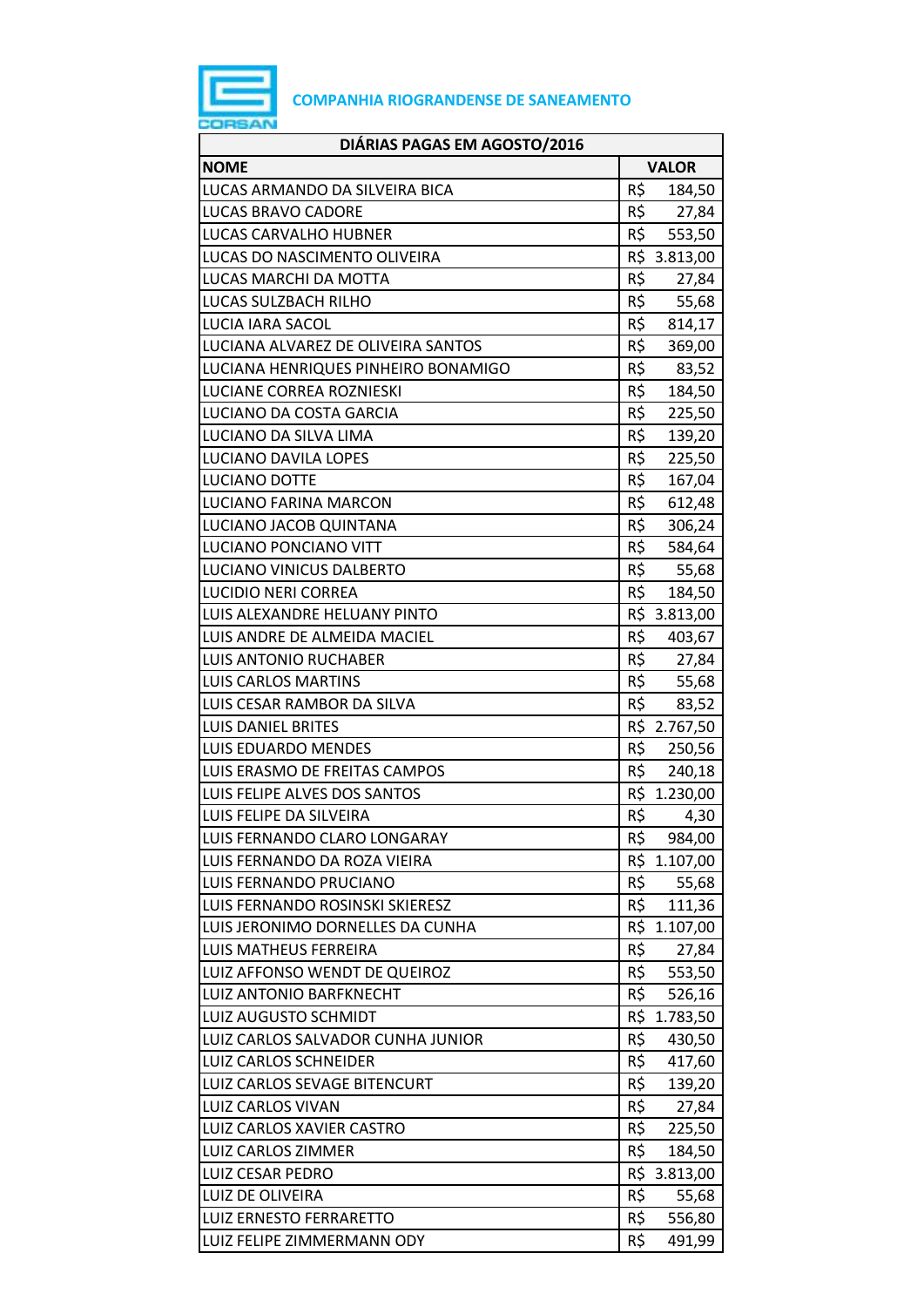

| DIÁRIAS PAGAS EM AGOSTO/2016             |                   |              |
|------------------------------------------|-------------------|--------------|
| <b>NOME</b>                              |                   | <b>VALOR</b> |
| LUIZ FERNANDO FIGUEIREDO DORNELES JUNIOR | R\$               | 1.900,68     |
| LUIZ GUSTAVO MEDEIROS RICALDE            |                   | R\$ 1.537,50 |
| LUIZ JUNIOR SOARES DA PAIXAO             | R\$               | 664,86       |
| <b>LUIZ MANTELLI</b>                     |                   | R\$ 83,52    |
| LUIZ PINHEIRO SARMENTO                   |                   | R\$ 139,20   |
| <b>LUIZ RODRIGUES</b>                    | R\$               | 212,34       |
| <b>LUTERO FRACASSO</b>                   | R\$               | 403,67       |
| <b>LUTIER RODRIGO CARDOSO</b>            | R\$               | 55,68        |
| LUZIA DE LOURDES MARQUES DE MEDEIROS     | R\$               | 184,50       |
| <b>MAGLIANE FIN MARTINI</b>              | R\$               | 83,52        |
| <b>MAGNO CESAR AFONSO PIRES</b>          | R\$               | 27,84        |
| <b>MAICON ENIO ELSENBACH</b>             | R\$               | 139,20       |
| <b>MAIKE BENITES PAIVA</b>               | R\$               | 556,80       |
| MAIQUEL KOCHHANN LUNKES                  | R\$               | 139,20       |
| MAIRA TRINDADE DA SILVA                  |                   | R\$ 3.813,00 |
| <b>MALTA MARIA FLUCK</b>                 | R\$               | 335,34       |
| <b>MANOEL EICKEL</b>                     | R\$               | 212,34       |
| <b>MANOEL LUIS DA SILVA OURIVES</b>      |                   | R\$ 1.503,31 |
| MARA KRAMER DE ALMEIDA                   | R\$               | 55,68        |
| <b>MARA REGINA WEBER</b>                 |                   | R\$ 1.428,15 |
| <b>MARCEL BITTENCOURT LOPES</b>          | $\overline{R}$ \$ | 27,84        |
| <b>MARCEL DOS SANTOS VILANTE</b>         | R\$               | 55,68        |
| MARCELINO BLACENE SELLA                  | R\$               | 55,68        |
| <b>MARCELINO JEK</b>                     | R\$               | 27,84        |
| <b>MARCELINO JOSE HOSS BECKER</b>        | R\$               | 55,68        |
| <b>MARCELO ANTONIO MATTER</b>            |                   | R\$ 2.275,50 |
| MARCELO FERNANDES DE SOUZA               | R\$               | 184,50       |
| <b>MARCELO FERREIRA</b>                  | R\$               | 375,83       |
| MARCELO GOMES SCHMACHTENBERG             | R\$               | 27,84        |
| MARCELO LUDWIG                           | R\$               | 27,84        |
| <b>MARCELO MOURA DOS SANTOS</b>          | R\$               | 27,84        |
| <b>MARCELO NUNES DA SILVA</b>            |                   | R\$ 2.214,00 |
| MARCELO RAMALHO DE JESUS                 | R\$               | 473,28       |
| <b>MARCELO SANTOS FIORIN</b>             | R\$               | 473,28       |
| <b>MARCELO SCHUSTER</b>                  | R\$               | 240,18       |
| <b>MARCELO SILVEIRA</b>                  | R\$               | 27,84        |
| <b>MARCELO SILVEIRA PEREIRA</b>          | R\$               | 27,84        |
| MARCELO VACCARIN GASPAROTTO              | R\$               | 83,52        |
| <b>MARCIA BERGENTHAL SCHOMMER</b>        | R\$               | 111,36       |
| <b>MARCIA GASPERIN</b>                   |                   | R\$ 2.337,00 |
| MARCIA LEMOS DOS SANTOS RAMOS            | R\$               | 361,92       |
| MARCIANO DAL PIZZOL                      | R\$               | 751,66       |
| MARCIENA FERREIRA DA SILVA               | R\$               | 668,16       |
| <b>MARCIO ADRIANO BIRK</b>               | R\$               | 83,52        |
| MARCIO ALAOR CASAGRANDE FRANCO           |                   | R\$ 1.537,50 |
| <b>MARCIO ANDRE DA SILVEIRA</b>          | R\$               | 83,52        |
| <b>MARCIO ANDRE RAMBO</b>                | R\$               | 111,36       |
| <b>MARCIO ANTONIO SILVEIRA RODRIGUES</b> | R\$               | 27,84        |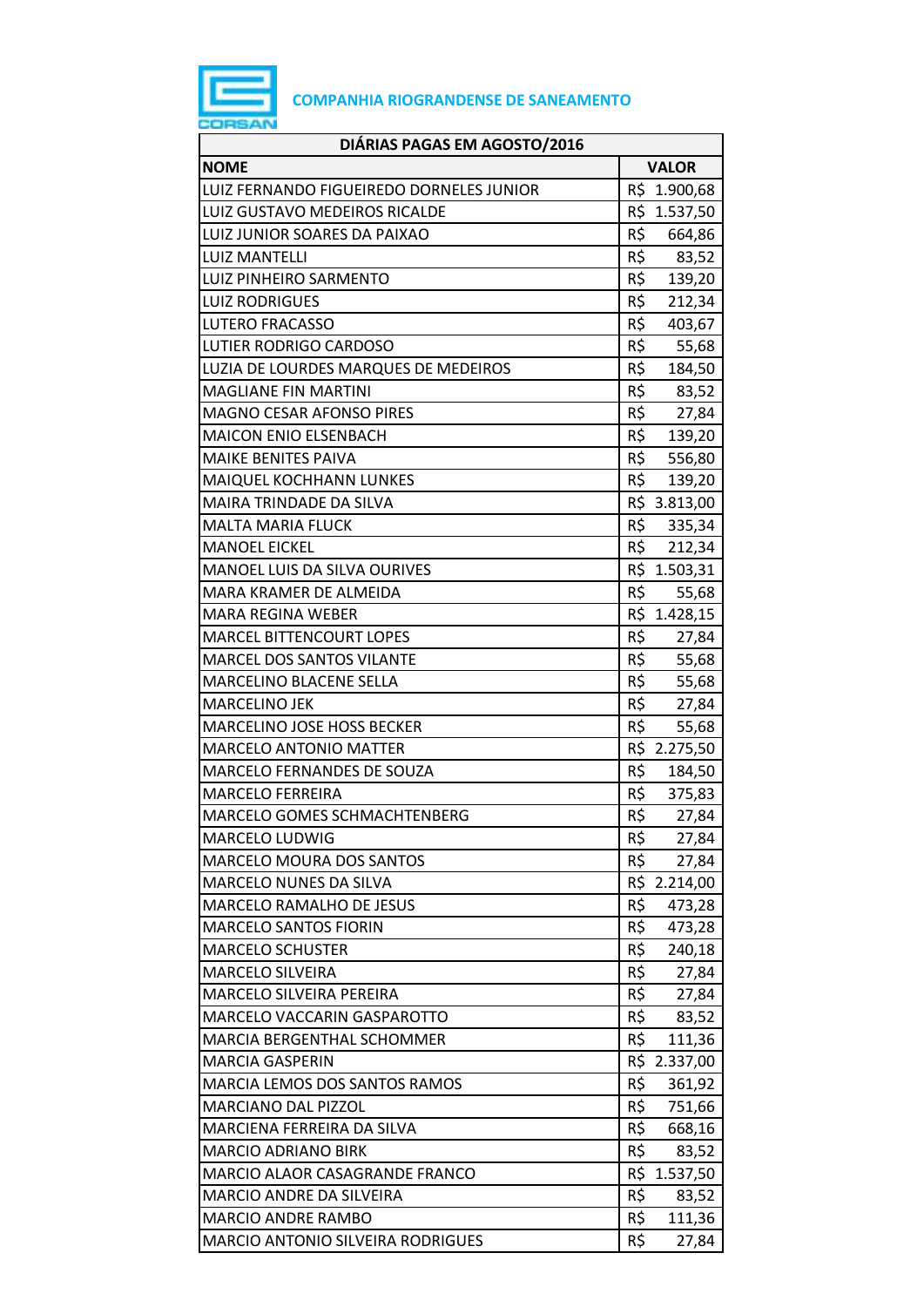

| DIÁRIAS PAGAS EM AGOSTO/2016          |              |              |  |
|---------------------------------------|--------------|--------------|--|
| <b>NOME</b>                           | <b>VALOR</b> |              |  |
| <b>MARCIO AZEVEDO DAS NEVES</b>       | R\$          | 27,84        |  |
| <b>MARCIO BUENO SIMOES PIRES</b>      | R\$          | 184,50       |  |
| MARCIO DA SILVA CANIELAS              | R\$          | 184,50       |  |
| <b>MARCIO DE AGUIAR GOMES</b>         | R\$          | 27,84        |  |
| <b>MARCIO DE AVILA SILVEIRA</b>       | R\$          | 139,20       |  |
| <b>MARCIO DOMINGUES AIRES</b>         | R\$          | 668,16       |  |
| <b>MARCIO FERREIRA TAVARES</b>        | R\$          | 27,84        |  |
| <b>MARCIO GIOVANELLA</b>              | R\$          | 184,50       |  |
| MARCIO GIOVANI DOS SANTOS CARVALHO    | R\$          | 83,52        |  |
| MARCIO JOSE FRANCA DE ABREU           | R\$          | 27,84        |  |
| <b>MARCIO JOSE HAUDT MAIA</b>         | R\$          | 27,84        |  |
| <b>MARCIO LEANDRO ROPKE DOS REIS</b>  | R\$          | 307,50       |  |
| <b>MARCIO LEANDRO ZUGE</b>            | R\$          | 184,50       |  |
| <b>MARCIO LOPES DE OLIVEIRA</b>       | R\$          | 307,50       |  |
| <b>MARCIO LUCAS DA SILVA MARTINS</b>  | R\$          | 184,50       |  |
| <b>MARCIO MACHADO RODRIGUES</b>       | R\$          | 361,92       |  |
| <b>MARCIO MIREK</b>                   | R\$          | 1.155,60     |  |
| <b>MARCIO REBESCHINI</b>              | R\$          | 225,50       |  |
| MARCIO RENI LONDERO RICALDI           |              | R\$ 826,82   |  |
| <b>MARCIO RICARDO ALVES KISZNER</b>   | R\$          | 27,84        |  |
| MARCIO RICARDO DA SILVA               | R\$          | 676,49       |  |
| MARCIO ROBERTO MADRI MACHADO          | R\$          | 111,36       |  |
| <b>MARCIO ROSALES NUNES</b>           | R\$          | 278,40       |  |
| MARCIO SOUZA DE OLIVEIRA              |              | R\$ 1.654,68 |  |
| <b>MARCIO TREVISOL</b>                | R\$          | 581,34       |  |
| <b>MARCO ANTONIO DA ROCHA PIRES</b>   | R\$          | 375,83       |  |
| MARCO ANTONIO DE OLIVEIRA             | R\$          | 184,50       |  |
| <b>MARCO ANTONIO DOS SANTOS</b>       | R\$          | 55,68        |  |
| <b>MARCO AURELIO MOREIRA MAURENTE</b> | R\$          | 184,50       |  |
| MARCOLINO HOFFMANN                    | R\$          | 55,68        |  |
| MARCOS ALEXANDRE LIMA DA SILVA        | R\$          | 375,83       |  |
| MARCOS ALFREDO LEITE SIQUEIRA         | R\$          | 445,44       |  |
| MARCOS ANTONIO DA ROCHA ROSA          | R\$          | 281,18       |  |
| <b>MARCOS ANTONIO JULIANOTTI</b>      | R\$          | 27,84        |  |
| MARCOS AURELIO DA COSTA               | R\$          | 212,34       |  |
| <b>MARCOS BRASIL PRADO</b>            | R\$          | 375,83       |  |
| <b>MARCOS CESAR NUNES CORREA</b>      | R\$          | 462,90       |  |
| <b>MARCOS DAVI HAAS</b>               | R\$          | 55,68        |  |
| <b>MARCOS DOS SANTOS BELOUS</b>       | R\$          | 1.403,36     |  |
| <b>MARCOS LAMMEL</b>                  | R\$          | 55,68        |  |
| <b>MARCOS RENAN OLIVEIRA LOPES</b>    | R\$          | 83,52        |  |
| MARCOS RICARDO MADER DA COSTA         |              | R\$ 1.968,00 |  |
| MARCOS ROBERTO DELAVY DA SILVA        | R\$          | 27,84        |  |
| MARCOS ROSALINO DOS PASSOS            | R\$          | 27,84        |  |
| <b>MARCOS SCHNEIDER</b>               |              | R\$ 2.767,50 |  |
| <b>MARCOS TODORO SROCHINSKI</b>       | R\$          | 55,68        |  |
| <b>MARCOS VINICIOS CONTE</b>          | R\$          | 901,98       |  |
| <b>MARCOS VINICIUS PRESTES</b>        | R\$          | 553,50       |  |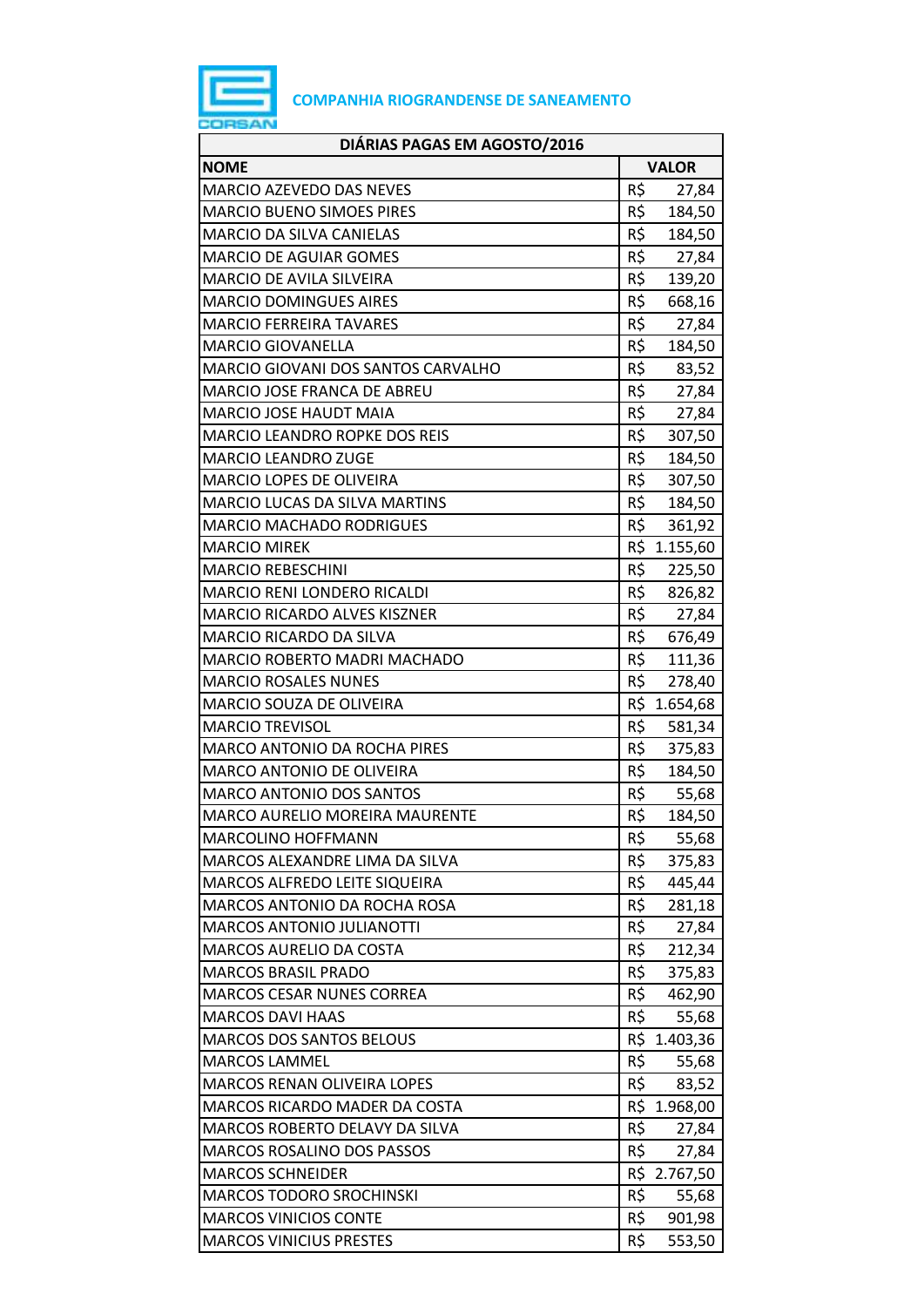

| DIÁRIAS PAGAS EM AGOSTO/2016               |                 |              |
|--------------------------------------------|-----------------|--------------|
| <b>NOME</b>                                |                 | <b>VALOR</b> |
| <b>MARCOS VINICIUS RODRIGUES SIFUENTES</b> | R\$             | 111,36       |
| <b>MARCUS VINICIUS CABERLON</b>            |                 | R\$ 1.970,66 |
| <b>MARCUS VINICIUS VIEGAS SCHREIBER</b>    | R\$             | 83,52        |
| <b>MARFIZA INACIO GARCIA</b>               |                 | R\$ 1.230,00 |
| <b>MARI FATIMA POPILNISKI</b>              | R\$             | 55,68        |
| <b>MARIA ANELISE KRINDGES</b>              | R\$             | 27,84        |
| <b>MARIA BENETTI</b>                       | R\$             | 526,16       |
| MARIA GABRIELA CARRIZO MALLMANN            | R\$             | 184,50       |
| <b>MARIA GORETI MANZONI</b>                | R\$             | 27,84        |
| MARIA INES DA SILVA BUENO                  | R\$             | 55,68        |
| MARIA IZALTINA LIMA DE VASCONCELOS         | R\$             | 83,52        |
| <b>MARIA LUIZA MICHAUT</b>                 | R\$             | 6,45         |
| MARIA ROSELI SILVA VIANA                   | R\$             | 55,68        |
| MARIANA AZEVEDO GUIMARAES                  |                 | R\$ 2.029,50 |
| <b>MARIEL JOSE PREUSSLER</b>               | R\$             | 184,50       |
| <b>MARIELI DAKAN</b>                       | R\$             | 55,68        |
| <b>MARILENE MACHADO CUNHA</b>              | R\$             | 27,84        |
| MARILENE PACINI SELAU                      | $R\overline{S}$ | 167,04       |
| <b>MARILICE GIOTTO</b>                     | R\$             | 375,83       |
| MARILU ARAUJO DA SILVA                     | R\$             | 335,34       |
| MARINA CAMOZZATO GALNARES                  | R\$             | 27,84        |
| <b>MARINO PIRES IBALDO</b>                 | R\$             | 1.230,00     |
| <b>MARIO ADILON BORGES VIANA</b>           | R\$             | 83,52        |
| MARIO AUGUSTO DE LIMA E SILVA              | R\$             | 253,34       |
| MARIO CESAR DE FRANCESCHI PACHECO          | R\$             | 307,50       |
| MARIO DE CAMARGO RIBEIRO                   | R\$             | 55,68        |
| MARIO FERNANDO SCHMIDT DA SILVA            |                 | R\$ 1.660,50 |
| MARIO JOSE LILGE                           | R\$             | 194,88       |
| MARIO RENAN BUONOCORE DO PRADO             |                 | R\$ 3.813,00 |
| MARIO ROBERTO DA SILVA MARIN               | R\$             | 375,83       |
| <b>MARISA INES ASSONI</b>                  | R\$             | 55,68        |
| <b>MARISA MOREIRA NEVES</b>                | R\$             | 837,98       |
| <b>MARISTELA SEHN</b>                      | R\$             | 553,50       |
| <b>MARLI SILVA PETTERINE</b>               | R\$             | 430,50       |
| MARLI TERESINHA SILVA DA SILVA             | R\$             | 560,33       |
| MARLISE TERESINHA RIVA SCHUH               | R\$             | 27,84        |
| <b>MARLO VORLEI REX</b>                    | R\$             | 212,34       |
| MARLON CARDOSO OLIVEIRA                    | R\$             | 526,16       |
| <b>MARLON DA COSTA</b>                     | R\$             | 612,48       |
| <b>MARLON RICARDO MARCHESAN</b>            | R\$             | 738,00       |
| <b>MARLOS MARTINS DA SILVEIRA</b>          | R\$             | 2.794,83     |
| <b>MARTINHO DE TONI</b>                    | R\$             | 139,20       |
| MARTINHO PRUDENCIO DE ANDRADE              | R\$             | 55,68        |
| MASSIANI LOZEKAN DURGANTE                  | R\$             | 111,36       |
| <b>MATEUS ARDENGHI</b>                     | R\$             | 534,51       |
| <b>MATEUS DE ASSIS GONCALVES</b>           | R\$             | 27,84        |
| <b>MATHEUS AUGUSTO GONCALVES NUNES</b>     | R\$             | 375,83       |
| <b>MATHEUS PERIN HEFLER</b>                | R\$             | 1.402,86     |
|                                            |                 |              |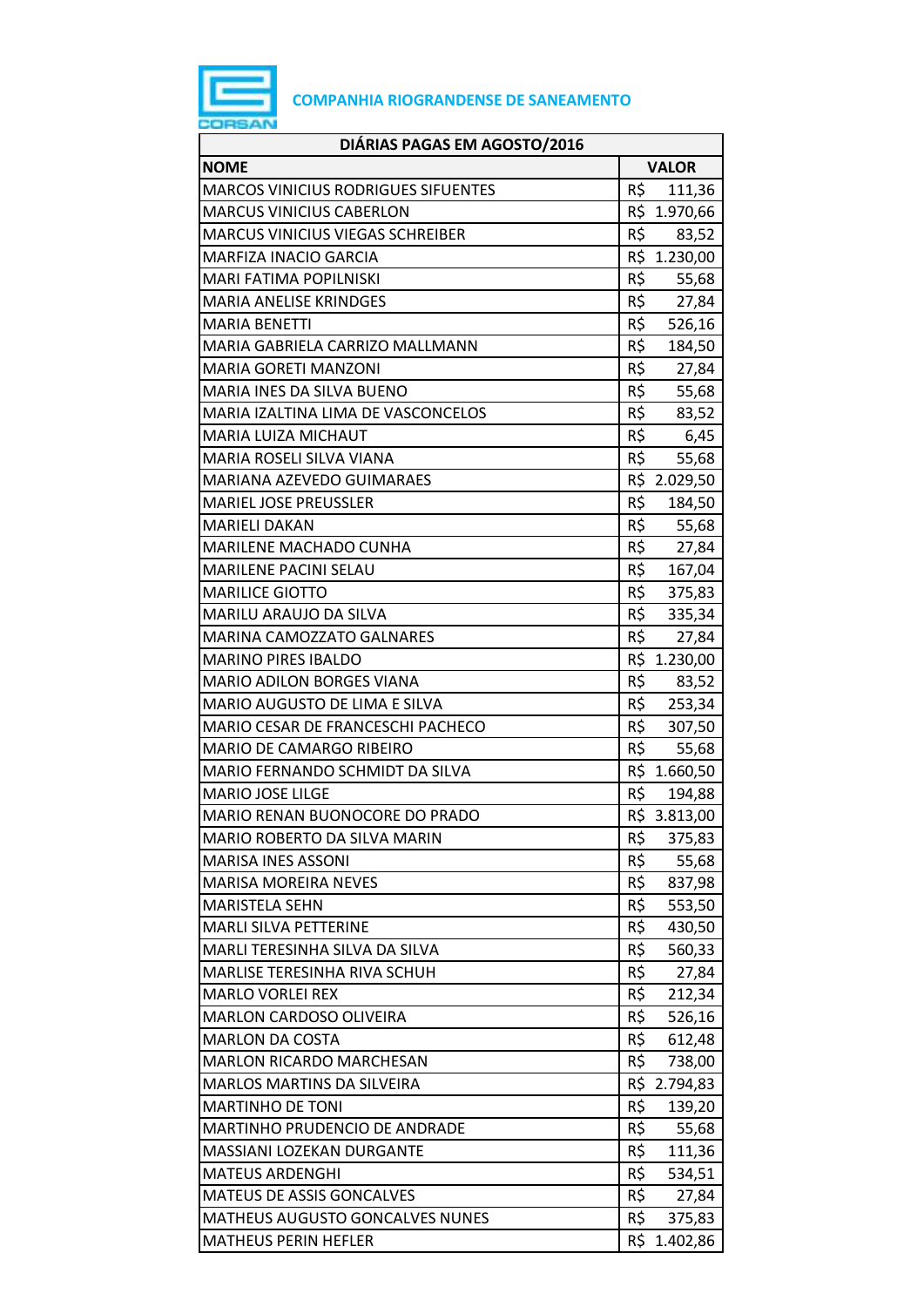

| DIÁRIAS PAGAS EM AGOSTO/2016        |     |              |
|-------------------------------------|-----|--------------|
| <b>NOME</b>                         |     | <b>VALOR</b> |
| <b>MATHEUS SOARES DE SOUZA</b>      | R\$ | 417,60       |
| <b>MATHIAS AUGUSTO RAUBER</b>       | R\$ | 83,52        |
| <b>MAURICIO BARCELLOS VARGAS</b>    | R\$ | 554,00       |
| MAURICIO DA COSTA MONTEIRO          | R\$ | 184,50       |
| <b>MAURICIO DOS SANTOS</b>          | R\$ | 450,99       |
| <b>MAURICIO RODRIGO RAMOS</b>       | R\$ | 307,50       |
| MAURO DA SILVA DE CASTRO            | R\$ | 861,00       |
| <b>MAURO DA SILVA SANTOS</b>        | R\$ | 323,70       |
| MAURO JOSE DALL AGNOL               | R\$ | 184,50       |
| <b>MAURO POERSCH</b>                | R\$ | 55,68        |
| MAURO ROBERTO DE MORAES ADOLFO      | R\$ | 184,50       |
| <b>MAX FREDERICO GRAEBIN</b>        |     | R\$ 1.660,50 |
| MAXIMILIANO ALVES DE MORAES         | R\$ | 977,16       |
| <b>MAXIMILIANO DA SILVA</b>         | R\$ | 640,32       |
| <b>MAXSON PAZ RAUPP</b>             | R\$ | 27,84        |
| MERCIA MARLIZE ZIMMERMANN FEISTEL   | R\$ | 676,49       |
| <b>MICAEL TOME</b>                  | R\$ | 640,32       |
| <b>MICHAEL BOFF</b>                 | R\$ | 526,16       |
| MICHELE ASSUMPCAO DEBOITA           | R\$ | 334,08       |
| <b>MICHELE FILIPETTO</b>            | R\$ | 676,49       |
| MICHELE FLORES LODI                 | R\$ | 55,68        |
| MIGUEL ANGELO BRAYER MARTINS        |     | R\$ 1.626,84 |
| MIGUEL ANGELO SILVA DE OLIVEIRA     |     | R\$ 1.653,64 |
| MIGUEL DIOGO                        | R\$ | 55,68        |
| MIGUEL LUGOCH                       | R\$ | 478,83       |
| MIGUEL PEDRO CRUZ DOS SANTOS        | R\$ | 27,84        |
| MILENA VELASQUES CORDEIRO MEIRELLES | R\$ | 27,84        |
| MILER DE SOUZA BARRAGANA            | R\$ | 83,52        |
| MILTON DO NASCIMENTO ANTES          |     | R\$ 1.291,50 |
| <b>MILTON FREITAS SANTOS</b>        |     | R\$ 2.022,66 |
| <b>MILTON GAMBINI PIRES</b>         |     | R\$ 2.036,31 |
| MILTON HENRIQUE DO AMARAL LESO      | R\$ | 27,84        |
| MILTON INACIO CORDEIRO              | R\$ | 676,50       |
| <b>MILTON LUIZ HENDGES</b>          | R\$ | 27,84        |
| MILTON PAULO HICKMANN               | R\$ | 83,52        |
| MILTON RODRIGO DE OLIVEIRA          | R\$ | 278,40       |
| <b>MILTON ROGERIO RAMOS</b>         | R\$ | 194,88       |
| MIRIAM DA COSTA CRUZ                | R\$ | 584,64       |
| MIRIAM TATIANA DOS SANTOS BOGADO    | R\$ | 225,50       |
| MIRIAN LEITZKE MACKEDANZ            | R\$ | 55,68        |
| MIRNA MESQUITA FERRONATTO           | R\$ | 27,84        |
| <b>MOACIR ROBSON KARKOW</b>         |     | R\$ 2.152,50 |
| MOISES DIAS SILVEIRA                | R\$ | 676,49       |
| MOISES FANTINELI CALEGARI           | R\$ | 184,50       |
| MONIA MASOCHI FRIZON                |     | R\$ 2.480,45 |
| MONISSE VIERO DA SILVA              | R\$ | 526,16       |
| MORGANA CASARA MELO                 | R\$ | 194,88       |
| <b>NABOR LUIZ DAPPER</b>            | R\$ | 779,00       |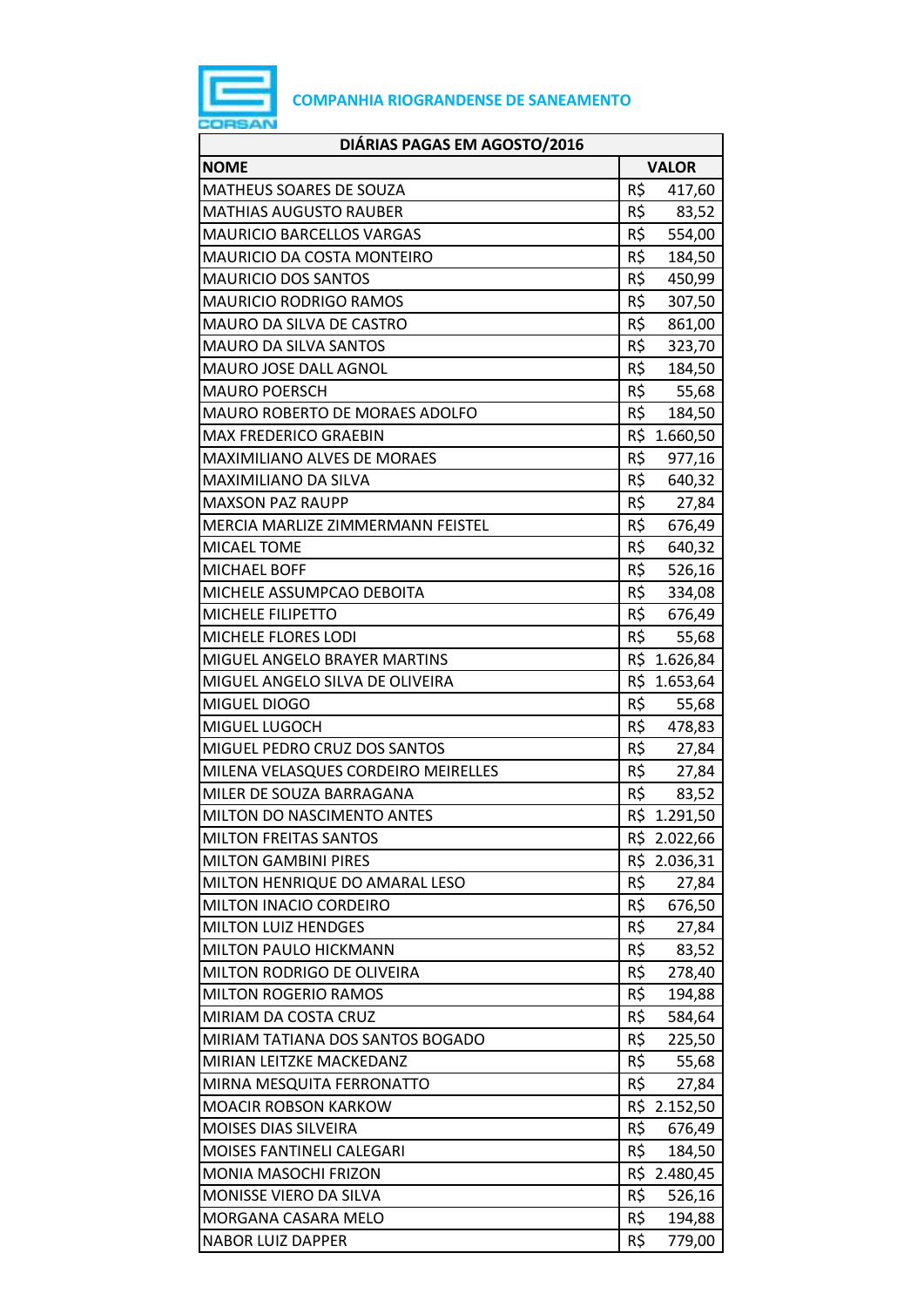

| DIÁRIAS PAGAS EM AGOSTO/2016        |            |              |
|-------------------------------------|------------|--------------|
| <b>NOME</b>                         |            | <b>VALOR</b> |
| <b>NADINE VERGARA SCHORR</b>        | R\$        | 250,56       |
| NADIR ALBINO BECKER KONRATH         | R\$        | 807,34       |
| <b>NAIR IANECZEK TUCHTENHAGEN</b>   | R\$        | 27,84        |
| <b>NAIRTON JOAO PIOTROVSKI</b>      | R\$        | 139,20       |
| NATAL JOSE GODINHO                  | R\$        | 334,08       |
| NATALINO DA SILVA                   | R\$        | 309,02       |
| NAZARENO CALDAS DE SOUZA            | R\$        | 751,66       |
| NEILMO MOREIRA DE MENDONCA          | R\$        | 306,24       |
| <b>NELICE TRARBACH</b>              | $R\hat{S}$ | 4,30         |
| <b>NELSON ANTONIO ARNHOLD</b>       |            | R\$ 1.086,49 |
| <b>NELSON CARVALHO</b>              | R\$        | 971,10       |
| <b>NELSON DA SILVA GUTLER</b>       | R\$        | 307,50       |
| <b>NELSON JACO BONIATTI</b>         | R\$        | 55,68        |
| <b>NELSON MARQUES VIEIRA</b>        | R\$        | 27,84        |
| <b>NELSON PAULO GERHARD</b>         |            | R\$ 1.845,00 |
| <b>NELSON SILVEIRA</b>              | R\$        | 139,20       |
| <b>NELSON WEBER FILHO</b>           |            | R\$ 2.459,99 |
| NEORILDO JOSE DASSI                 | R\$        | 751,66       |
| NERI IVANDO SCORTEGAGNA             | R\$        | 194,88       |
| <b>NEURI REMPEL</b>                 |            | R\$ 3.813,00 |
| NEUTON FRANCISCO DE SOUZA MOTA      |            | R\$ 2.706,00 |
| NICOLAS MELLO BORTOLUZZI            |            | R\$ 2.152,50 |
| NILO EDMUNDO MULLER                 | R\$        | 27,84        |
| NILO ELIO STRASSBURGER FILHO        | R\$        | 27,84        |
| NILSON RAMOS SILVEIRA               | R\$        | 83,52        |
| NILTON DOMINGOS MATANA              | R\$        | 55,68        |
| <b>NOEL DA SILVA SANTOS</b>         |            | R\$ 1.660,50 |
| NORBERTO FERNANDES PINTO DIAS FILHO | R\$        | 55,68        |
| <b>NORI MENZEL</b>                  | R\$        | 55,68        |
| NORTON INACIO DIDIO HARTMANN        | R\$        | 307,50       |
| OCIMAR FICAGNA                      | R\$        | 184,50       |
| <b>ODAIR FIORENTIN</b>              |            | R\$ 1.134,84 |
| <b>ODECIO IRIO HAUPT</b>            | R\$        | 55,68        |
| <b>ODINEI PORTELLA</b>              | R\$        | 676,49       |
| ODIR ALVES DA SILVA                 |            | R\$ 2.214,00 |
| OLIVO DE VARGAS SIMOES              | R\$        | 186,39       |
| <b>OLMES BASSANI</b>                | R\$        | 27,84        |
| <b>OLVEDO SANTOS NETTO</b>          | R\$        | 27,84        |
| ONEIDE ADEL DA SILVA CASTRO         | R\$        | 435,81       |
| <b>ORION FLORES PASSINI</b>         |            | R\$ 2.364,84 |
| ORIONTE TADEU PEREIRA               | R\$        | 55,68        |
| OSMAR DE VARGAS DORNELLES           |            | R\$ 1.414,50 |
| OSVALDO ANSELMO REGINATO            | R\$        | 55,68        |
| OSVALDO JESUS RODRIGUES DA SILVA    | R\$        | 751,66       |
| OTO SCHNEIDER                       |            | R\$ 1.476,00 |
| PABLO DA COSTA AFONSO               | R\$        | 1.107,00     |
| PABLO NOVO PINEIRO                  | R\$        | 225,50       |
| PABLO OLIVEIRA SCHUH                | R\$        | 83,52        |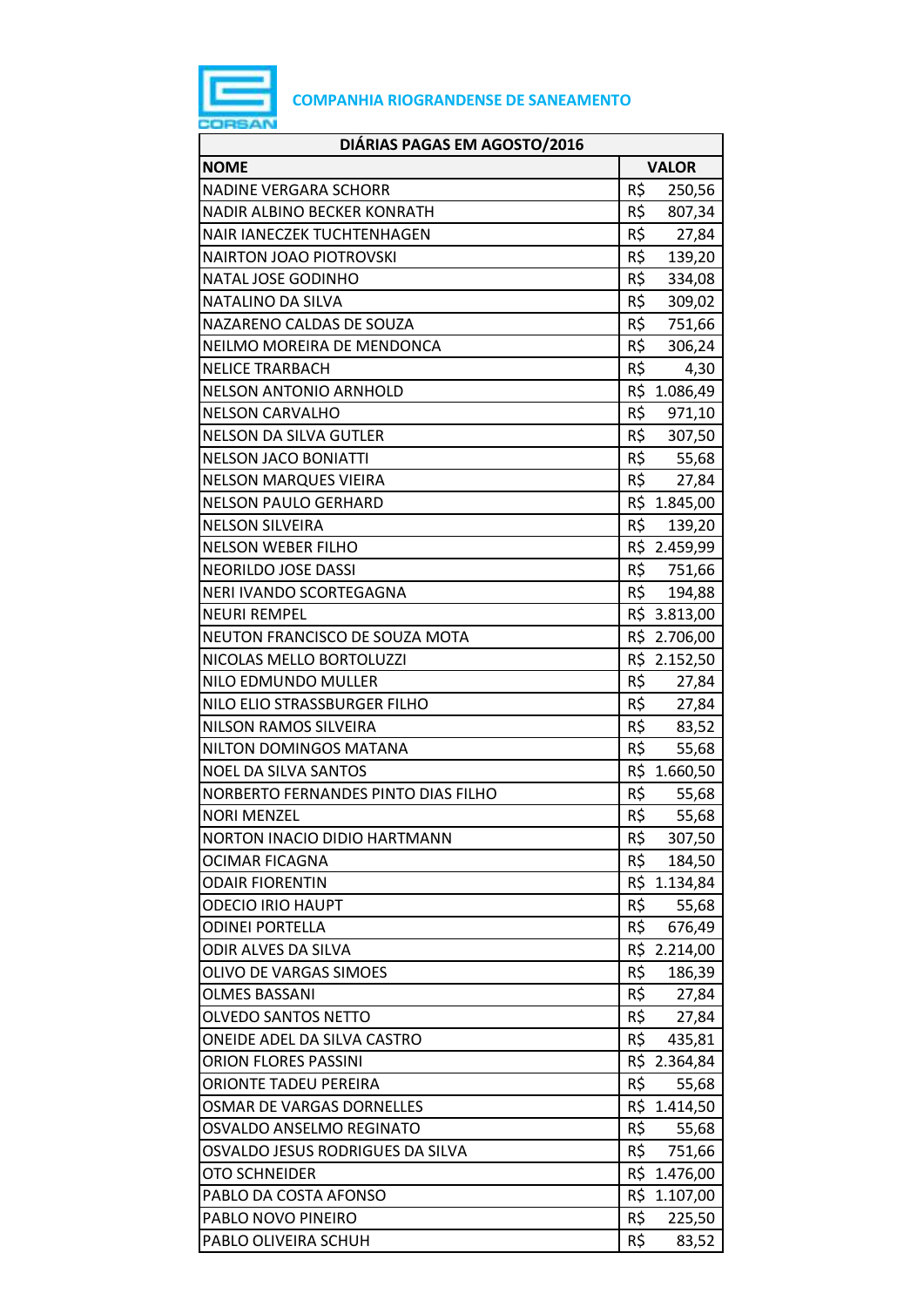

| DIÁRIAS PAGAS EM AGOSTO/2016                |     |              |
|---------------------------------------------|-----|--------------|
| <b>NOME</b>                                 |     | <b>VALOR</b> |
| PATRIC MACIEL PEREIRA                       | R\$ | 184,50       |
| PATRICIA BOZ DE AGUIAR                      | R\$ | 184,50       |
| PATRICIA CARDOSO KUSE CASSINA               | R\$ | 27,84        |
| PATRICIA LUANA JESIUR KEGLER                | R\$ | 268,02       |
| PATRICIA MAROZO ARDENGHI DE LIMA            | R\$ | 27,84        |
| PATRICIA ROSEANE DUARTE DE PAULA            |     | R\$ 1.107,00 |
| PATRICIA SARMANHO                           | R\$ | 826,83       |
| PATRICIA VIEIRA BRAGA                       | R\$ | 335,34       |
| PAULINHO IVO DA COSTA                       | R\$ | 184,50       |
| PAULO AFONSO STEIN                          | R\$ | 27,84        |
| PAULO ALEXANDRE LAUX DONAY                  | R\$ | 55,68        |
| PAULO ANTONIO SANTOS DA SILVA               | R\$ | 55,68        |
| PAULO AUGUSTO SOUTO                         | R\$ | 584,64       |
| PAULO CESAR AVILA SANTOS                    | R\$ | 184,50       |
| PAULO CESAR DA ROSA LUCAS                   | R\$ | 55,68        |
| PAULO CESAR DA SILVA HIDER                  | R\$ | 55,68        |
| PAULO CESAR DOS SANTOS MARQUES              | R\$ | 222,72       |
| PAULO CESAR GOMES TEIXEIRA                  |     | R\$ 2.214,00 |
| PAULO CESAR MIOZZO                          | R\$ | 55,68        |
| PAULO CESAR MORAES PIMENTEL                 | R\$ | 584,64       |
| PAULO CESAR OLIVEIRA DOS SANTOS             | R\$ | 612,48       |
| PAULO CESAR SCHOMMER                        | R\$ | 451,00       |
| PAULO CEZAR ENGSTER                         | R\$ | 184,50       |
| PAULO CEZAR PORTOLON                        | R\$ | 379,38       |
| PAULO DA SILVA ANDRE                        | R\$ | 27,84        |
| PAULO DE MATEU                              | R\$ | 501,12       |
| PAULO EDUARDO TONETTO DE ARAUJO FILHO       | R\$ | 361,92       |
| PAULO ERONI DOS SANTOS MEDEIROS             | R\$ | 55,68        |
| PAULO FERNANDO DA SILVA MACHADO             | R\$ | 27,84        |
| PAULO FERNANDO FERREIRA DE ALENCASTRO BRAGA | R\$ | 83,52        |
| PAULO FLAVIO DOLEJAL CONCEICAO              | R\$ | 139,20       |
| PAULO GILBERTO WESCHENFELDER                | R\$ | 55,68        |
| PAULO GIOVANI ANGONESE                      | R\$ | 375,83       |
| PAULO GUILHERME MACHADO ROSAT               | R\$ | 184,50       |
| PAULO HENRIQUE BRAGA MARENGO                | R\$ | 278,40       |
| PAULO LUIS PETRY                            | R\$ | 27,84        |
| <b>PAULO PEREIRA REIS</b>                   | R\$ | 55,68        |
| PAULO PETRONIO PERES DE PERES               |     | R\$ 1.107,00 |
| PAULO REGIS ADAMY ANTONELLI                 |     | R\$ 2.214,00 |
| PAULO RENATO OSORIO PACHECO                 |     | R\$ 1.107,00 |
| PAULO RICARDO DA SILVA                      | R\$ | 268,02       |
| PAULO RICARDO DA SILVA NICHELE              | R\$ | 27,84        |
| PAULO RICARDO DE ARAUJO                     | R\$ | 556,80       |
| PAULO RICARDO FARINHA DE OLIVEIRA           | R\$ | 985,51       |
| PAULO RICARDO GARCIA FRAGA                  | R\$ | 306,24       |
| PAULO RICARDO HENCKEL                       | R\$ |              |
|                                             | R\$ | 27,84        |
| PAULO RICARDO SIQUEIRA DA SILVA             |     | 184,50       |
| PAULO RIGON BRIXNER                         | R\$ | 167,04       |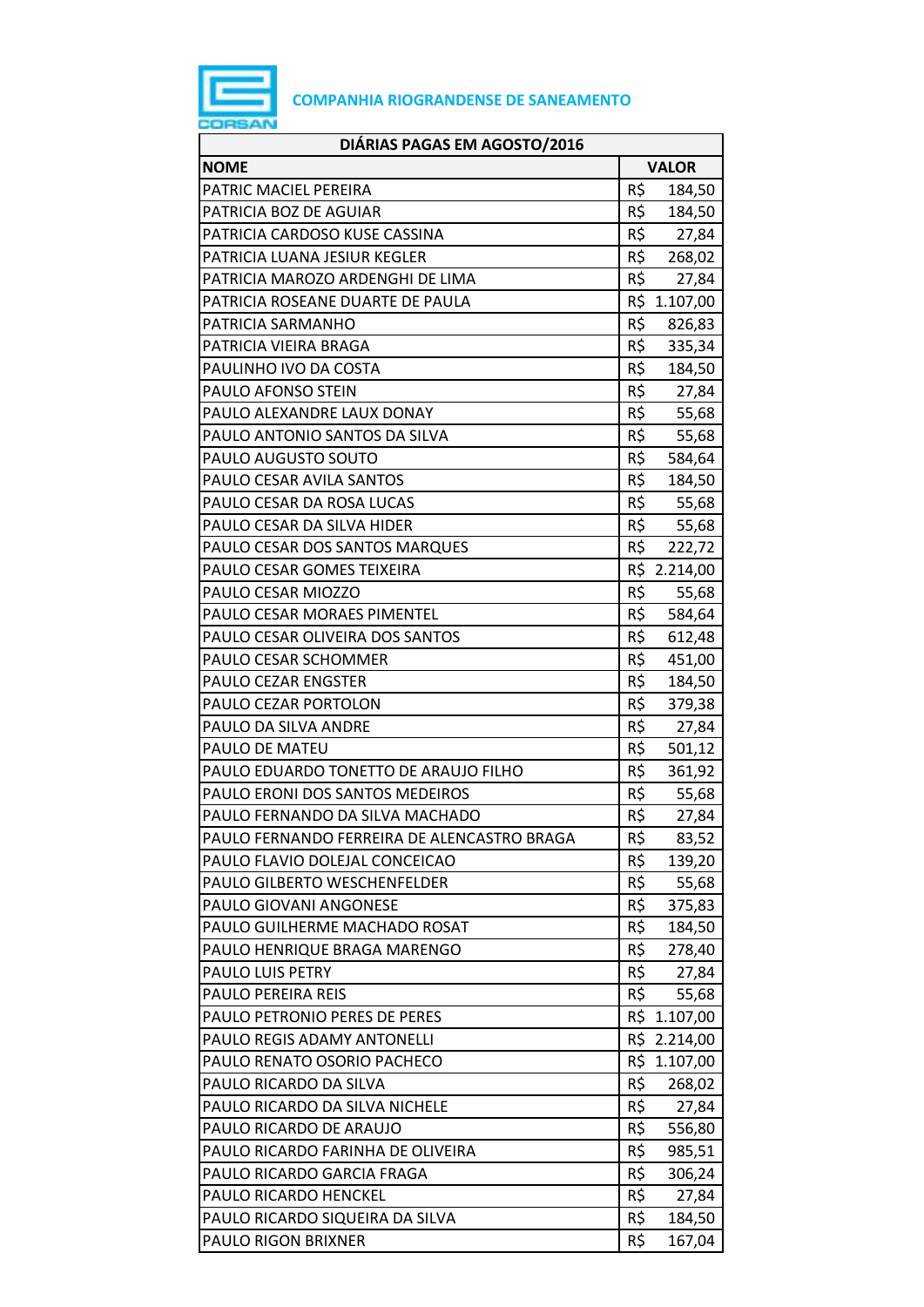

| DIÁRIAS PAGAS EM AGOSTO/2016              |                 |  |
|-------------------------------------------|-----------------|--|
| <b>NOME</b>                               | <b>VALOR</b>    |  |
| PAULO ROBERTO AICH                        | R\$<br>268,02   |  |
| PAULO ROBERTO CANDIDO DA SILVA            | R\$<br>27,84    |  |
| PAULO ROBERTO CERVI                       | R\$ 901,98      |  |
| PAULO ROBERTO FERREIRA                    | R\$<br>55,68    |  |
| PAULO ROBERTO GARCIA DOS SANTOS           | R\$ 2.706,00    |  |
| PAULO ROBERTO LACORTE                     | R\$<br>27,84    |  |
| PAULO ROBERTO MACEDO CIDADE               | R\$ 1.476,00    |  |
| PAULO ROBERTO MARTINS DE OLIVEIRA         | R\$ 1.107,00    |  |
| PAULO ROBERTO MOMO                        | R\$<br>27,84    |  |
| PAULO ROBERTO RODRIGUES CASTILHO          | R\$ 640,32      |  |
| PAULO RODRIGO PEREIRA VIEIRA              | R\$<br>307,50   |  |
| PAULO ROGERIO BOTELHO CAETANO             | R\$ 2.214,00    |  |
| PAULO ROGERIO DA SILVA PAULON             | R\$<br>83,52    |  |
| <b>PAULO SERGIO PIRES</b>                 | R\$<br>528,96   |  |
| PAULO SIDINEI MINUZZO                     | R\$<br>944,52   |  |
| PAULO TIGGEMANN                           | R\$<br>793,68   |  |
| PAULO VOLMES MARQUES DE MACEDO            | R\$<br>83,52    |  |
| PEDRO ASTERIO HARTMANN                    | R\$<br>55,68    |  |
| PEDRO DERLI DE OLIVEIRA TEIXEIRA          | R\$<br>83,52    |  |
| PEDRO FLECK DE BEM                        | R\$<br>139,20   |  |
| PEDRO FRANCISCO EIDELWEIN                 | R\$<br>55,68    |  |
| PEDRO MODESTO                             | R\$<br>55,68    |  |
| PEDRO RAIMUNDO POMMER                     | R\$<br>744,83   |  |
| PEDRO ROBERTO CANTELE                     | R\$ 2.214,00    |  |
| PEDRO ROBERTO DOS SANTOS                  | R\$<br>849,86   |  |
| PEDRO ROGERIO CARVALHO                    | R\$<br>83,52    |  |
| PEDRO VIRLEI MARQUES DE FREITAS           | R\$<br>184,50   |  |
| PEDRO WALDIR AMES                         | R\$<br>826,82   |  |
| PELUIZ ROMEIRO                            | R\$<br>27,84    |  |
| PERCIO DA SILVA                           | R\$ 1.968,00    |  |
| PERCIO SILVA DA SILVA                     | R\$             |  |
|                                           | 922,50          |  |
| PLUTARCO ARISTIDES GERMANO SOARES MARQUES | R\$<br>1.723,50 |  |
| POLYANA PIRES DA CUNHA                    | R\$<br>307,50   |  |
| RAFAEL ANDREI VOGT                        | R\$<br>212,34   |  |
| RAFAEL ANTONIO MACHRY VIEIRA              | R\$<br>27,84    |  |
| RAFAEL BRANDAO                            | R\$<br>27,84    |  |
| RAFAEL FABIANO PALMA                      | R\$<br>55,68    |  |
| RAFAEL FIORAVANTE DA ROSA                 | R\$<br>826,82   |  |
| RAFAEL GABIATTI                           | R\$<br>111,36   |  |
| RAFAEL GAMBIM KRUMMENAUER                 | R\$<br>278,40   |  |
| RAFAEL LIMA GARCIA                        | R\$<br>668,16   |  |
| RAFAEL MACHADO DA SILVA                   | R\$<br>27,84    |  |
| RAFAEL POMPILHO DA SILVA                  | R\$<br>184,50   |  |
| RAFAEL SOARES DOMINGUES                   | R\$<br>683,33   |  |
| RAFAEL SORIANO KULMANN                    | R\$<br>194,88   |  |
| RAMIRO FREITAS MAIOLI                     | R\$<br>139,20   |  |
| RAMOS VOLNEI MODINGER                     | R\$<br>1.127,49 |  |
| RAONI LEIVAS MOREIRA                      | R\$ 2.454,18    |  |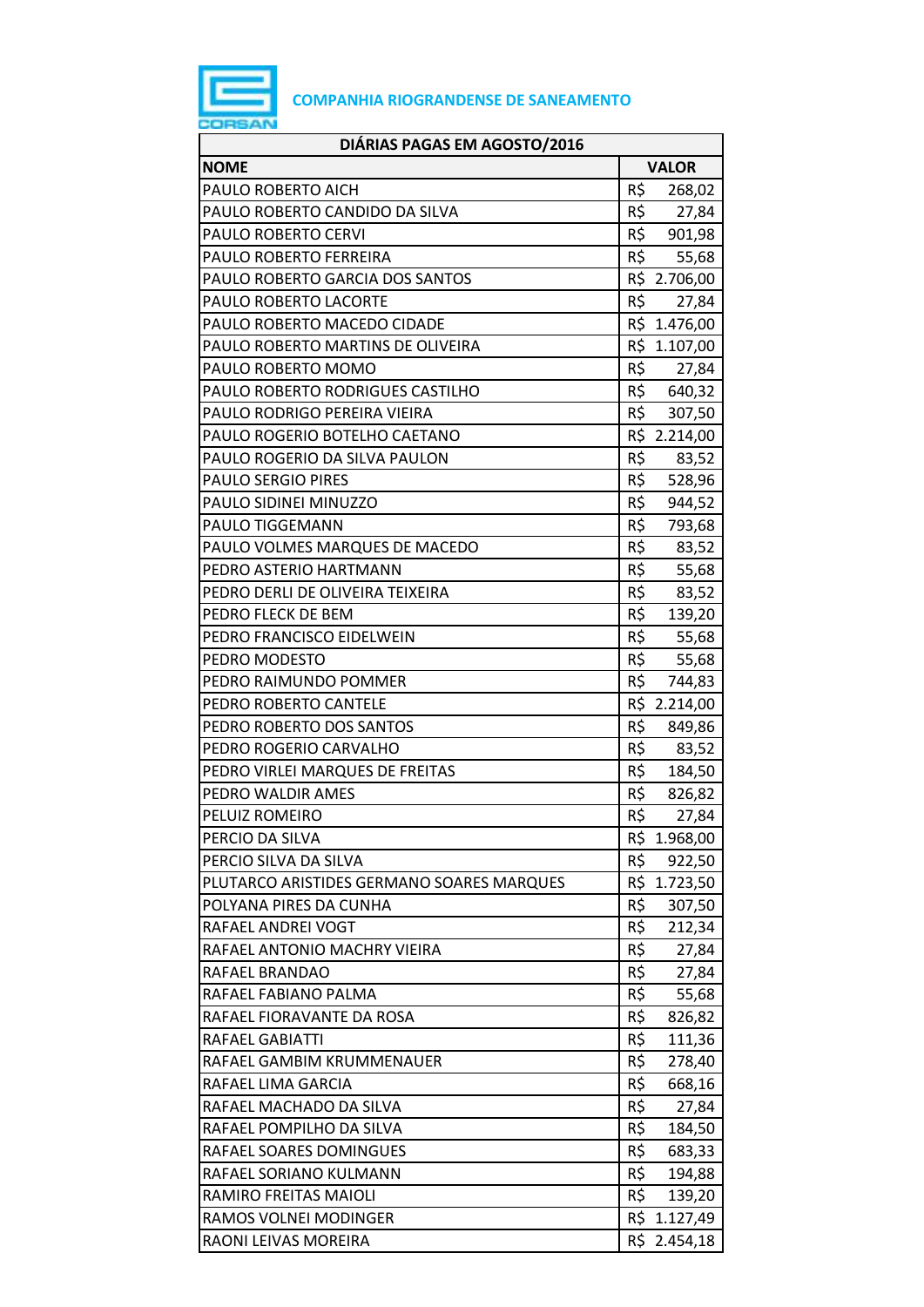

| DIÁRIAS PAGAS EM AGOSTO/2016          |                 |  |
|---------------------------------------|-----------------|--|
| <b>NOME</b>                           | <b>VALOR</b>    |  |
| RAPHAELA BASSO                        | R\$<br>375,83   |  |
| RAQUEL BERLEZE                        | R\$<br>615,00   |  |
| RAQUEL DELAI CELANT                   | R\$<br>55,68    |  |
| RAUL FERNANDO RODRIGUES RAMOS         | R\$<br>55,68    |  |
| RAUL FERNANDO SILVEIRA MALHAO         | R\$ 27,84       |  |
| RAUL LEANDRO DE MEDEIROS GUDOLLE      | R\$<br>27,84    |  |
| <b>RAUL WEDIG</b>                     | R\$ 2.168,70    |  |
| <b>REGINA DA SILVA REIS</b>           | R\$<br>240,18   |  |
| REGINALDO ROCHA DE CASTRO             | R\$ 1.319,34    |  |
| <b>REGIS ARTHUR BUGS DORR</b>         | R\$ 83,52       |  |
| <b>REGIS GONCALVES</b>                | R\$<br>922,50   |  |
| <b>REGIS MACHADO COLARES</b>          | R\$ 1.107,00    |  |
| REGIS REBELLO MOREIRA                 | R\$<br>335,34   |  |
| REINALDO MARTINS LORENA               | R\$<br>83,52    |  |
| REJANE BEATRIZ MACHADO SOARES         | R\$ 139,20      |  |
| REJANE ORLANDO                        | R\$<br>55,68    |  |
| RENAN ANTONIO GRZEBIELUCKA            | R\$<br>27,84    |  |
| RENATA BARBOSA VALIM                  | R\$<br>27,84    |  |
| <b>RENATA BENEVIT GIL</b>             | R\$<br>363,18   |  |
| RENATA PINTO DIAS DE OLIVEIRA JANDT   | R\$<br>111,36   |  |
| RENATO MACHADO                        | R\$<br>491,99   |  |
| <b>RENATO SCHERER MELLEU</b>          | R\$<br>335,34   |  |
| <b>RENE ARI HOFF JUNIOR</b>           | R\$<br>268,02   |  |
| RENE CESAR TENEDINI                   | R\$<br>184,50   |  |
| <b>RENI CAMPOS FARIAS</b>             | R\$<br>27,84    |  |
| RICARDO ALEXANDRE WUSTRO              | R\$<br>1.162,68 |  |
| RICARDO ALOISIO NIENOV                | R\$<br>27,84    |  |
| RICARDO CORREA DA SILVA               | R\$<br>307,50   |  |
| RICARDO JARDIM SCHUCH                 | R\$<br>83,52    |  |
| RICARDO JOAO ROHDE                    | R\$<br>389,76   |  |
| RICARDO LIMA DE AZEVEDO               | R\$<br>222,72   |  |
| RICARDO LOPES GUARISE                 | R\$<br>306,24   |  |
| RICARDO MARCELO FRIEDRICH             | R\$<br>553,50   |  |
| RICARDO MAROSTICA                     | R\$<br>502,38   |  |
| RICARDO MONTEIRO MAZOT                | R\$<br>668,16   |  |
| RICARDO SEBASTIAO DE MELOS            | R\$<br>167,04   |  |
| RICARDO SIMOES DA SILVA               | R\$<br>637,02   |  |
| RICARDO YUJI OKIDO                    | R\$<br>27,84    |  |
| RICHARD LUIZ RODRIGUES LOPES          | R\$<br>361,92   |  |
| RINALDO PEREIRA DE LIMA               | R\$<br>212,34   |  |
| RITA DE CASSIA DA ROCHA THOME DA CRUZ | R\$<br>307,50   |  |
| RITA DE CASSIA FIGUEIREDO MACHADO     | R\$<br>553,50   |  |
| RITA DE CASSIA GOMES DE OLIVEIRA      | R\$<br>1.107,00 |  |
| RITA DE CASSIA PIRES KERSCHNER        | R\$<br>640,32   |  |
| RIVELINO STEINMETZ                    | R\$<br>553,50   |  |
| ROBERSON CLAITON SANTOS DE AVILA      | R\$<br>27,84    |  |
| ROBERTA FALLER VIANNA                 | R\$<br>609,18   |  |
| ROBERTO ALFREDO RODRIGUES             | R\$<br>184,50   |  |
|                                       |                 |  |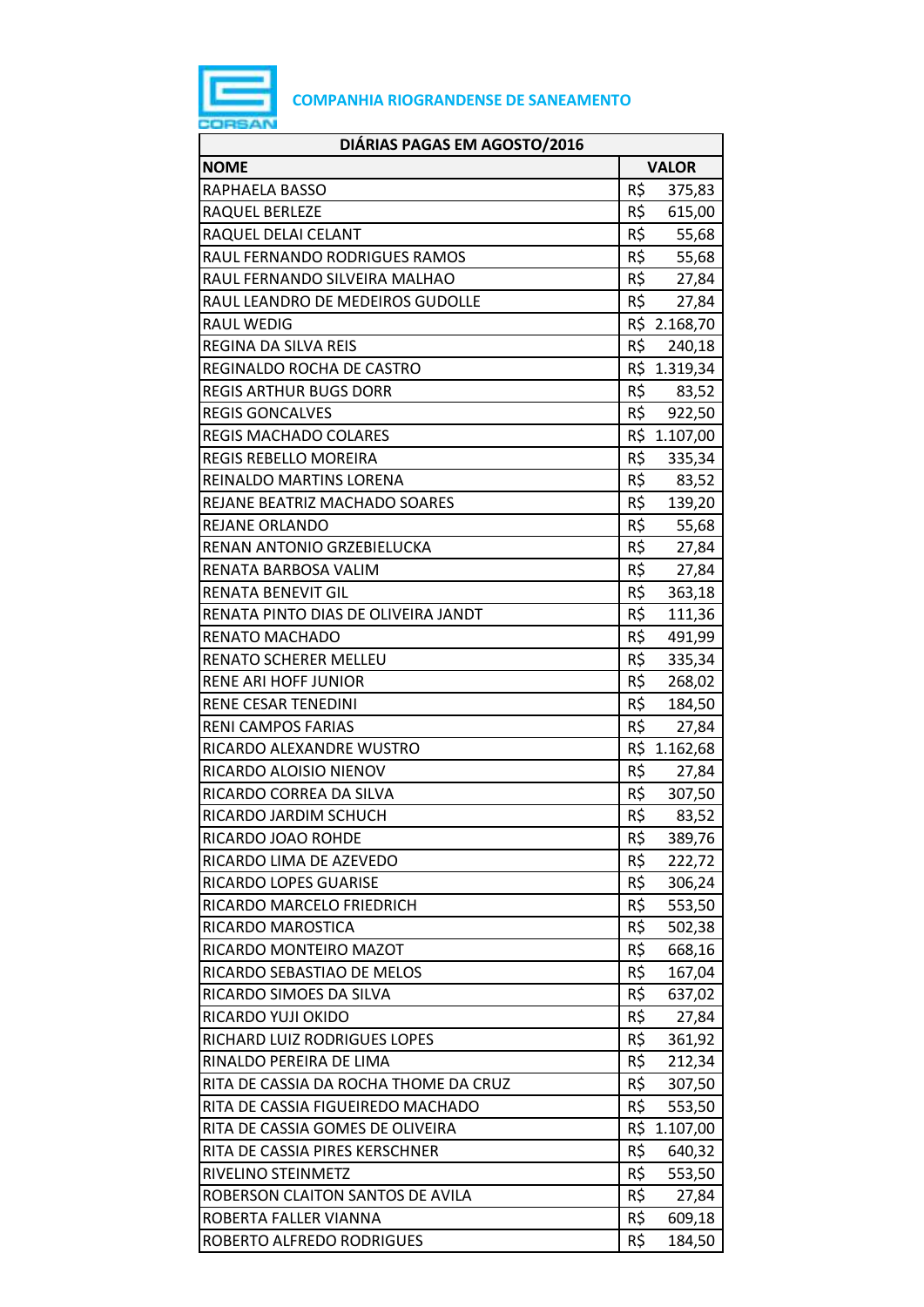

| DIÁRIAS PAGAS EM AGOSTO/2016        |                 |  |
|-------------------------------------|-----------------|--|
| <b>NOME</b>                         | <b>VALOR</b>    |  |
| ROBERTO BARON CAVALHEIRO            | R\$<br>751,66   |  |
| <b>ROBERTO BRITO DIAS</b>           | R\$<br>27,84    |  |
| ROBERTO CARLOS TEIXEIRA DE OLIVEIRA | R\$<br>615,00   |  |
| ROBERTO CARLOS VALER                | R\$<br>676,49   |  |
| ROBERTO DE SOUZA BOESE              | R\$<br>430,50   |  |
| ROBERTO FABIANO WOMMER              | R\$<br>250,56   |  |
| ROBERTO MARQUES PARAHYBA            | R\$<br>1.052,32 |  |
| <b>ROBERTO PERIN</b>                | R\$<br>139,20   |  |
| ROBERTO PINTO DA SILVA              | R\$<br>692,70   |  |
| ROBERTO SIDINEI JUNG                | R\$ 2.460,00    |  |
| <b>ROBINSON LUIS STURMER</b>        | R\$<br>476,06   |  |
| ROBISON BODE TEIXEIRA               | R\$<br>375,83   |  |
| ROBSON COSTA BOLESTA                | R\$<br>222,72   |  |
| ROBSON DA SILVA RESENDE             | R\$<br>212,34   |  |
| ROBSON FLORES NOGUEIRA              | R\$<br>676,49   |  |
| <b>ROBSON MORAES MEIRELES</b>       | R\$<br>225,50   |  |
| RODINEI COSTA VITORIA               | R\$ 3.443,99    |  |
| RODOLFO FUCHS DOS SANTOS            | R\$<br>27,84    |  |
| RODOLFO GOBI DIAS                   | R\$<br>307,50   |  |
| RODRIGO BECKER EVANGELHO            | R\$<br>375,83   |  |
| RODRIGO DA SILVA                    | R\$<br>27,84    |  |
| RODRIGO DA SILVA MIRANDA            | R\$ 1.107,00    |  |
| RODRIGO DE SENNA MACHADO            | R\$<br>139,20   |  |
| RODRIGO DE TOLEDO                   | R\$<br>194,88   |  |
| RODRIGO GUILHERME BECKER RAMOS      | R\$<br>307,50   |  |
| RODRIGO JOSE GOMES                  | R\$<br>55,68    |  |
| RODRIGO KESSLER PONTES              | R\$<br>83,52    |  |
| RODRIGO LUIZ CUNDA                  | R\$<br>492,00   |  |
| RODRIGO LUPIM FERNANDES             | R\$<br>584,64   |  |
| RODRIGO MENDONCA GUERIM             | R\$<br>27,84    |  |
| <b>RODRIGO NEDEL</b>                | R\$<br>55,68    |  |
| RODRIGO NOGUEIRA CORREA             | R\$<br>492,00   |  |
| RODRIGO OLIVEIRA DE FARIAS          | R\$<br>83,52    |  |
| RODRIGO SAGRILO VIDAL               | R\$<br>1.052,32 |  |
| RODRIGO SOMENSI TROMBINI            | R\$<br>526,16   |  |
| RODRIGO VALDEMARCA GONZALEZ ALVES   | R\$<br>55,68    |  |
| RODRIGO VIEIRA PERES                | R\$<br>55,68    |  |
| RODRIGO ZAGO RODRIGUES              | R\$<br>27,84    |  |
| <b>ROGER CARLOS TORRES</b>          | R\$ 3.321,00    |  |
| ROGER DOS SANTOS GONCALVES          | R\$<br>27,84    |  |
| ROGER RODRIGO DE OLIVEIRA LOPES     | R\$<br>1.347,18 |  |
| ROGERIO ADRIANO BOFF                | R\$<br>83,52    |  |
| ROGERIO ANTONIO SOZINHO MAZURANA    | R\$<br>936,16   |  |
| ROGERIO BATISTA DOS SANTOS          | R\$ 1.688,34    |  |
| ROGERIO CORREA VENTURA              | R\$ 1.190,52    |  |
| ROGERIO COUTINHO DA SILVA           | R\$<br>55,68    |  |
| ROGERIO ESTANISLAU MEDEIROS DA ROSA | R\$ 1.005,00    |  |
| ROGERIO FERRARI                     | R\$<br>307,50   |  |
|                                     |                 |  |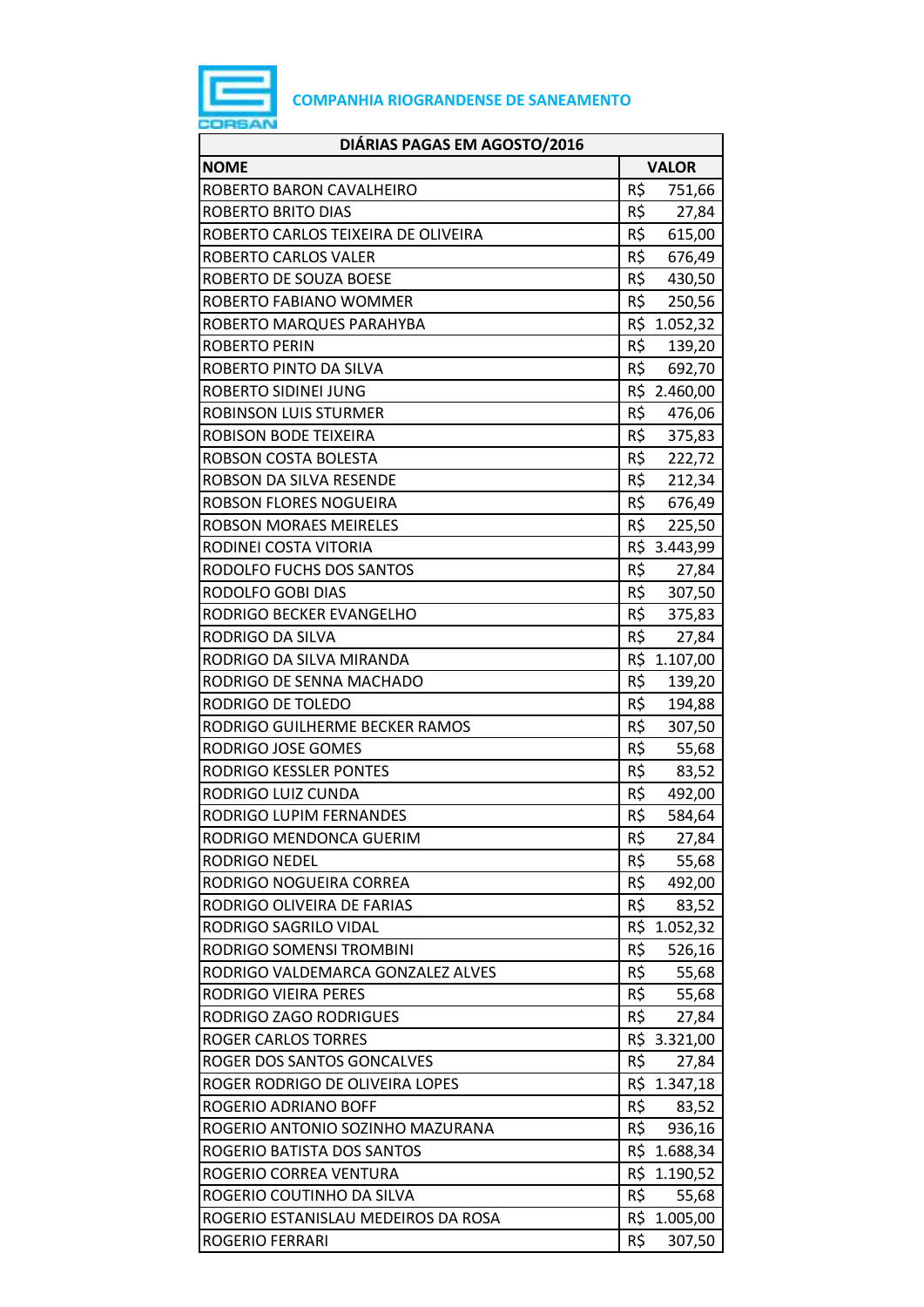

| DIÁRIAS PAGAS EM AGOSTO/2016            |              |              |  |
|-----------------------------------------|--------------|--------------|--|
| <b>NOME</b>                             | <b>VALOR</b> |              |  |
| ROGERIO LITAROVICZ MACEDO               | R\$          | 27,84        |  |
| ROGERIO LUCIO                           |              | R\$ 2.091,00 |  |
| ROGERIO MADRID OLIVEIRA                 | R\$          | 309,02       |  |
| ROGERIO MARTINS VARGAS                  | R\$          | 83,52        |  |
| ROGERIO NUNES LOPES                     | R\$          | 389,76       |  |
| ROGERIO SCHWARZBACH                     | R\$          | 83,52        |  |
| <b>ROMAR MULLER</b>                     | R\$          | 478,84       |  |
| ROMILDO LIMA DOS SANTOS                 | R\$          | 184,50       |  |
| ROMULO ADRIANO DA SILVA                 | R\$          | 584,64       |  |
| RONALDO COSTA DA SILVA                  | R\$          | 27,84        |  |
| RONALDO RODRIGUES DENGO                 | R\$          | 253,34       |  |
| RONAN XAVIER COUTINHO                   | R\$          | 553,50       |  |
| RONEI BARREIRO FLORES                   |              | R\$ 2.789,52 |  |
| RONER LUIS DA SILVA FONTOURA            | R\$          | 27,84        |  |
| ROQUE ALOISIO RODRIGUES DOS SANTOS      | R\$          | 225,50       |  |
| ROQUE ANDRE WIEBELING                   | R\$          | 676,49       |  |
| ROQUE DANIEL GAUER CABRAL               | R\$          | 458,34       |  |
| ROSALINA CARDOSO DE OLIVEIRA            | R\$          | 184,50       |  |
| ROSANA POZZOBON                         | R\$          | 184,50       |  |
| ROSANA TAUBER FLORES                    | R\$          | 861,00       |  |
| ROSANDRO DE ALMEIDA GARSKE              | R\$          | 351,54       |  |
| ROSANE SOARES DE QUADROS                | R\$          | 55,68        |  |
| ROSANGELA FREITAS DOS SANTOS            | R\$          | 977,16       |  |
| ROSELI DIAS PERALTA                     | R\$          | 1.660,50     |  |
| ROSELI MARIA KLEINUBING MOMBACH         | R\$          | 83,52        |  |
| <b>RUAN PATRICK MARTINS MORAES</b>      | R\$          | 167,04       |  |
| RUBEM SILVESTRE SANTOS DA COSTA         | R\$          | 167,04       |  |
| <b>RUBENS NUNES MACIEL</b>              | R\$          | 27,84        |  |
| <b>RUBIMAR POST</b>                     | R\$          | 167,04       |  |
| <b>RUDIMAR BIESEKI</b>                  | R\$          | 668,16       |  |
| <b>RUDINEI POST</b>                     | R\$          | 361,92       |  |
| <b>RUDNEY CRACCO</b>                    | R\$          | 699,53       |  |
| <b>RUI JOSE RAMOS</b>                   | R\$          | 55,68        |  |
| <b>RUI LEANDRO VARGAS</b>               |              | R\$ 2.214,00 |  |
| RUI SIDNEI MOTTA CERVEIRA               | R\$          | 27,84        |  |
| SABINO LUIS DARIVA                      | R\$          | 55,68        |  |
| SABINO NOSLEI DE ANDRADE FERREIRA       | R\$          | 184,50       |  |
| SABRINA ARIANA VEDOVATTO                | R\$          | 278,40       |  |
| SABRINA DE OLIVEIRA RODRIGUES KREISMANN | R\$          | 1.352,97     |  |
| SABRINA ROSS BORNIATTI                  | R\$          | 1.230,00     |  |
| SADI ANTONIO DAL PIVA                   | R\$          | 361,92       |  |
| SADI ZIMMERMANN                         | R\$          | 225,50       |  |
| <b>SADY MOREIRA</b>                     | R\$          | 222,72       |  |
| <b>SAMUEL BASSO</b>                     | R\$          | 519,84       |  |
| SAMUEL DE SOUZA MATTIODA                | R\$          | 676,50       |  |
| <b>SANDRA MAROTZKI</b>                  | R\$          | 1.503,31     |  |
| SANDRA VIVIANE RIBEIRO MARCANSONI       | R\$          | 83,52        |  |
| SANDRO ADRIANI CAMARGO                  | R\$          | 492,00       |  |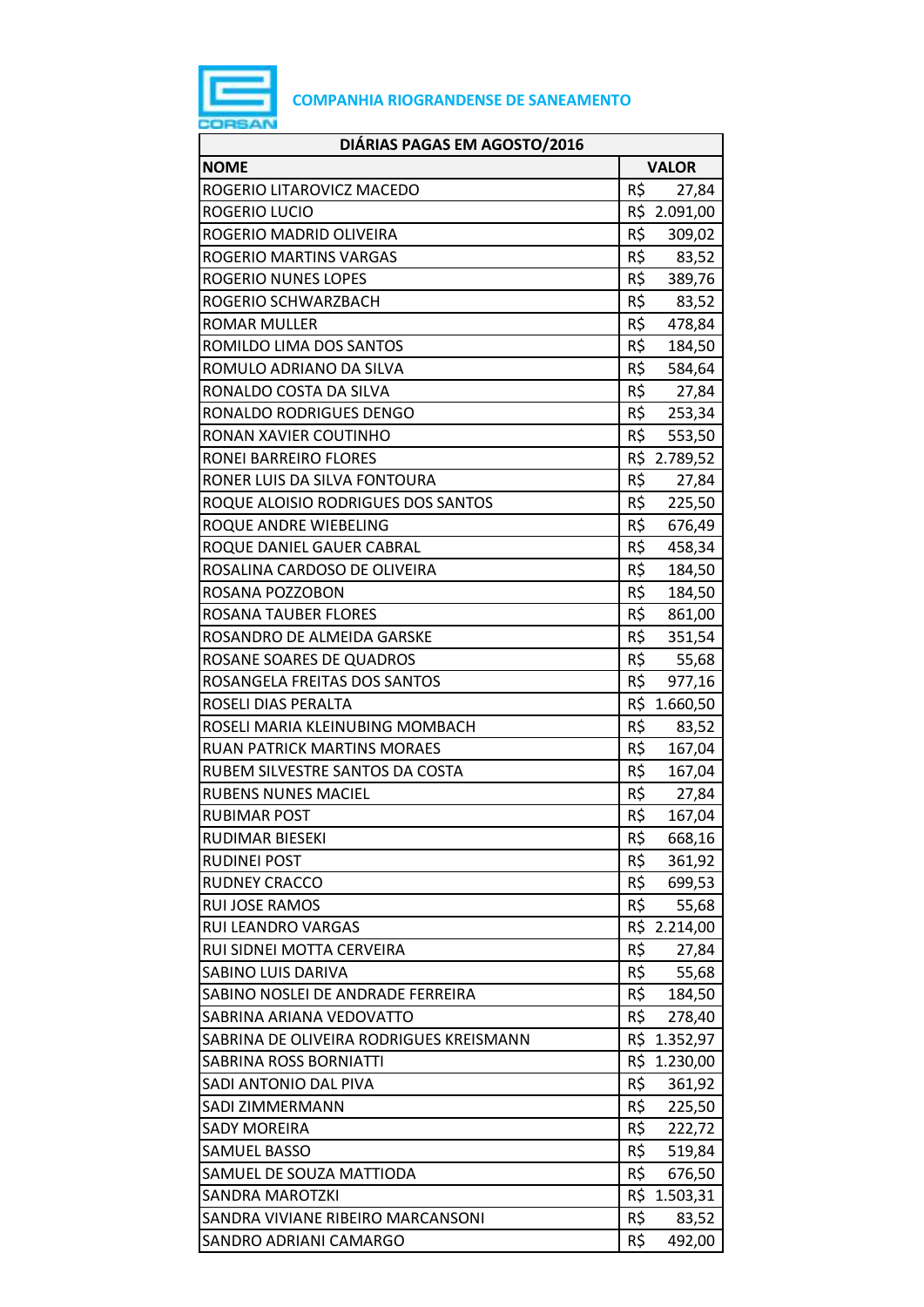

| <b>NOME</b><br><b>VALOR</b><br>R\$<br>SANDRO ALEX GONCALVES VIEIRA<br>1.619,49<br>R\$<br>SANDRO DA SILVA NEUMANN<br>83,52<br>R\$<br>225,50<br>SANDRO GUIMARAES FORQUIM<br>R\$<br>SANDRO JACOB LOUREIRO<br>55,68<br>R\$ 3.266,33<br>SANDRO JOCELITO KLEIN<br>R\$<br>SANDRO LUIZ DA SILVA<br>55,68<br>R\$ 27,84<br>SANDRO MARQUES DA SILVA<br>R\$<br><b>SANDRO REIS PERUZZO</b><br>696,00<br>R\$<br><b>SANDRO REOLON ZANELLA</b><br>307,50<br>R\$ 375,83<br><b>SAUL MINUZZI</b><br>R\$ 1.845,00<br>SAULO CORTEZ DE ANDRADE<br>R\$<br>SAULO ORLANDO SCHOSSELER<br>83,52<br>R\$ 1.749,84<br>SAULO RODRIGO GHYSIO SOUZA<br>R\$<br><b>SAVIO FERNANDO SCHERER</b><br>55,68<br>R\$ 1.537,50<br>SECUNDINO VOLNEI SOARES DA LUZ<br>R\$<br><b>SELVIO LOREGIAN</b><br>27,84<br>R\$ 2.699,16<br><b>SERGIO AUGUSTO PACHECO MENDES</b><br>R\$<br>SERGIO AUGUSTO SILVA DE OLIVEIRA<br>27,84<br>R\$ 111,36<br><b>SERGIO AUGUSTO TORRES RODRIGUES</b><br>R\$ 55,68<br>SERGIO FREITAS DA ROSA<br>R\$<br>SERGIO GONCALVES MACHADO<br>27,84<br>R\$ 1.168,50<br>SERGIO LUIS DA ROCHA MONTEZANO<br>R\$ 3.813,00<br>SERGIO LUIS OLIVEIRA DA ROSA<br>R\$<br>SERGIO LUIZ MACHADO<br>27,84<br>R\$<br>SERGIO LUIZ MALLMANN<br>450,99<br>R\$<br>SERGIO MOACIR FAGUNDES AGUIRRE<br>184,50<br>R\$<br><b>SERGIO PEREIRA</b><br>351,54<br>R\$<br>SERGIO RICARDO DAVILA KRUG<br>403,67<br>R\$<br><b>SERGIO ROCHA CORREA</b><br>612,48<br><b>SERGIO VALETA JUNIOR</b><br>R\$<br>528,96<br>R\$ 3.129,64<br>SHEILA DENISE SULZBACH<br>R\$<br><b>SIDAMAIA FRIZON</b><br>61,50<br>R\$<br>55,68<br>SIDINEI CANALLI<br>R\$<br>SIDINEI LUIS CAYE<br>27,84<br>R\$<br>SIDNARA ANDREIA STERTZ PICK<br>55,68<br>R\$<br>SIDNEI FERNANDO TIBOLA<br>225,50<br>R\$<br>SIDNEI XISTO FRUETTI<br>396,84<br>R\$<br>250,56<br><b>SIDNEY BUENO THOFEHRN</b><br>R\$<br><b>SILMAR KREMER</b><br>1.107,00<br>R\$<br>SILVANE BEATRIS JUNQUEIRA<br>55,68<br>R\$<br>SILVANI INES SCHEID<br>751,66<br>R\$<br>SILVANO PRATAVIERA<br>431,51<br>R\$<br>SILVANOR ANTONIO ONGARATTO<br>55,68<br>R\$<br>SILVIA REGINA RUBENICH<br>2,15<br>R\$<br>SILVIA SALDANHA BAPTISTA<br>55,68<br>R\$ 2.767,50<br>SILVIO GAVIAO<br>R\$<br>SILVIO JUNIOR MADRUGA RODRIGUES<br>27,84<br>R\$<br>55,68<br><b>SILVIO SOUCHIE</b> | DIÁRIAS PAGAS EM AGOSTO/2016 |  |
|--------------------------------------------------------------------------------------------------------------------------------------------------------------------------------------------------------------------------------------------------------------------------------------------------------------------------------------------------------------------------------------------------------------------------------------------------------------------------------------------------------------------------------------------------------------------------------------------------------------------------------------------------------------------------------------------------------------------------------------------------------------------------------------------------------------------------------------------------------------------------------------------------------------------------------------------------------------------------------------------------------------------------------------------------------------------------------------------------------------------------------------------------------------------------------------------------------------------------------------------------------------------------------------------------------------------------------------------------------------------------------------------------------------------------------------------------------------------------------------------------------------------------------------------------------------------------------------------------------------------------------------------------------------------------------------------------------------------------------------------------------------------------------------------------------------------------------------------------------------------------------------------------------------------------------------------------------------------------------------------------------------------------------------------------------------------------------------------------------------------------------------------------------------------------------------------------------------------------------------------|------------------------------|--|
|                                                                                                                                                                                                                                                                                                                                                                                                                                                                                                                                                                                                                                                                                                                                                                                                                                                                                                                                                                                                                                                                                                                                                                                                                                                                                                                                                                                                                                                                                                                                                                                                                                                                                                                                                                                                                                                                                                                                                                                                                                                                                                                                                                                                                                            |                              |  |
|                                                                                                                                                                                                                                                                                                                                                                                                                                                                                                                                                                                                                                                                                                                                                                                                                                                                                                                                                                                                                                                                                                                                                                                                                                                                                                                                                                                                                                                                                                                                                                                                                                                                                                                                                                                                                                                                                                                                                                                                                                                                                                                                                                                                                                            |                              |  |
|                                                                                                                                                                                                                                                                                                                                                                                                                                                                                                                                                                                                                                                                                                                                                                                                                                                                                                                                                                                                                                                                                                                                                                                                                                                                                                                                                                                                                                                                                                                                                                                                                                                                                                                                                                                                                                                                                                                                                                                                                                                                                                                                                                                                                                            |                              |  |
|                                                                                                                                                                                                                                                                                                                                                                                                                                                                                                                                                                                                                                                                                                                                                                                                                                                                                                                                                                                                                                                                                                                                                                                                                                                                                                                                                                                                                                                                                                                                                                                                                                                                                                                                                                                                                                                                                                                                                                                                                                                                                                                                                                                                                                            |                              |  |
|                                                                                                                                                                                                                                                                                                                                                                                                                                                                                                                                                                                                                                                                                                                                                                                                                                                                                                                                                                                                                                                                                                                                                                                                                                                                                                                                                                                                                                                                                                                                                                                                                                                                                                                                                                                                                                                                                                                                                                                                                                                                                                                                                                                                                                            |                              |  |
|                                                                                                                                                                                                                                                                                                                                                                                                                                                                                                                                                                                                                                                                                                                                                                                                                                                                                                                                                                                                                                                                                                                                                                                                                                                                                                                                                                                                                                                                                                                                                                                                                                                                                                                                                                                                                                                                                                                                                                                                                                                                                                                                                                                                                                            |                              |  |
|                                                                                                                                                                                                                                                                                                                                                                                                                                                                                                                                                                                                                                                                                                                                                                                                                                                                                                                                                                                                                                                                                                                                                                                                                                                                                                                                                                                                                                                                                                                                                                                                                                                                                                                                                                                                                                                                                                                                                                                                                                                                                                                                                                                                                                            |                              |  |
|                                                                                                                                                                                                                                                                                                                                                                                                                                                                                                                                                                                                                                                                                                                                                                                                                                                                                                                                                                                                                                                                                                                                                                                                                                                                                                                                                                                                                                                                                                                                                                                                                                                                                                                                                                                                                                                                                                                                                                                                                                                                                                                                                                                                                                            |                              |  |
|                                                                                                                                                                                                                                                                                                                                                                                                                                                                                                                                                                                                                                                                                                                                                                                                                                                                                                                                                                                                                                                                                                                                                                                                                                                                                                                                                                                                                                                                                                                                                                                                                                                                                                                                                                                                                                                                                                                                                                                                                                                                                                                                                                                                                                            |                              |  |
|                                                                                                                                                                                                                                                                                                                                                                                                                                                                                                                                                                                                                                                                                                                                                                                                                                                                                                                                                                                                                                                                                                                                                                                                                                                                                                                                                                                                                                                                                                                                                                                                                                                                                                                                                                                                                                                                                                                                                                                                                                                                                                                                                                                                                                            |                              |  |
|                                                                                                                                                                                                                                                                                                                                                                                                                                                                                                                                                                                                                                                                                                                                                                                                                                                                                                                                                                                                                                                                                                                                                                                                                                                                                                                                                                                                                                                                                                                                                                                                                                                                                                                                                                                                                                                                                                                                                                                                                                                                                                                                                                                                                                            |                              |  |
|                                                                                                                                                                                                                                                                                                                                                                                                                                                                                                                                                                                                                                                                                                                                                                                                                                                                                                                                                                                                                                                                                                                                                                                                                                                                                                                                                                                                                                                                                                                                                                                                                                                                                                                                                                                                                                                                                                                                                                                                                                                                                                                                                                                                                                            |                              |  |
|                                                                                                                                                                                                                                                                                                                                                                                                                                                                                                                                                                                                                                                                                                                                                                                                                                                                                                                                                                                                                                                                                                                                                                                                                                                                                                                                                                                                                                                                                                                                                                                                                                                                                                                                                                                                                                                                                                                                                                                                                                                                                                                                                                                                                                            |                              |  |
|                                                                                                                                                                                                                                                                                                                                                                                                                                                                                                                                                                                                                                                                                                                                                                                                                                                                                                                                                                                                                                                                                                                                                                                                                                                                                                                                                                                                                                                                                                                                                                                                                                                                                                                                                                                                                                                                                                                                                                                                                                                                                                                                                                                                                                            |                              |  |
|                                                                                                                                                                                                                                                                                                                                                                                                                                                                                                                                                                                                                                                                                                                                                                                                                                                                                                                                                                                                                                                                                                                                                                                                                                                                                                                                                                                                                                                                                                                                                                                                                                                                                                                                                                                                                                                                                                                                                                                                                                                                                                                                                                                                                                            |                              |  |
|                                                                                                                                                                                                                                                                                                                                                                                                                                                                                                                                                                                                                                                                                                                                                                                                                                                                                                                                                                                                                                                                                                                                                                                                                                                                                                                                                                                                                                                                                                                                                                                                                                                                                                                                                                                                                                                                                                                                                                                                                                                                                                                                                                                                                                            |                              |  |
|                                                                                                                                                                                                                                                                                                                                                                                                                                                                                                                                                                                                                                                                                                                                                                                                                                                                                                                                                                                                                                                                                                                                                                                                                                                                                                                                                                                                                                                                                                                                                                                                                                                                                                                                                                                                                                                                                                                                                                                                                                                                                                                                                                                                                                            |                              |  |
|                                                                                                                                                                                                                                                                                                                                                                                                                                                                                                                                                                                                                                                                                                                                                                                                                                                                                                                                                                                                                                                                                                                                                                                                                                                                                                                                                                                                                                                                                                                                                                                                                                                                                                                                                                                                                                                                                                                                                                                                                                                                                                                                                                                                                                            |                              |  |
|                                                                                                                                                                                                                                                                                                                                                                                                                                                                                                                                                                                                                                                                                                                                                                                                                                                                                                                                                                                                                                                                                                                                                                                                                                                                                                                                                                                                                                                                                                                                                                                                                                                                                                                                                                                                                                                                                                                                                                                                                                                                                                                                                                                                                                            |                              |  |
|                                                                                                                                                                                                                                                                                                                                                                                                                                                                                                                                                                                                                                                                                                                                                                                                                                                                                                                                                                                                                                                                                                                                                                                                                                                                                                                                                                                                                                                                                                                                                                                                                                                                                                                                                                                                                                                                                                                                                                                                                                                                                                                                                                                                                                            |                              |  |
|                                                                                                                                                                                                                                                                                                                                                                                                                                                                                                                                                                                                                                                                                                                                                                                                                                                                                                                                                                                                                                                                                                                                                                                                                                                                                                                                                                                                                                                                                                                                                                                                                                                                                                                                                                                                                                                                                                                                                                                                                                                                                                                                                                                                                                            |                              |  |
|                                                                                                                                                                                                                                                                                                                                                                                                                                                                                                                                                                                                                                                                                                                                                                                                                                                                                                                                                                                                                                                                                                                                                                                                                                                                                                                                                                                                                                                                                                                                                                                                                                                                                                                                                                                                                                                                                                                                                                                                                                                                                                                                                                                                                                            |                              |  |
|                                                                                                                                                                                                                                                                                                                                                                                                                                                                                                                                                                                                                                                                                                                                                                                                                                                                                                                                                                                                                                                                                                                                                                                                                                                                                                                                                                                                                                                                                                                                                                                                                                                                                                                                                                                                                                                                                                                                                                                                                                                                                                                                                                                                                                            |                              |  |
|                                                                                                                                                                                                                                                                                                                                                                                                                                                                                                                                                                                                                                                                                                                                                                                                                                                                                                                                                                                                                                                                                                                                                                                                                                                                                                                                                                                                                                                                                                                                                                                                                                                                                                                                                                                                                                                                                                                                                                                                                                                                                                                                                                                                                                            |                              |  |
|                                                                                                                                                                                                                                                                                                                                                                                                                                                                                                                                                                                                                                                                                                                                                                                                                                                                                                                                                                                                                                                                                                                                                                                                                                                                                                                                                                                                                                                                                                                                                                                                                                                                                                                                                                                                                                                                                                                                                                                                                                                                                                                                                                                                                                            |                              |  |
|                                                                                                                                                                                                                                                                                                                                                                                                                                                                                                                                                                                                                                                                                                                                                                                                                                                                                                                                                                                                                                                                                                                                                                                                                                                                                                                                                                                                                                                                                                                                                                                                                                                                                                                                                                                                                                                                                                                                                                                                                                                                                                                                                                                                                                            |                              |  |
|                                                                                                                                                                                                                                                                                                                                                                                                                                                                                                                                                                                                                                                                                                                                                                                                                                                                                                                                                                                                                                                                                                                                                                                                                                                                                                                                                                                                                                                                                                                                                                                                                                                                                                                                                                                                                                                                                                                                                                                                                                                                                                                                                                                                                                            |                              |  |
|                                                                                                                                                                                                                                                                                                                                                                                                                                                                                                                                                                                                                                                                                                                                                                                                                                                                                                                                                                                                                                                                                                                                                                                                                                                                                                                                                                                                                                                                                                                                                                                                                                                                                                                                                                                                                                                                                                                                                                                                                                                                                                                                                                                                                                            |                              |  |
|                                                                                                                                                                                                                                                                                                                                                                                                                                                                                                                                                                                                                                                                                                                                                                                                                                                                                                                                                                                                                                                                                                                                                                                                                                                                                                                                                                                                                                                                                                                                                                                                                                                                                                                                                                                                                                                                                                                                                                                                                                                                                                                                                                                                                                            |                              |  |
|                                                                                                                                                                                                                                                                                                                                                                                                                                                                                                                                                                                                                                                                                                                                                                                                                                                                                                                                                                                                                                                                                                                                                                                                                                                                                                                                                                                                                                                                                                                                                                                                                                                                                                                                                                                                                                                                                                                                                                                                                                                                                                                                                                                                                                            |                              |  |
|                                                                                                                                                                                                                                                                                                                                                                                                                                                                                                                                                                                                                                                                                                                                                                                                                                                                                                                                                                                                                                                                                                                                                                                                                                                                                                                                                                                                                                                                                                                                                                                                                                                                                                                                                                                                                                                                                                                                                                                                                                                                                                                                                                                                                                            |                              |  |
|                                                                                                                                                                                                                                                                                                                                                                                                                                                                                                                                                                                                                                                                                                                                                                                                                                                                                                                                                                                                                                                                                                                                                                                                                                                                                                                                                                                                                                                                                                                                                                                                                                                                                                                                                                                                                                                                                                                                                                                                                                                                                                                                                                                                                                            |                              |  |
|                                                                                                                                                                                                                                                                                                                                                                                                                                                                                                                                                                                                                                                                                                                                                                                                                                                                                                                                                                                                                                                                                                                                                                                                                                                                                                                                                                                                                                                                                                                                                                                                                                                                                                                                                                                                                                                                                                                                                                                                                                                                                                                                                                                                                                            |                              |  |
|                                                                                                                                                                                                                                                                                                                                                                                                                                                                                                                                                                                                                                                                                                                                                                                                                                                                                                                                                                                                                                                                                                                                                                                                                                                                                                                                                                                                                                                                                                                                                                                                                                                                                                                                                                                                                                                                                                                                                                                                                                                                                                                                                                                                                                            |                              |  |
|                                                                                                                                                                                                                                                                                                                                                                                                                                                                                                                                                                                                                                                                                                                                                                                                                                                                                                                                                                                                                                                                                                                                                                                                                                                                                                                                                                                                                                                                                                                                                                                                                                                                                                                                                                                                                                                                                                                                                                                                                                                                                                                                                                                                                                            |                              |  |
|                                                                                                                                                                                                                                                                                                                                                                                                                                                                                                                                                                                                                                                                                                                                                                                                                                                                                                                                                                                                                                                                                                                                                                                                                                                                                                                                                                                                                                                                                                                                                                                                                                                                                                                                                                                                                                                                                                                                                                                                                                                                                                                                                                                                                                            |                              |  |
|                                                                                                                                                                                                                                                                                                                                                                                                                                                                                                                                                                                                                                                                                                                                                                                                                                                                                                                                                                                                                                                                                                                                                                                                                                                                                                                                                                                                                                                                                                                                                                                                                                                                                                                                                                                                                                                                                                                                                                                                                                                                                                                                                                                                                                            |                              |  |
|                                                                                                                                                                                                                                                                                                                                                                                                                                                                                                                                                                                                                                                                                                                                                                                                                                                                                                                                                                                                                                                                                                                                                                                                                                                                                                                                                                                                                                                                                                                                                                                                                                                                                                                                                                                                                                                                                                                                                                                                                                                                                                                                                                                                                                            |                              |  |
|                                                                                                                                                                                                                                                                                                                                                                                                                                                                                                                                                                                                                                                                                                                                                                                                                                                                                                                                                                                                                                                                                                                                                                                                                                                                                                                                                                                                                                                                                                                                                                                                                                                                                                                                                                                                                                                                                                                                                                                                                                                                                                                                                                                                                                            |                              |  |
|                                                                                                                                                                                                                                                                                                                                                                                                                                                                                                                                                                                                                                                                                                                                                                                                                                                                                                                                                                                                                                                                                                                                                                                                                                                                                                                                                                                                                                                                                                                                                                                                                                                                                                                                                                                                                                                                                                                                                                                                                                                                                                                                                                                                                                            |                              |  |
|                                                                                                                                                                                                                                                                                                                                                                                                                                                                                                                                                                                                                                                                                                                                                                                                                                                                                                                                                                                                                                                                                                                                                                                                                                                                                                                                                                                                                                                                                                                                                                                                                                                                                                                                                                                                                                                                                                                                                                                                                                                                                                                                                                                                                                            |                              |  |
|                                                                                                                                                                                                                                                                                                                                                                                                                                                                                                                                                                                                                                                                                                                                                                                                                                                                                                                                                                                                                                                                                                                                                                                                                                                                                                                                                                                                                                                                                                                                                                                                                                                                                                                                                                                                                                                                                                                                                                                                                                                                                                                                                                                                                                            |                              |  |
|                                                                                                                                                                                                                                                                                                                                                                                                                                                                                                                                                                                                                                                                                                                                                                                                                                                                                                                                                                                                                                                                                                                                                                                                                                                                                                                                                                                                                                                                                                                                                                                                                                                                                                                                                                                                                                                                                                                                                                                                                                                                                                                                                                                                                                            |                              |  |
|                                                                                                                                                                                                                                                                                                                                                                                                                                                                                                                                                                                                                                                                                                                                                                                                                                                                                                                                                                                                                                                                                                                                                                                                                                                                                                                                                                                                                                                                                                                                                                                                                                                                                                                                                                                                                                                                                                                                                                                                                                                                                                                                                                                                                                            |                              |  |
|                                                                                                                                                                                                                                                                                                                                                                                                                                                                                                                                                                                                                                                                                                                                                                                                                                                                                                                                                                                                                                                                                                                                                                                                                                                                                                                                                                                                                                                                                                                                                                                                                                                                                                                                                                                                                                                                                                                                                                                                                                                                                                                                                                                                                                            |                              |  |
|                                                                                                                                                                                                                                                                                                                                                                                                                                                                                                                                                                                                                                                                                                                                                                                                                                                                                                                                                                                                                                                                                                                                                                                                                                                                                                                                                                                                                                                                                                                                                                                                                                                                                                                                                                                                                                                                                                                                                                                                                                                                                                                                                                                                                                            |                              |  |
|                                                                                                                                                                                                                                                                                                                                                                                                                                                                                                                                                                                                                                                                                                                                                                                                                                                                                                                                                                                                                                                                                                                                                                                                                                                                                                                                                                                                                                                                                                                                                                                                                                                                                                                                                                                                                                                                                                                                                                                                                                                                                                                                                                                                                                            |                              |  |
|                                                                                                                                                                                                                                                                                                                                                                                                                                                                                                                                                                                                                                                                                                                                                                                                                                                                                                                                                                                                                                                                                                                                                                                                                                                                                                                                                                                                                                                                                                                                                                                                                                                                                                                                                                                                                                                                                                                                                                                                                                                                                                                                                                                                                                            |                              |  |
|                                                                                                                                                                                                                                                                                                                                                                                                                                                                                                                                                                                                                                                                                                                                                                                                                                                                                                                                                                                                                                                                                                                                                                                                                                                                                                                                                                                                                                                                                                                                                                                                                                                                                                                                                                                                                                                                                                                                                                                                                                                                                                                                                                                                                                            |                              |  |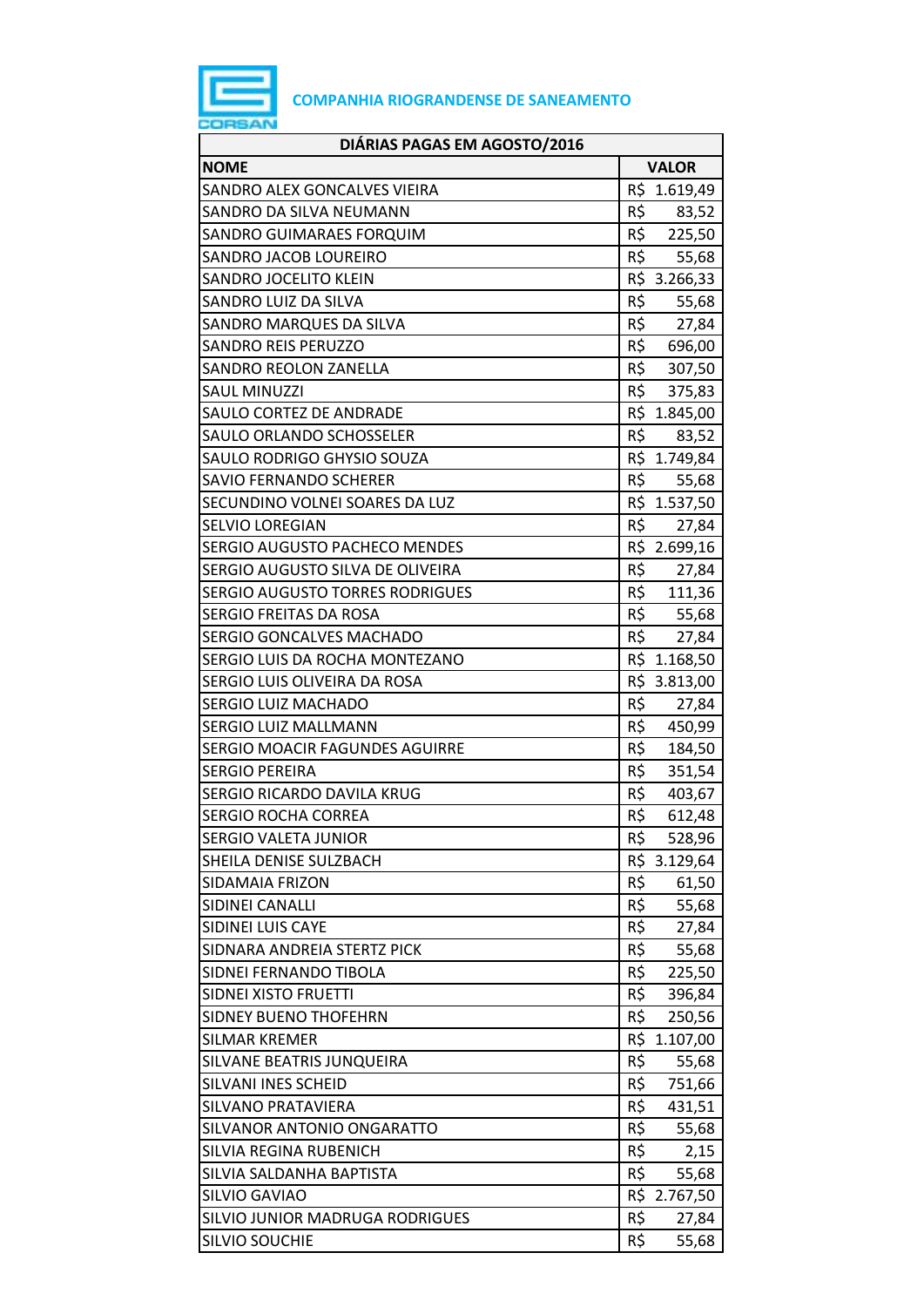

| DIÁRIAS PAGAS EM AGOSTO/2016      |              |              |  |
|-----------------------------------|--------------|--------------|--|
| <b>NOME</b>                       | <b>VALOR</b> |              |  |
| <b>SIMONE ALVES MENIN</b>         | R\$          | 55,68        |  |
| SIMONE BRANDOLT DA SILVA          | R\$          | 27,84        |  |
| SIMONE DA SILVA BORBA             | R\$          | 307,50       |  |
| <b>SIMONE LIMBERGER</b>           | R\$          | 55,68        |  |
| SIMONE TERESINHA DA SILVA SCHWARZ |              | R\$ 1.558,99 |  |
| SIMONE WOSCHINSKI                 | R\$          | 55,68        |  |
| SOLENI MACHADO DE QUADROS         |              | R\$ 1.977,12 |  |
| STIVEN RHEINLANDER BARROS LUSANI  | R\$          | 55,68        |  |
| SUSANE DE SOUZA SILVEIRA          | R\$          | 48,56        |  |
| SUSANGELA COLPO POLLETO           |              | R\$ 3.198,00 |  |
| <b>SUZANA CARLINE SCHAEDLER</b>   | R\$          | 307,50       |  |
| SYDNEI ROCHA GONCALVES            | R\$          | 27,84        |  |
| <b>TADEU ANTONIO RORIG</b>        | R\$          | 27,84        |  |
| TAILOR CARDOSO TAPI               | R\$          | 307,50       |  |
| TAINA BERNARDI BESSA              | R\$          | 278,40       |  |
| TAIS REGINA BORGES DA SILVA       | R\$          | 1.845,00     |  |
| <b>TALES FALCAO GUEDES</b>        | R\$          | 27,84        |  |
| <b>TALVIRONE KRETSCHMER</b>       | R\$          | 530,22       |  |
| <b>TARCIZO CESAR BISPO</b>        | R\$          | 167,04       |  |
| TASSENAN BECK WILDE               | R\$          | 375,83       |  |
| TATIANA CEZIMBRA DA COSTA         | R\$          | 560,84       |  |
| TATIANA LOPES BRAGA               | R\$          | 55,68        |  |
| <b>TATIANE STROGULSKI FLORES</b>  | R\$          | 83,52        |  |
| <b>TEODORO ARTEMIO SZEWC</b>      | R\$          | 55,68        |  |
| <b>TERESINHA MARIA STEFFEN</b>    | R\$          | 225,50       |  |
| THAIS CANTARELLI CASARIN          | R\$          | 1.107,00     |  |
| THAIS HELENA MACIEL FERNANDES     |              | R\$ 2.029,50 |  |
| THAISSA SILVA DOS SANTOS          | R\$          | 450,99       |  |
| THAMIRES RAFAELA MOURA DA SILVA   | R\$          | 55,68        |  |
| THIAGO PINTO DA CUNHA             |              | R\$ 2.214,00 |  |
| THIAGO PRATES COVALESKY           | R\$          | 1.107,00     |  |
| <b>THIAGO VILANOVA</b>            | R\$          | 459,35       |  |
| THIANE ALVES BARCELLOS            | R\$          | 184,50       |  |
| <b>THOMAS BUHLER</b>              | R\$          | 184,50       |  |
| THONI UILSON FOCKING              | R\$          | 253,34       |  |
| THYAGO BITENCOURT MILIONI         | R\$          | 83,52        |  |
| <b>TIAGO AMARAL KELBOUSCAS</b>    | R\$          | 281,18       |  |
| TIAGO CORREA DE FRAGA             | R\$          | 27,84        |  |
| <b>TIAGO DA SILVA</b>             | R\$          | 553,50       |  |
| TIAGO DA SILVA BARBOSA            | R\$          | 375,83       |  |
| TIAGO DA SILVA PACHECO            | R\$          | 445,44       |  |
| <b>TIAGO GOLFETTO</b>             | R\$          | 375,83       |  |
| TIAGO GUILHERME IEPSEN            | R\$          | 515,03       |  |
| TIAGO LEMOS DA SILVA              | R\$          | 528,96       |  |
| <b>TIAGO LUIS MEDINA</b>          | R\$          | 612,48       |  |
| TIAGO MACHACHESKI MARCHI          | R\$          | 55,68        |  |
| <b>TIAGO NUNES LOPES</b>          | R\$          | 212,34       |  |
| TIAGO PEREIRA BITTENCOURT         | R\$          | 184,50       |  |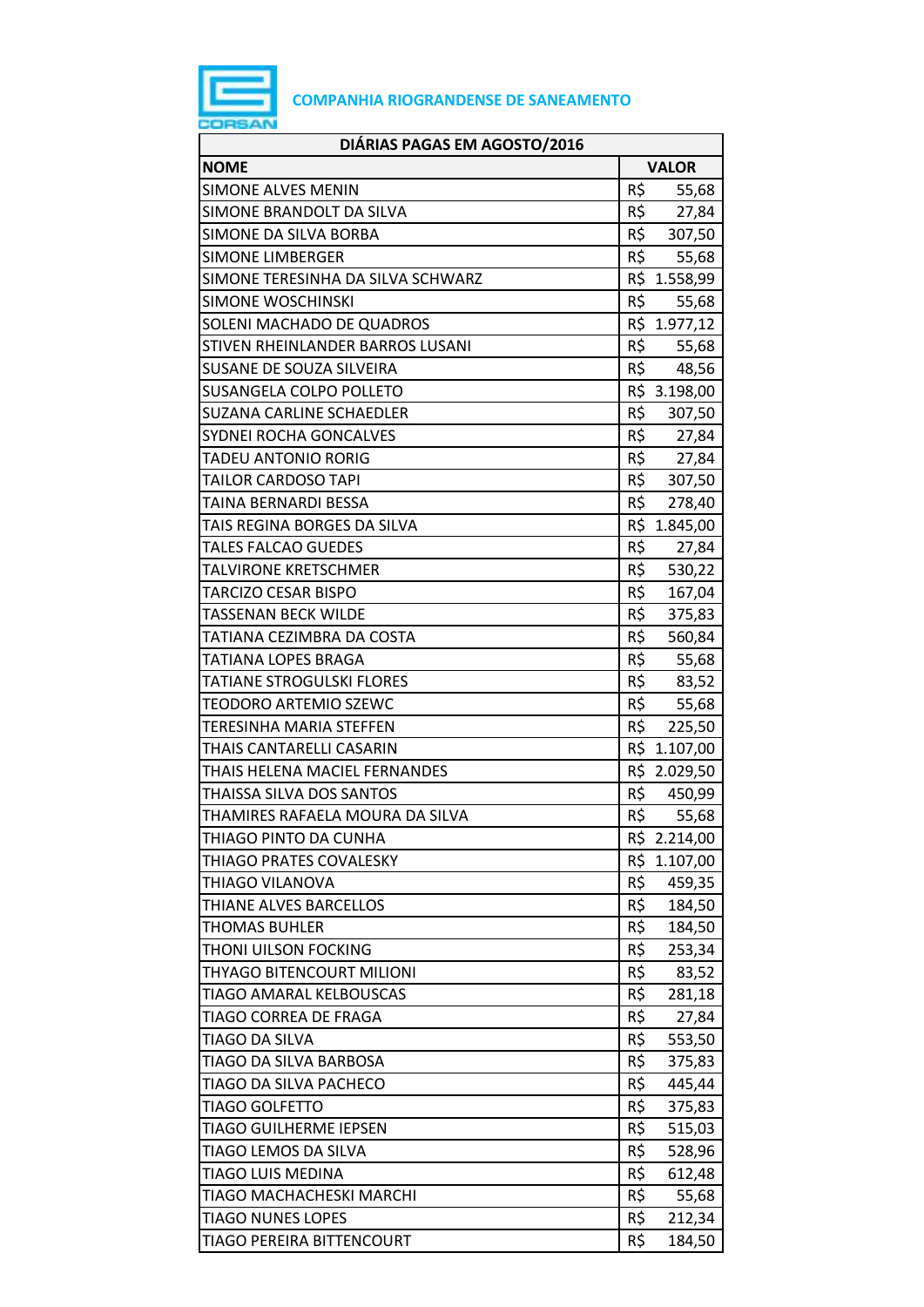

| DIÁRIAS PAGAS EM AGOSTO/2016         |                 |              |  |  |
|--------------------------------------|-----------------|--------------|--|--|
| <b>NOME</b>                          | <b>VALOR</b>    |              |  |  |
| TIAGO PERES DA SILVA                 | R\$             | 1.011,32     |  |  |
| TIAGO PICH GARCIA                    | R\$             | 643,10       |  |  |
| TIAGO ROSA DOS SANTOS SCHARDOSIM     | R\$             | 27,84        |  |  |
| <b>TIAGO TRESPACH MARQUES</b>        | R\$             | 526,16       |  |  |
| <b>TULIO BORGES FLORISBAL</b>        | R\$             | 83,52        |  |  |
| <b>UBAIAR BARBOSA ALVES</b>          | R\$             | 55,68        |  |  |
| <b>UBIRA ANAGE DA COSTA TELLES</b>   | R\$             | 2,15         |  |  |
| UBIRAJARA JUSTO MENDONCA             |                 | R\$ 2.214,00 |  |  |
| UBIRATAN DA CUNHA GUILHERME          | R\$             | 431,51       |  |  |
| UGLAIR MORAES MACHADO                |                 | R\$ 334,08   |  |  |
| ULISSES DA SILVEIRA CARVALHO         | R\$             | 83,52        |  |  |
| VAGNER AUGUSTO DA SILVA              | R\$             | 55,68        |  |  |
| VAGNER CEZAR DA SILVA                | R\$             | 278,40       |  |  |
| VAGNER EICH DA SILVA                 | R\$             | 27,84        |  |  |
| VAGNER FERREIRA COSTA                |                 | R\$ 1.168,50 |  |  |
| VAGNER FLORENTINO SILVA FERREIRA     | R\$             | 225,50       |  |  |
| <b>VAGNER MACHADO DE FREITAS</b>     | R\$             | 656,00       |  |  |
| VAINER DE BARROS ASEVEDO             | $R\overline{S}$ | 139,20       |  |  |
| <b>VALDAIR PASTORIO</b>              | R\$             | 936,16       |  |  |
| <b>VALDAIR VIEGAS FERREIRA</b>       | R\$             | 417,60       |  |  |
| VALDECI APARECIDO KOPPER             | R\$             | 55,68        |  |  |
| VALDECI SIDNEI BARBOSA               |                 | R\$ 1.392,00 |  |  |
| <b>VALDEMIR CREMONINI</b>            | $R\overline{S}$ | 55,68        |  |  |
| VALDEMIR VIERA                       | R\$             | 361,92       |  |  |
| VALDENI ARIOVALDO LACERDA DE QUADROS | R\$             | 167,04       |  |  |
| <b>VALDERI MARCOLIN</b>              | R\$             | 27,84        |  |  |
| VALDERLEN DA SILVA CUNHA             | R\$             | 27,84        |  |  |
| <b>VALDETE IZABEL TIECHER</b>        | R\$             | 27,84        |  |  |
| <b>VALDIR DEFAVERI</b>               |                 | R\$ 1.183,17 |  |  |
| <b>VALDIR GRAEFF</b>                 | R\$             | 184,50       |  |  |
| <b>VALDIR PEREIRA</b>                | R\$             | 1.353,00     |  |  |
| VALDOMIRO MENDONCA FUCHS             | R\$             | 307,50       |  |  |
| <b>VALERIA CASSAL COSTA</b>          | R\$             | 184,50       |  |  |
| <b>VALERIA LEMOS PRESTES</b>         |                 | R\$ 1.537,50 |  |  |
| VALERIO MOREIRA DOS SANTOS           | R\$             | 83,52        |  |  |
| VALMIR DOS SANTOS FERREIRA           | R\$             | 55,68        |  |  |
| <b>VALMOR ANTONIO FRIEDRICH</b>      | R\$             | 83,52        |  |  |
| <b>VALMOR WEIRICH</b>                | R\$             | 139,20       |  |  |
| VALNERI ARAUJO DA SILVA JUNIOR       | R\$             | 281,18       |  |  |
| VANDER BERNARDI                      | R\$             | 307,50       |  |  |
| <b>VANDERLEI DALTRI ICKERT</b>       | R\$             | 553,50       |  |  |
| VANDERLEI FERREIRA DA SILVA          | R\$             | 55,68        |  |  |
| VANDERLEI JOSE PERIN                 | R\$             | 1.052,32     |  |  |
| <b>VANDERLEI LOPES DIAS</b>          | R\$             | 556,80       |  |  |
| <b>VANDERLEI MACHADO SOARES</b>      | R\$             | 55,68        |  |  |
| VANDERLEI MOREIRA DA SILVA           | R\$             | 184,50       |  |  |
| <b>VANDERLEI VANAZZI</b>             | R\$             | 55,68        |  |  |
| <b>VANDERLEIA MARIA BACKES</b>       | R\$             | 281,18       |  |  |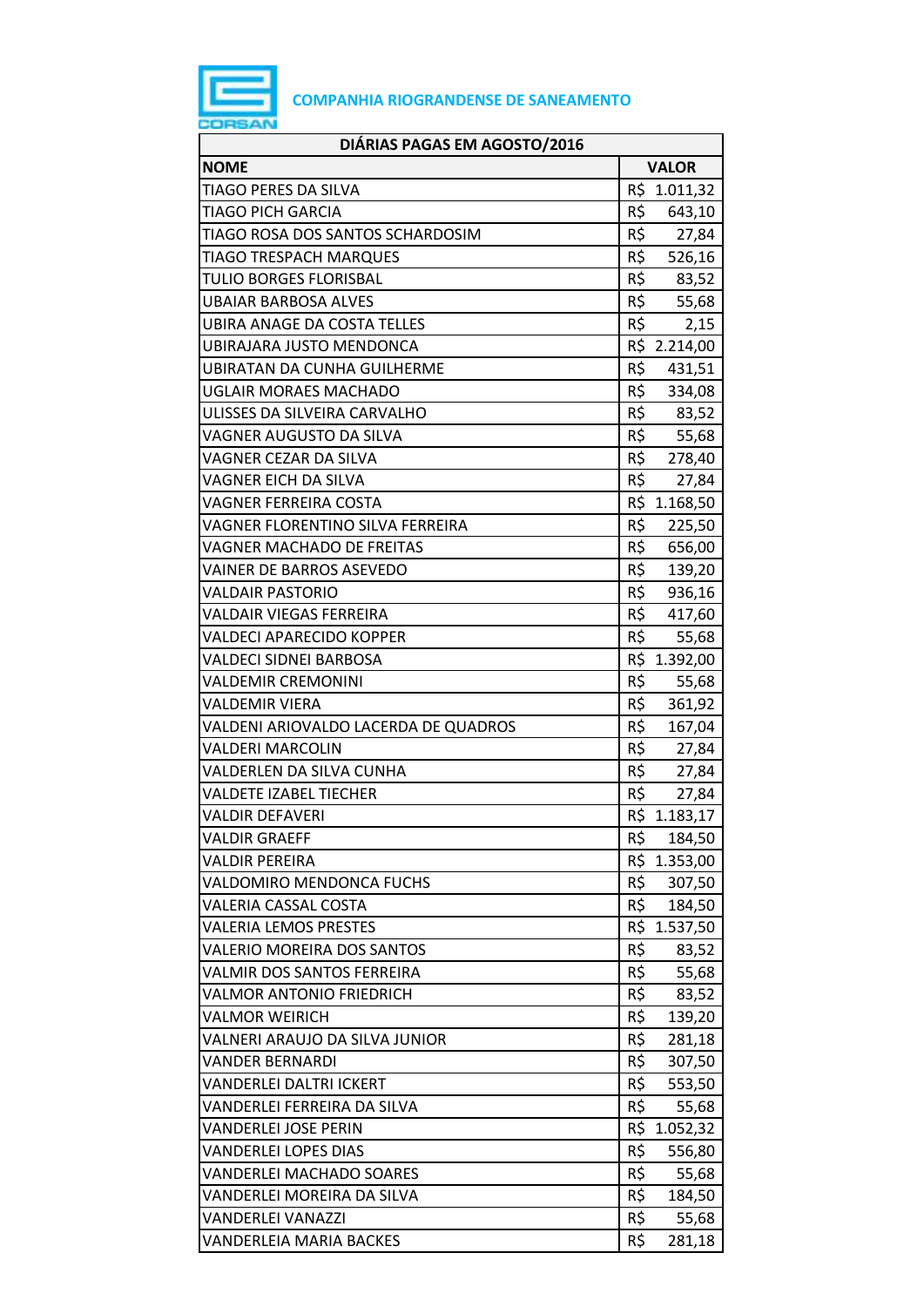

| DIÁRIAS PAGAS EM AGOSTO/2016        |              |              |  |  |
|-------------------------------------|--------------|--------------|--|--|
| <b>NOME</b>                         | <b>VALOR</b> |              |  |  |
| VANESSA DA GRACA                    | R\$          | 139,20       |  |  |
| VANESSA MELLER                      | R\$          | 554,00       |  |  |
| VANESSA PIRES DA SILVA              | R\$          | 861,00       |  |  |
| <b>VANIR CARGNINO</b>               | R\$          | 184,50       |  |  |
| VANIR TEREZINHA TEIXEIRA CASTRO     | R\$          | 184,50       |  |  |
| <b>VANTUIR PRADO RODRIGUES</b>      | R\$          | 55,68        |  |  |
| <b>VENICIUS ANTONIO VIVIAN</b>      | R\$          | 27,84        |  |  |
| VERA LUCIA SILVEIRA SOARES          | R\$          | 27,84        |  |  |
| VERA MARIA DA ROCHA RODRIGUES       | R\$          | 225,50       |  |  |
| <b>VERIDIANA FLESCH</b>             | R\$          | 250,56       |  |  |
| VICTOR ALVES DE OLIVEIRA            | R\$          | 139,20       |  |  |
| VICTOR HUGO CAMPOS FERRUGEM         | R\$          | 471,50       |  |  |
| VILMAR ARMANDO KONAGESKI JUNIOR     | R\$          | 167,04       |  |  |
| VILMAR KOERBES                      |              | R\$ 27,84    |  |  |
| <b>VILMAR PUDELL</b>                | R\$          | 27,84        |  |  |
| VILMAR SIRINEU MORAES DOS SANTOS    | R\$          | 1.395,51     |  |  |
| VILMAR VIEIRO BASTOS                | R\$          | 55,68        |  |  |
| VILNEI MARIA RIBEIRO DE MORAES      | R\$          | 225,50       |  |  |
| VILSON DA SILVA ESCOBAR             | R\$          | 295,86       |  |  |
| VILSON DE CAMARGO RIBEIRO           | R\$          | 55,68        |  |  |
| <b>VILSON DOS SANTOS</b>            | R\$          | 55,68        |  |  |
| VILSON LUIZ ZIMMER                  | R\$          | 184,50       |  |  |
| VILSON MORAES DA COSTA              | R\$          | 225,50       |  |  |
| VILSON PIMENTEL CARVALHO NETO       | R\$          | 27,84        |  |  |
| <b>VINCENZO BERARDI</b>             | R\$          | 27,84        |  |  |
| <b>VINICIUS CARLOTTO DOS SANTOS</b> | R\$          | 184,50       |  |  |
| <b>VINICIUS CIRILO SCHAURICH</b>    | R\$          | 55,68        |  |  |
| VINICIUS DE SOUZA JORGE             | R\$          | 212,34       |  |  |
| <b>VINICIUS ROSSI</b>               | R\$          | 27,84        |  |  |
| <b>VINICIUS SILVA CALIERON</b>      | R\$          | 281,18       |  |  |
| VINICIUS VASCONCELOS SAMPAIO        | R\$          | 27,84        |  |  |
| <b>VINICIUS WAILER TRINDADE</b>     | R\$          | 361,92       |  |  |
| VITOR CESAR SARAIVA PORTO           | R\$          | 528,96       |  |  |
| VITOR CRISTIANO REZENDE QUEIROZ     | R\$          | 27,84        |  |  |
| VITOR DA CRUZ COLARES               | R\$          | 139,20       |  |  |
| VITOR HUGO BOESCHE                  | R\$          | 335,34       |  |  |
| <b>VITOR LUIS BRINKHUS</b>          | R\$          | 184,50       |  |  |
| VITOR TIAGO DOS SANTOS GOTTSCHEFSKI | R\$          | 184,50       |  |  |
| VIVIANA CASARIL                     | R\$          | 1.107,00     |  |  |
| VIVIANE CONCEICAO DE SOUZA          | R\$          | 676,49       |  |  |
| <b>VIVIANE GUELLER MENDES</b>       | R\$          | 27,84        |  |  |
| VIVIANE JUNQUEIRA DE MORAES         |              | R\$ 2.805,72 |  |  |
| VIVIANI PINHEIRO DA FONTOURA        | R\$          | 888,33       |  |  |
| <b>VIVIANI STROGULSKI FLORES</b>    | R\$          | 27,84        |  |  |
| <b>VLADIMIR MORBENE RAMOS</b>       | R\$          | 612,48       |  |  |
| <b>VLADIMIR PRYTOLUK</b>            | R\$          | 250,56       |  |  |
| VLADIMIR SIMAS OLIVEIRA             | R\$          | 27,84        |  |  |
| VLADIR JOSE DA SILVA                | R\$          | 55,68        |  |  |